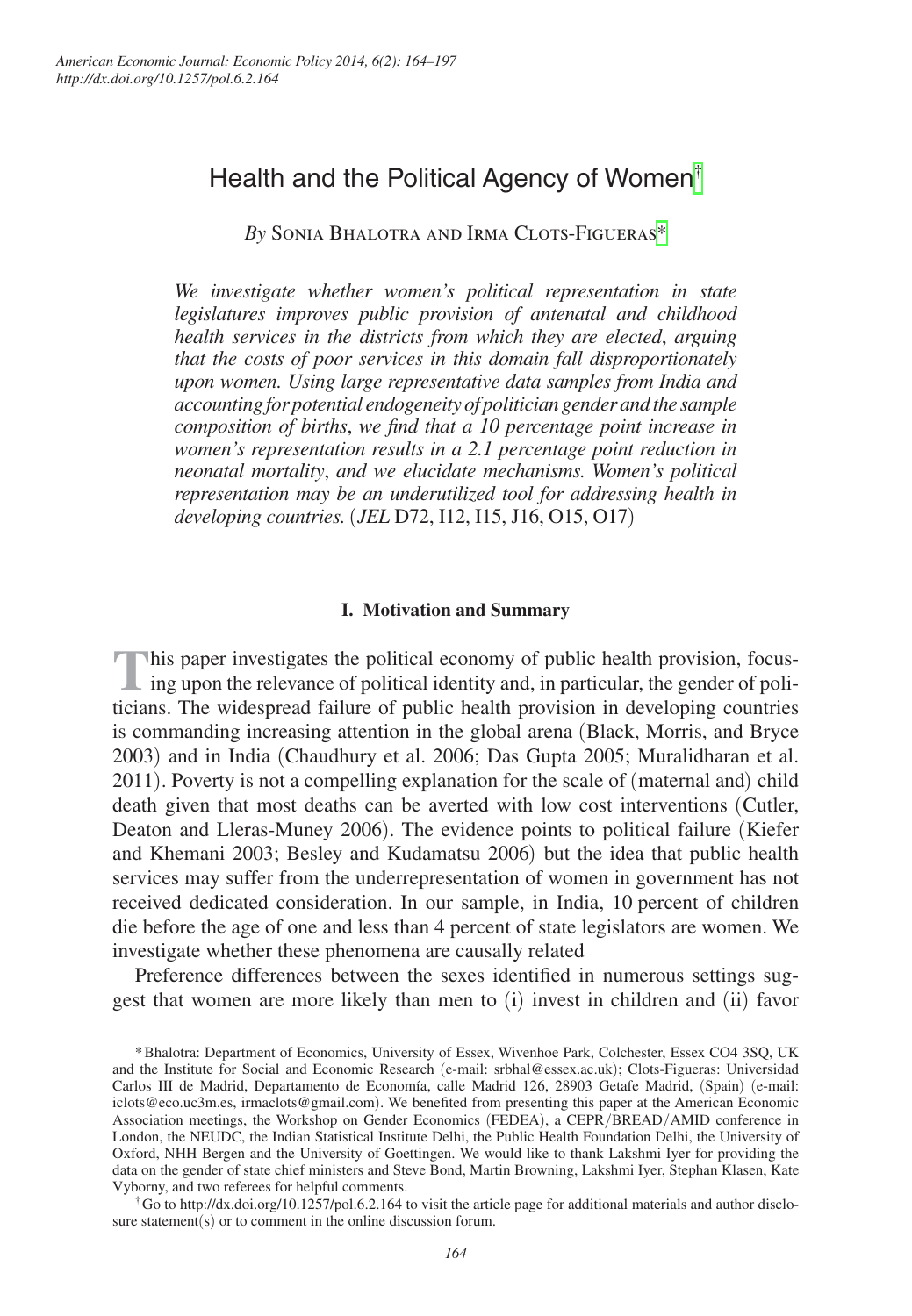redistribution.<sup>[1](#page-1-0)</sup> This suggests that women may be more likely to deliver public health improvements in developing countries because there are sharp positive age and income gradients in health and the essential policy challenge lies in addressing the early life health and survival of *children* in *poor* families.<sup>[2](#page-1-1)</sup> Moreover, the benefits of interventions in this area flow differentially to women because they disproportionately bear the costs of weak reproductive and child health services. Women carry the burden of high fertility and child mortality: they care for the sick, witness their children die, have further births, and risk dying in childbirth.<sup>[3](#page-1-2)</sup> In line with our hypothesis, the enfranchisement of women in early twentieth century America led to a sharp rise in state health expenditure and a steep drop in infant mortality (Miller 2008). And results of the British Election Survey of 2001 show that the single most important concern for men is low taxes while, for women, it is the quality of the National Health Service (Campbell 2004). [4](#page-1-3)

We investigate whether women's political representation in state legislatures in India influences policy outcomes for individuals in the districts from which they are elected. Data on health outcomes, health-related behaviors, and village-level access to health facilities for a large representative sample of individuals are matched to the gender composition of state legislators around the time of their birth and in the district of their birth. The main identification challenge is that the gender of a competitively elected leader is likely to be correlated with voter preferences and hence endogenous. A second potential source of bias is that the composition of births is endogenous to the political regime. We address these problems using a fixed effects instrumental variables estimator that exploits constituency-level information on close elections between men and women on the one hand, and information on siblings in a large sample survey on the other. We test our identifying assumptions.

Consider the size of the estimated impacts on neonatal and infant mortality, which are markers of the state of public health in developing countries. We find that a one standard deviation increase in women's political representation in the birth year (and similarly in the two years preceding birth) results in a 1.5 percentage point (24 percent) reduction in neonatal mortality, which is a 0.06 standard deviation change. An alternative expression of effect sizes is that a 10 percentage point increase in the share of women elected from the index district to state assembly

<span id="page-1-0"></span> $1<sup>1</sup>$  On (i), see Thomas 1990; Thomas and Welch 1991; Hoddinott and Haddad 1995; Lundberg, Pollak, and Wales 1997; Case 1998; Svaleryd 2002; Besley and Case 2003. One possible explanation of this is paternity uncertainty (Alexander 1974). On (ii), see Besley and Case 2000; Andreoni and Vesterlund 2001; Edlund and Pande 2002; Edlund, Haider, and Pande 2005; Warner and Steel 1999; Washington 2008; Oswald and Powdthavee 2010. This has been linked to women being, on average, less likely to pay taxes and more likely to receive benefits (e.g., Alessina and La Ferrara 2005).

<span id="page-1-1"></span> ${}^{2}$ Early childhood death accounts for 30 percent of all deaths in poor countries compared with 1 percent in richer countries (Cutler et al. 2007). There are vast inequalities in health within poor countries and most childhood deaths

<span id="page-1-2"></span><sup>3</sup> In the sample period, almost one in ten children died in India before the age of one. Structural estimates on data from the Indian state of Uttar Pradesh indicate that for every neonatal death (which we analyze here), women have an additional 0.37 births (Bhalotra and van Soest 2008). Maternal mortality as a fraction of births is estimated at 0.5 percent (UNICEF).

<span id="page-1-3"></span><sup>4</sup> At the turn of the century, fertility and infant mortality rates in America were similar to those in our estimation sample for India. In Britain in 2001, both were dramatically smaller. Even so, most women expect to engage with public health services at least once through pregnancy and this makes them heavier users, other conditions equal. The greater concern of women for public health in contemporary Britain may also reflect their representation of children and of the poor.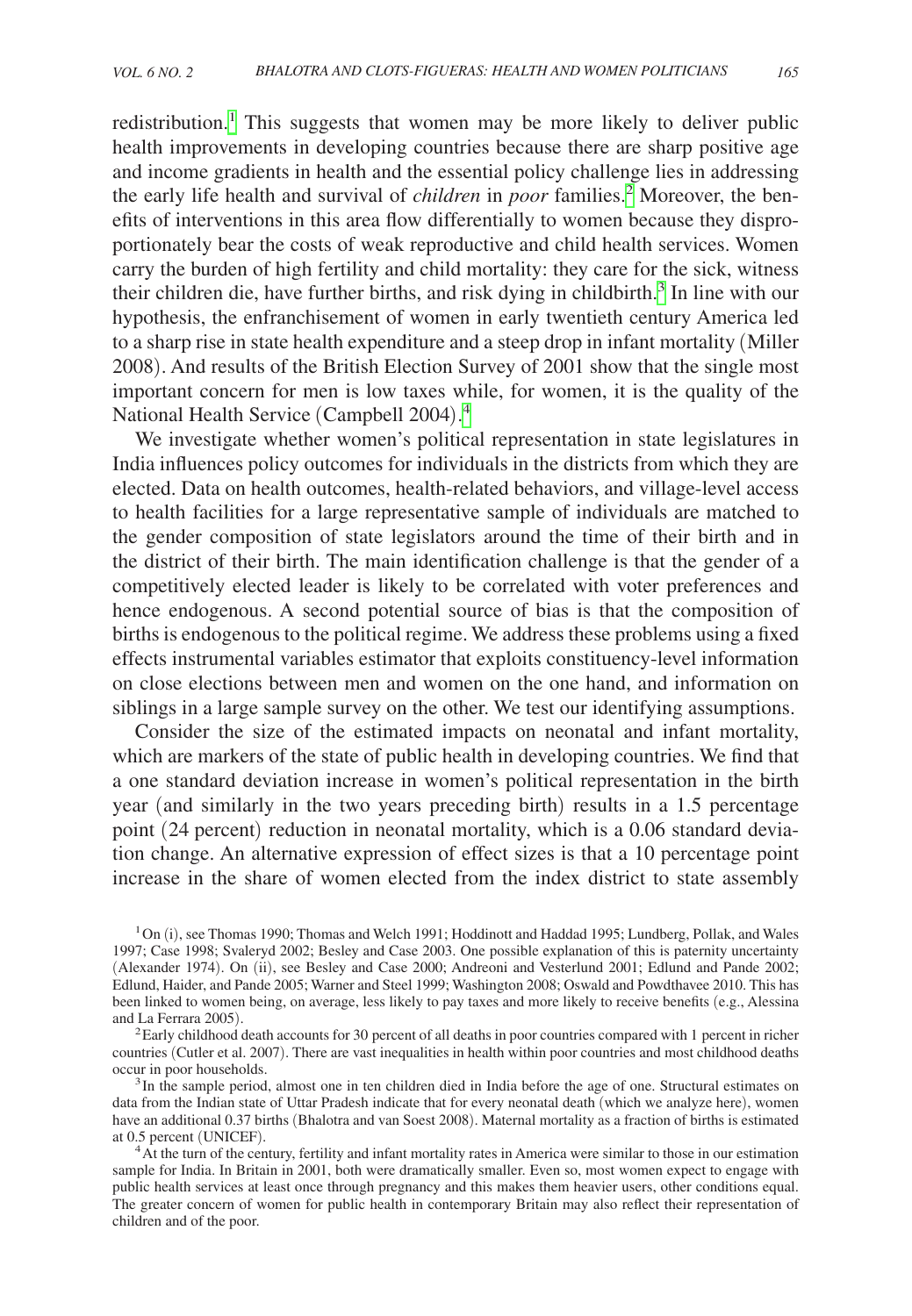seats results in a 2.1 percentage point (33.5 percent) reduction in neonatal mortality. A 10 percentage point increase in women's representation is close to a shift from zero to one woman in the median district in our sample, which has nine seats. The estimated changes in neonatal mortality drive similarly large impacts on infant mortality. To put the effect size in perspective, note that the causal impact of democratization on infant mortality in sub-Saharan Africa in the post-Cold War period is estimated to be a 1.2 percentage point drop in infant mortality, which is 12 percent of the sample mean (Kudamatsu 2012).

We find limited evidence of "elitism" amongst women elected to state legislatures. For instance, the point estimates suggest larger impacts for low-caste children and amongst children of families in the middle as compared with the top of the wealth distribution. There are no significant differences in the impact of women politicians who belong to lower vs higher castes. These results are topical given that a bill proposing quotas for women in state assemblies is currently pending in the Indian Parliament, with one of the axis of debate being that women elected to state assemblies are unlikely to represent the interests of the poor (Rai 2002; Section II below).

We show that a number of constituency and candidate characteristics are uncorrelated with the gender of the winner in the close election sample and the estimates stand up to a battery of checks including variation of the vote margin that identifies close elections and controls for party and a polynomial in the vote margin. They are robust to a rich set of controls for within-mother and district-level unobservable trends, and to three falsifying tests. We report several extensions, looking at the impacts of decentralisation, political competition, turnout, media activity and party alignment. We find no evidence that devolutionary reforms in 1993, resulted in power being devolved to district and village councils, weakened the influence of women in state assemblies. The relative influence of women in state legislatures is greater when the chief minister is a woman. However, belonging to the same party as the chief minister does not enhance the influence of women legislators, which supports our identification of gender as distinct from party effects.<sup>5</sup>

We are able to identify mechanisms, and this underlines the plausibility of our findings. We find that women politicians are more likely to invest in the village level public health infrastructure while men appear more likely to invest in the financial (and telecommunications) infrastructure. Raising female political representation results in substantially improved probabilities of attending antenatal care, taking iron supplements during pregnancy, giving birth in a government facility as opposed to at home (note: we establish no change in the probability of giving birth in a *private* facility), and early initiation of breastfeeding. By analyzing outcomes such as breastfeeding that are not dependent upon infrastructure, we argue that the evidence is also consistent with politician-led information campaigns. Our finding that the estimated impacts are larger for first-births also suggests a role for information as information obtained for a first birth tends to persist within mother.

Our results resonate with a literature which suggests that women exhibit a stronger propensity to invest in children and have more progressive social preferences

<span id="page-2-0"></span> $5$ The point estimates indicate that turnout and newspaper circulation in the regional language enhance the policy influence of women while party competition tends to lower it but these estimates are imprecise.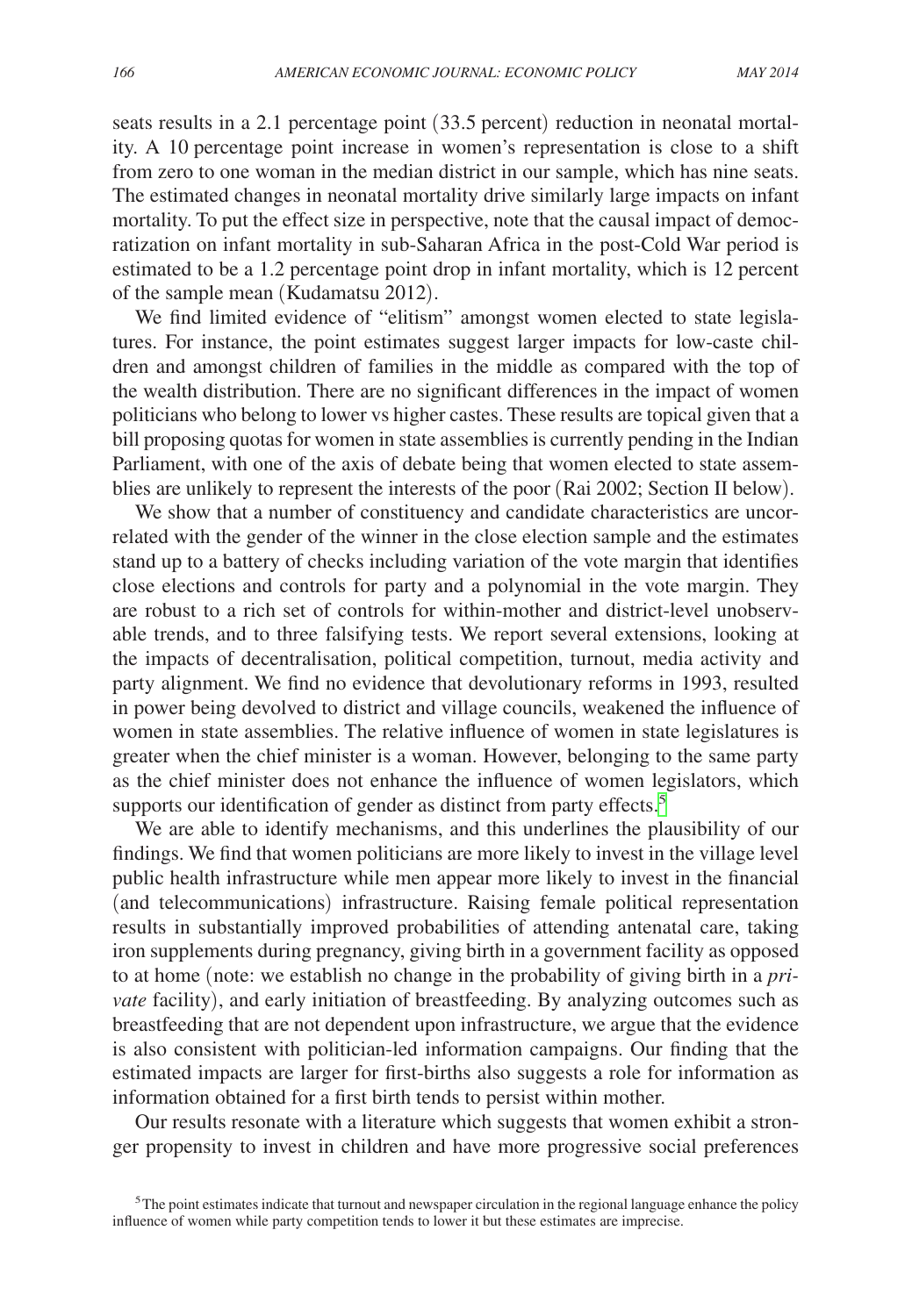than men. Possibly our main contribution is to the literature describing persistence of an unnecessarily large global disease burden and, in this context, the failure of public health delivery. We propose reasons that women will tend to have stronger preferences over health provision than men and produce robust estimates of causal effects using several large representative samples of data from India. Our finding that incremental changes in women's representation in state assemblies have sizeable impacts on health-related infrastructure, behavior and outcomes is of potential policy significance not only in relation to motivating political quotas but also insofar as it extends our understanding of how political improvements in public health may be achieved.

# **II. Women in Politics: Theoretical Background and Evidence**

In the benchmark model of democracy, characterized by complete policy commitment, policy choices reflect voter preferences and are independent of legislator identity (Downs 1957). However, more recent citizen candidate models admit a role for legislator preferences (Besley and Coate 1997; Levitt 1996; Osborne and Slivinski 1996). This introduces the possibility that women politicians make different policy choices than men but this rests upon women having different preferences from men. In this way, this paper binds two streams of the literature, one concerned with political identity and the other with differences in preferences between the sexes. We have identified public health as a domain over which we expect women have stronger preferences. Identifying the empirical relevance of preference differences and the domains in which they are most active is key to informing debates over quotas for women in government, debates which refer not only to representation but also to principles of fairness and diversity (Squires 1996), and which suffer from a scarcity of causal evidence of the impact of representation on policy outcomes.

Much of the recent evidence in economics on the influence of women in government has emerged from India following a constitutional amendment which came into force in 1993, and after which the federal government devolved power to district and village level governments and introduced reservations for women at these levels. In particular, it was mandated that a third of the seats in every village council and, by random assignment, a third of the posts of head of village council be reserved for women. A recent crop of studies analyzes policy and process in village-level governance after 1993, comparing villages in which council headship was reserved for women with villages in which it was not (Duflo and Chattopadhyay 2004; Beaman et al. 2007, 2009; Deininger, Jin, and Nagarajan 2011; Iyer et al. 2011). Since every village had a third of its seats reserved for women after the amendment, these post-1993 cross-village comparisons identify the impact of council headship rather than women's representation.<sup>6</sup>

<span id="page-3-0"></span> $6$ An exception is Iyer et al. (2012) who analyze the combined influence of reservation of headship and of a third of the seats of the village council for women. Rather than a cross-village comparison of local outcomes they study cross-state variation in the reporting of crimes against women as a function of variation in the year in which different states implemented the 1993 village-level reform.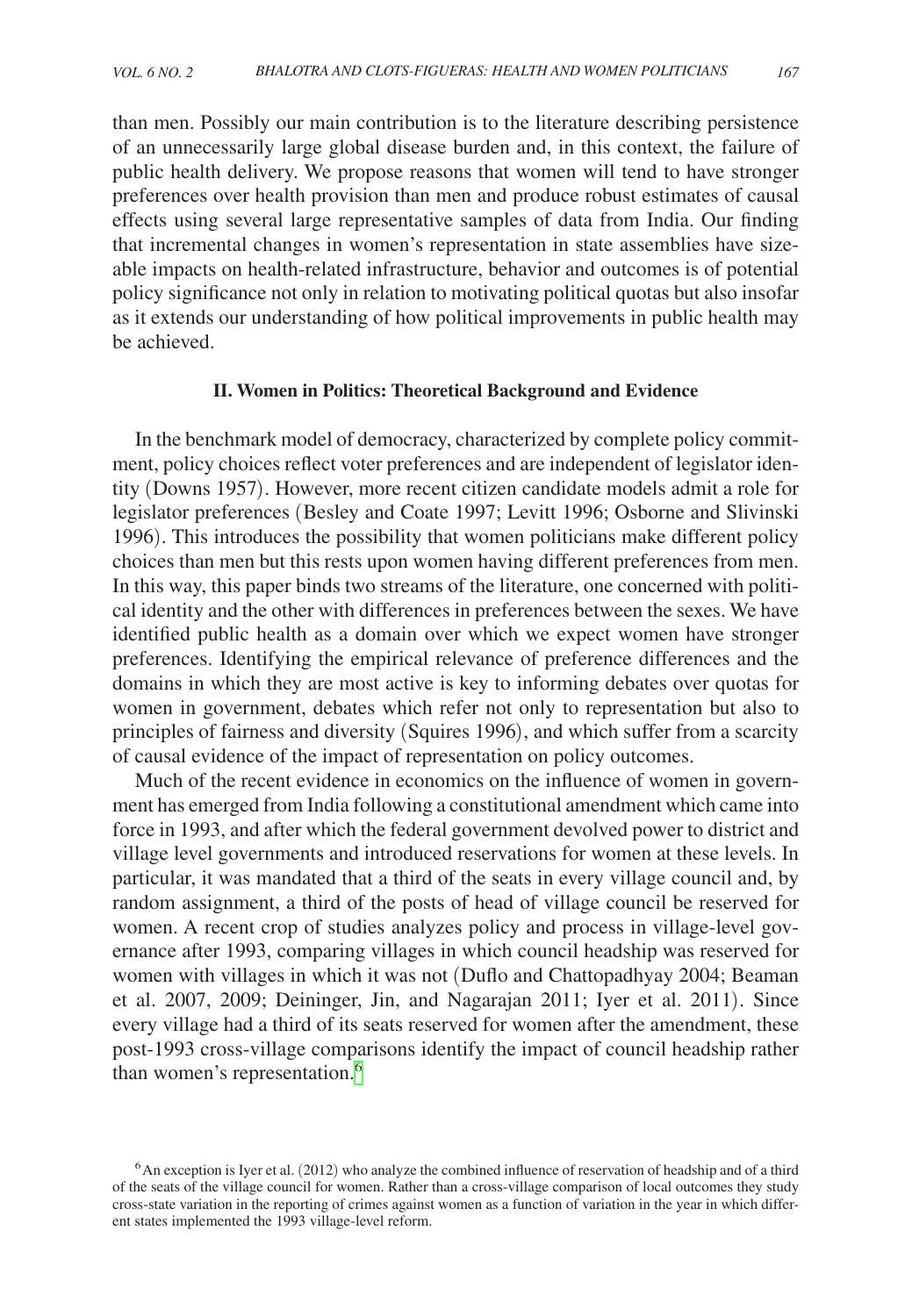Our analysis of women's representation in state legislative assemblies is moot given that a Women's Reservation Bill proposing that a third of seats in state assemblies and parliament be reserved for women is currently under debate. The Bill was introduced in September 1996 and passed by the *Rajya Sabha* (Upper House) in March 2010 but is currently pending in the *Lok Sabha* (Lower House). The introduction of reservations for women in village councils in 1993 is regarded as a victory for India's women's movement as it allowed the grassroots involvement of village women in village-level development programs. The more limited support for the move to introduce reservations in state and national parliaments reflects, in part, a concern that women who claim those seats will tend to be elite and therefore unlikely to represent the interests of the majority of women citizens (Mishra 2000, Rai 2002). By studying child mortality, which is most prevalent among the poor, we effectively test the hypothesis that the policy choices of women in state assemblies are detached from the interests of the common woman.

We differ from most previous work in studying women politicians in state legislatures rather than village councils, acting as members [of the state legislature] rather than as heads [of the village council] and elected against men rather than appointed to reserved seats.[7](#page-4-0) Women in India occupy a small share of state assembly seats and it is conceivable that incremental changes in their share will have limited policy influence even if their headship at the local level counts. In contrast to previous studies, we investigate not only the composition of village level public goods but, by studying health outcomes, we also study the effectiveness of state interventions. We analyze a longer period of India's democratic history that includes pre-1993 data. This allows us to test whether the devolutionary reforms in 1993, by sharing power with district and village councils, weakened the influence of women in state assemblies. This is the first paper to investigate whether women's say varies with indicators of political competition, and with the gender and party similarity of the state chief minister. Alongside a range of indicators of public health, we investigate fertility and the sex of births as outcomes.

Two previous studies investigate the role of women in state legislatures. One concludes that raising the share of female politicians results in higher education but only in urban areas (Clots-Figueras 2012). The other finds improvements in a wider set of policy variables but shows that these improvements flow essentially from women who hold seats reserved for the lower castes, that is, from "nonelite" women politicians (Clots-Figueras 2011). However it looks at law, expenditure, and infrastructure aggregated to the state-level and it may be that the influence of higher caste women is apparent at a more disaggregate level, in the allocation of resources towards their constituencies. Alternatively, their influence may lie not in expenditure and infrastructure but in the effectiveness of provision arising, for example, from the conduct of information campaigns. We therefore look at effectiveness of politicians at the local level and motivate a focus on public health provision as a domain

<span id="page-4-0"></span><sup>&</sup>lt;sup>7</sup>While randomization of the headship of the village council in India created quasi-experimental data, a limitation of generalizing results from analysis of reservations is that they can have direct effects on policy outcomes by changing the nature of political competition (Franceschet, Krook, and Piscopo 2012). We discuss identification of the influence of competitively elected leaders in Section IV.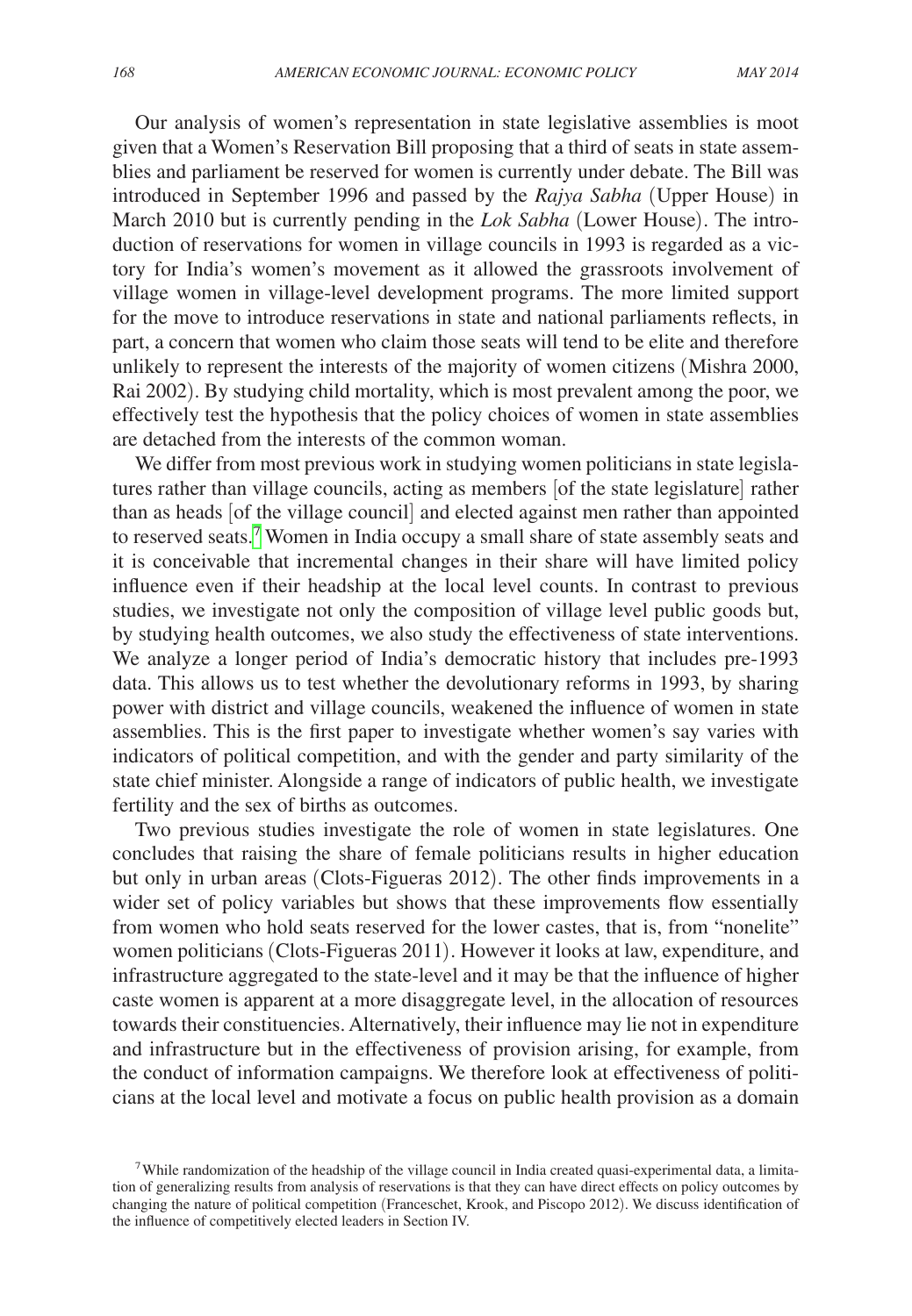in which gendered preferences may be exhibited and also a domain in which the beneficiaries are relatively poor.

### **III. Data and Descriptive Statistics**

*Health Outcomes and Facilities*.—We avoid the use of state-level health expenditure given that its effectiveness in developing countries at large has been debated (Filmer and Pritchett 1999; Filmer, Hammer, and Pritchett 2000). Raising the share of women in US state legislatures has been shown to raise state health spending (Rehavi 2003) but, in India, a disproportionate share of the health budget is dedicated to (curative) hospital services which are less pro-poor than (preventive) public health expenditures (Peters et al. 2002). While Indian data suggest some impact of health expenditure on infant mortality, this impact is weakest in the most vulnerable groups (Bhalotra 2007). We select neonatal and infant mortality as indicators of public health provision that measure the effectiveness of state intervention, and at a local level, namely, the district from which the politician is elected. To investigate what it is that women politicians actually do, we investigate the influence of politician gender on the village level public health infrastructure. However public health facilities in India are often poorly staffed (Das and Hammer 2007; Banerjee, Deaton, and Duflo 2003) and uptake of publicly provided services such as immunization low (Banerjee et al. 2010). So we also investigate a range of indicators of the utilization of publicly provided antenatal and early postnatal care to indicate whether politician gender influences health-seeking behavior. There is a sharp wealth gradient in all of the outcomes.

*Health Data*.—Individual data on child survival are obtained from retrospective fertility histories reported in the second round of the Indian National Family Health Survey (NFHS) by a representative sample of ever-married women aged 15–49 in 199[8](#page-5-0)–1999.<sup>8</sup> This makes it straightforward to identify siblings. There is an average of 3.8 births per mother, conditional on at least two. The histories provide information on the year of birth and death for births that occur across three decades, so these data can be matched to the time variation in the political data. The data indicate the district of current residence and the years that the mother has lived in her current location. We drop mothers who had births in a location other than the current residence, but we investigate this restriction below. To allow for full exposure to neonatal [infant] morality risk we exclude children born less than a month [a year] before the date of the survey. We also draw from the NFHS information on health-seeking behaviors in the four years preceding the survey date and on village facilities at the time of the survey. These are defined in the Data Appendix and discussed further in the results section. The state of public health is very poor. For instance, in our sample period, 10 percent of children die before the age of one, almost 70 percent of births occur at home and only 14 percent of villages have a primary health center. All descriptive statistics are in [Tables 1A,](#page-6-0) [1B,](#page-7-0) and [1C.](#page-8-0)

<span id="page-5-0"></span><sup>&</sup>lt;sup>8</sup>For further information, including sampling design, see International Institute for Population Sciences and ORC Macro (2000). For a discussion of the potential issues arising with the use of retrospective data, see the Data Appendix.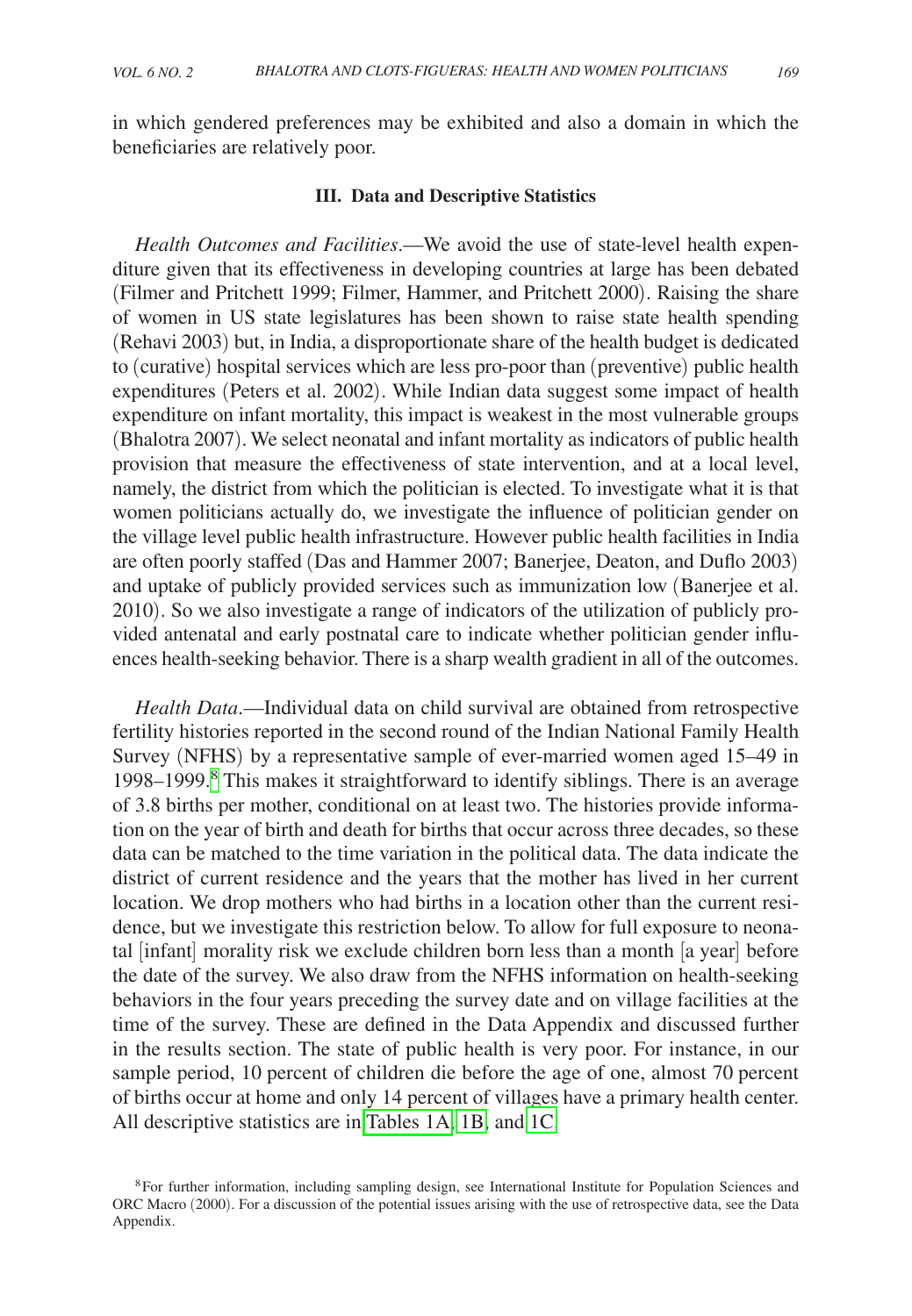<span id="page-6-0"></span>

|                                                                                              | Mean    | <b>SD</b> |
|----------------------------------------------------------------------------------------------|---------|-----------|
| Unit of observation: Individual (child), cohorts 1968–1999 in 246 districts                  |         |           |
| Neonatal mortality                                                                           | 0.0627  | 0.2423    |
| Infant mortality                                                                             | 0.0980  | 0.2973    |
| Birth order                                                                                  | 2.7561  | 1.8099    |
| Multiple birth                                                                               | 0.0138  | 0.1166    |
| Girl                                                                                         | 0.4770  | 0.4995    |
| Scheduled Caste (SC)                                                                         | 0.1959  | 0.3969    |
| Scheduled Tribe (ST)                                                                         | 0.1080  | 0.3104    |
| Muslim                                                                                       | 0.1070  | 0.3092    |
| Christian                                                                                    | 0.0113  | 0.1057    |
| Other religion                                                                               | 0.0332  | 0.1791    |
| Rural                                                                                        | 0.7816  | 0.4131    |
| Age of the mother at birth                                                                   | 22.7412 | 5.0420    |
| <b>Observations</b>                                                                          | 75,339  |           |
| Unit of observation: Individual (child) in the four years before the survey date (1998–1999) |         |           |
| Number of antenatal visits                                                                   | 2.3190  | 2.4403    |
| Delivery at home                                                                             | 0.6920  | 0.4617    |
| Delivery in a government institution                                                         | 0.1618  | 0.3683    |
| Delivery in a private institution                                                            | 0.1462  | 0.3533    |
| Breastfed in the first 24 hours                                                              | 0.4816  | 0.4997    |
| Took iron and folic acid supplements during pregnancy                                        | 0.5714  | 0.4949    |
| Received a tetanus injection during pregnancy                                                | 0.7361  | 0.4408    |
| <b>Observations</b>                                                                          | 8,853   |           |

#### Table 1A—Descriptives

*Notes:* National Family Health Survey, Round 2 (1998-2000), summary statistics for estimation samples. The sample used to estimate childhood mortality outcomes consists of 75,339 children born in 1968–1999 across 246 districts. The sample used to estimate health-seeking behaviors consists of 8,853 children born in the four years before the survey date. "SD" is standard deviation.

*Political Structure*.—India is the largest and oldest democracy in the developing world. It has a federal structure in which the constitution devolves significant control over their own government to the 28 states and 7 union territories, and population health falls under the purview of State Legislative Assemblies. States and union territories are divided into single-member constituencies in which candidates are elected in first-past-the-post elections. The boundaries of assembly constituencies are drawn to make sure that there are, as near as practicable, the same number of inhabitants in each constituency. Thus, state assemblies vary in size with the state population. Districts are an important level of local government between state and village governments. Most decisions pertaining to public health provision were made at the state level until 1993 (Rao and Singh 1998). Even after 1993, when powers over the implementation of developmental projects were devolved to the district and village level, state legislators continued to have substantial say and to play a potentially important role in negotiation with and coordination across layers of local government.

*Electoral Data*.—We have constituency-level data on the gender and votes won by the winner and runner-up for every election to State Legislatures in India during 1967–1998. Our sample contains information on 76,732 constituency elections in the 16 larger states. In order to match these data with health data, they are aggregated to the district level (see the Data Appendix). Districts have between 1 and 37 electoral constituencies and the median district has 9. Elections are routinely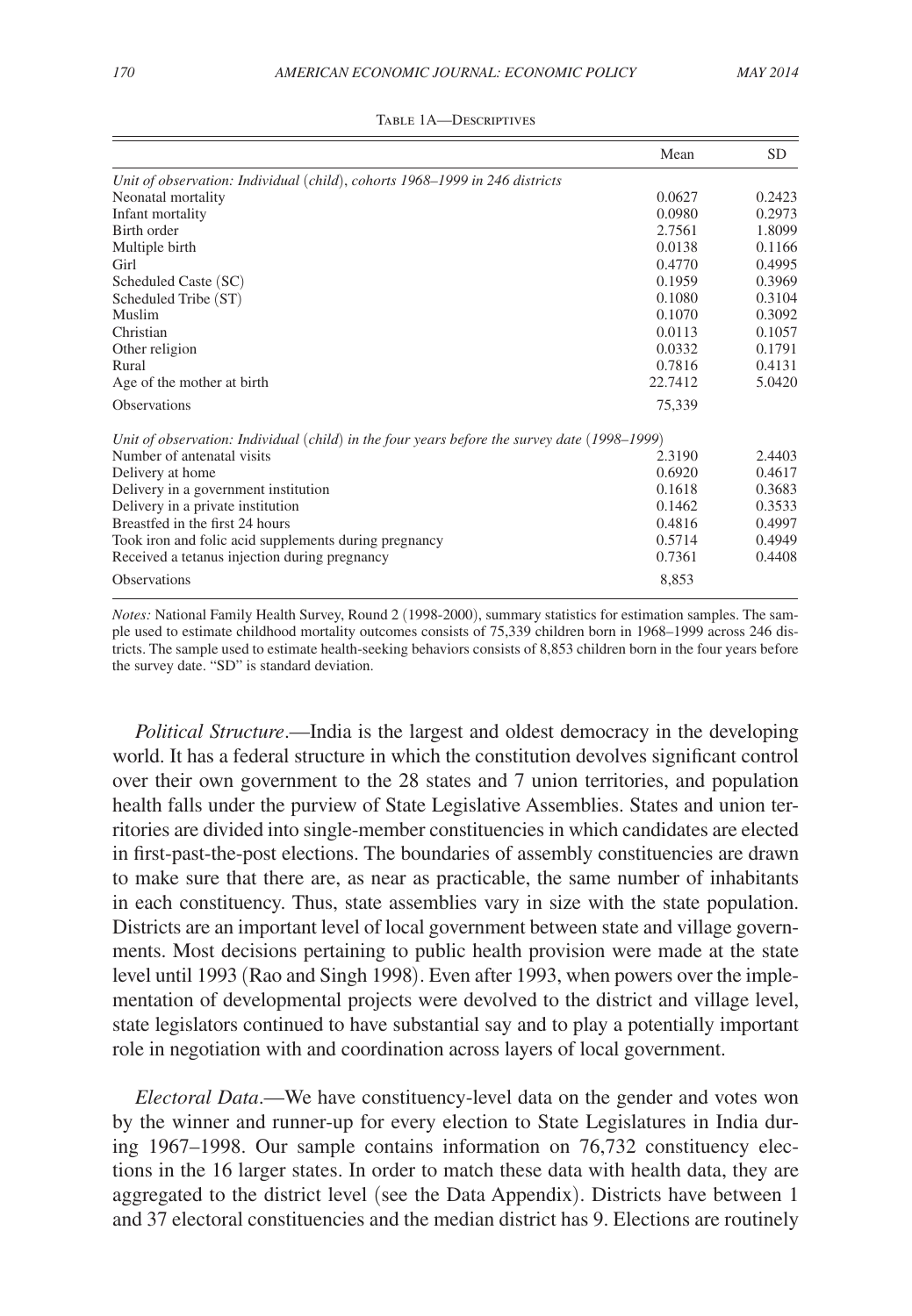<span id="page-7-0"></span>

|                                                                                                                           | Mean      | <b>SD</b> |
|---------------------------------------------------------------------------------------------------------------------------|-----------|-----------|
| Unit of observation: District in an electoral year, elections between 1967–1998 in 246 districts                          |           |           |
| Proportion of seats won by women ( <i>women</i> )                                                                         | 0.0364    | 0.0740    |
| Proportion of districts that had at least one woman politician                                                            | 0.2640    | 0.4409    |
| Proportion of seats that had close elections between women and men, close:<br>3.5 percent margin ( <i>totalclose</i> )    | 0.0084    | 0.0333    |
| Proportion of districts that had at least one election between a woman and a man                                          | 0.4025    | 0.4905    |
| Proportion of districts that had at least one close election between a woman and<br>a man (3.5 percent)                   | 0.0745    | 0.2626    |
| Proportion of seats won by women in close elections against men (3.5 percent)<br>(womenclose)                             | 0.0041    | 0.0227    |
| Proportion of districts that had at least one woman politician who won in a close<br>election against a man (3.5 percent) | 0.0383    | 0.1921    |
| Dummy for the first election between a woman and a man $(I_i)^*$                                                          | 0.4025    | 0.4905    |
| Dummy for the second election between a woman and a man                                                                   | 0.1292    | 0.3356    |
| Dummy for the third election between a woman and a man                                                                    | 0.0389    | 0.1934    |
| Dummy for the fourth election between a woman and a man                                                                   | 0.0071    | 0.0841    |
| Dummy for the fifth election between a woman and a man                                                                    | 0.0044    | 0.0661    |
| Dummy for the sixth election between a woman and a man                                                                    | 0.0011    | 0.0331    |
| Vote margin for the first election between a woman and a man $(m_i)$ **                                                   | 0.0142    | 0.1820    |
| Vote margin for the second election between a woman and a man                                                             | 0.0307    | 0.2499    |
| Vote margin for the third election between a woman and a man                                                              | 0.0024    | 0.3002    |
| Vote margin for the fourth election between a woman and a man                                                             | 0.0115    | 0.3105    |
| Vote margin for the fifth election between a woman and a man                                                              | $-0.0241$ | 0.3827    |
| Vote margin for the sixth election between a woman and a man                                                              | 0.0092    | 0.4649    |
| Proportion of seats reserved for SC/ST candidates                                                                         | 0.2366    | 0.1785    |
| Proportion of seats won by Congress parties                                                                               | 0.4519    | 0.3317    |
| Proportion of seats won by Hard Left parties                                                                              | 0.0589    | 0.1512    |
| Proportion of seats won by Soft Left parties                                                                              | 0.0231    | 0.0901    |
| Proportion of seats won by Janata parties                                                                                 | 0.1661    | 0.2727    |
| Proportion of seats won by Hindu parties                                                                                  | 0.1280    | 0.2290    |
| Proportion of seats won by Regional parties                                                                               | 0.0772    | 0.2027    |
| Female literacy rate                                                                                                      | 0.2844    | 0.1720    |
| Male literacy rate                                                                                                        | 0.5352    | 0.1559    |
| Proportion of SC/STs                                                                                                      | 0.2524    | 0.1344    |
| Proportion of urban population                                                                                            | 0.2041    | 0.1409    |
| Proportion of female population                                                                                           | 0.4811    | 0.0167    |
| Women belonging to the same party of the chief minister                                                                   | 0.0146    | 0.0505    |
| Women belonging to other parties                                                                                          | 0.0218    | 0.0570    |
| Political Competition Index (Besley and Burgess 2002)                                                                     | $-0.4446$ | 0.2105    |
| Turnout rate                                                                                                              | 59.1858   | 9.5442    |
| Female turnout rate                                                                                                       | 53.6500   | 11.5700   |
| Female to male turnout ratio                                                                                              | 0.8387    | 0.0876    |
| Newspaper circulation (Besley and Burgess 2002)                                                                           | 0.0599    | 0.0400    |
| Newspaper circulation (Besley and Burgess 2002) English                                                                   | 0.0085    | 0.0141    |
| Newspaper circulation (Besley and Burgess 2002) Hindi                                                                     | 0.0234    | 0.0251    |
| Newspaper circulation (Besley and Burgess 2002) Regional languages                                                        | 0.0519    | 0.0342    |
| Whether state chief minister is a woman                                                                                   | 0.0356    | 0.1353    |
| <b>Observations</b>                                                                                                       | 1,826     |           |

#### Table 1B—Descriptives

*Notes:* Electoral data from the Election Commission of India was obtained at the constituency level and aggregated to the district level. Summary statistics for the estimation sample. Individual health outcomes are matched to politician gender in their district of birth in the year before their birth, hence the one year difference in the year range between the health and electoral sample.

 \*The first, second, etc. elections refer to the number of constituencies within a district that have a man-woman election. So 40 percent of districts have at least one constituency (seat) that was won in a man-woman election, 13 percent of districts have at least two, and so on.

\*\*The vote margins are ordered by absolute value in districts with more than one election and now first, second, etc. margin refer to the first, second, etc. constituency.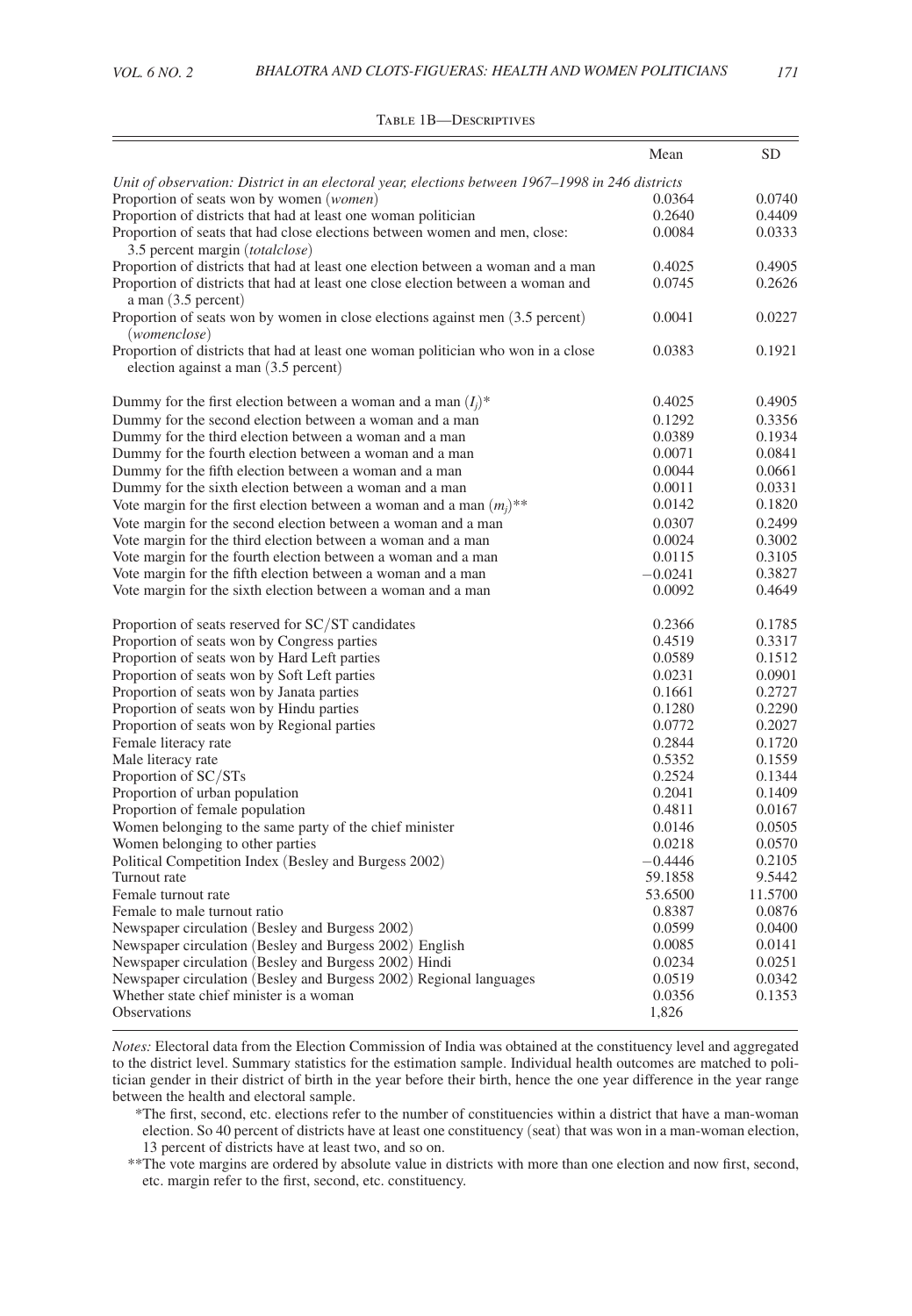<span id="page-8-0"></span>

| Unit of observation: Village | Mean   | <b>SD</b> |
|------------------------------|--------|-----------|
| Primary health subcenter     | 0.3517 | 0.4777    |
| Primary health center        | 0.1418 | 0.3490    |
| Community health center      | 0.0815 | 0.2737    |
| Government dispensary        | 0.1252 | 0.3310    |
| Government hospital          | 0.0353 | 0.1846    |
| Electricity                  | 2.1797 | 0.6976    |
| Post office                  | 0.3755 | 0.4844    |
| Telegraph                    | 0.2015 | 0.4013    |
| STD (telephone) booth        | 0.1958 | 0.3969    |
| Bank                         | 0.2831 | 0.4506    |
| <b>Observations</b>          | 1,558  |           |

*Notes:* Data from the village file of the National Family Health Survey, 1988–1999, containing information on facilities at the time of the survey. Summary statistics for the estimation sample for the infrastructure equations.

every five years but states often hold mid-term elections at shorter intervals. The mean proportion of seats in a district won by women is 3.6 percent (SD 7.4 percent). The median is zero and the seventy-fifth and ninetieth percentiles are, respectively, 5.5 and 14.3 percent. So the distribution is highly skewed (Figure A1 in the online Appendix). At least one woman was elected in 26.4 percent of district-electoral years and in this subsample, the share of seats held by women is 13.8 percent. There is an upward trend in the share of seats held by women ([Figure 1](#page-9-0)) and substantial differences in both the level and trend by state ([Figure 2](#page-9-0)).

We define close elections as elections in which the winner and the runner-up are of opposite gender and the vote margin between them is less than 3.5 percent. Across the sample period, only 7.45 percent of district-years had at least one close election, but they have become more common over time. Fewer than 1 in 400 seats had close elections between women and men in the 1960s and 1970s, and that figure jumped to more than 1 in 100 for the 1980s and 1990s.

*Merged Data*.—The health data are merged with the political data by district and (lagged) birth year to produce a micro panel of births within mother nested within a district-year panel. The estimation sample contains more than 70,000 individual births to some 18,000 mothers that occur across 246 districts (in 16 states) over the 32-year period, 1[9](#page-8-1)67–1998.<sup>9</sup> A nonparametric (lowess) plot of the relationship between neonatal mortality risk and the share of women leaders at the district level shows that the unconditional relationship is negative (Figure A2 in the online Appendix). We now investigate whether a negative relationship persists after allowing for endogeneity and heterogeneity.

<span id="page-8-1"></span><sup>&</sup>lt;sup>9</sup>The number of election years is 26 and, since different states had elections in different years, the estimation sample contains 1,826 district-year cells.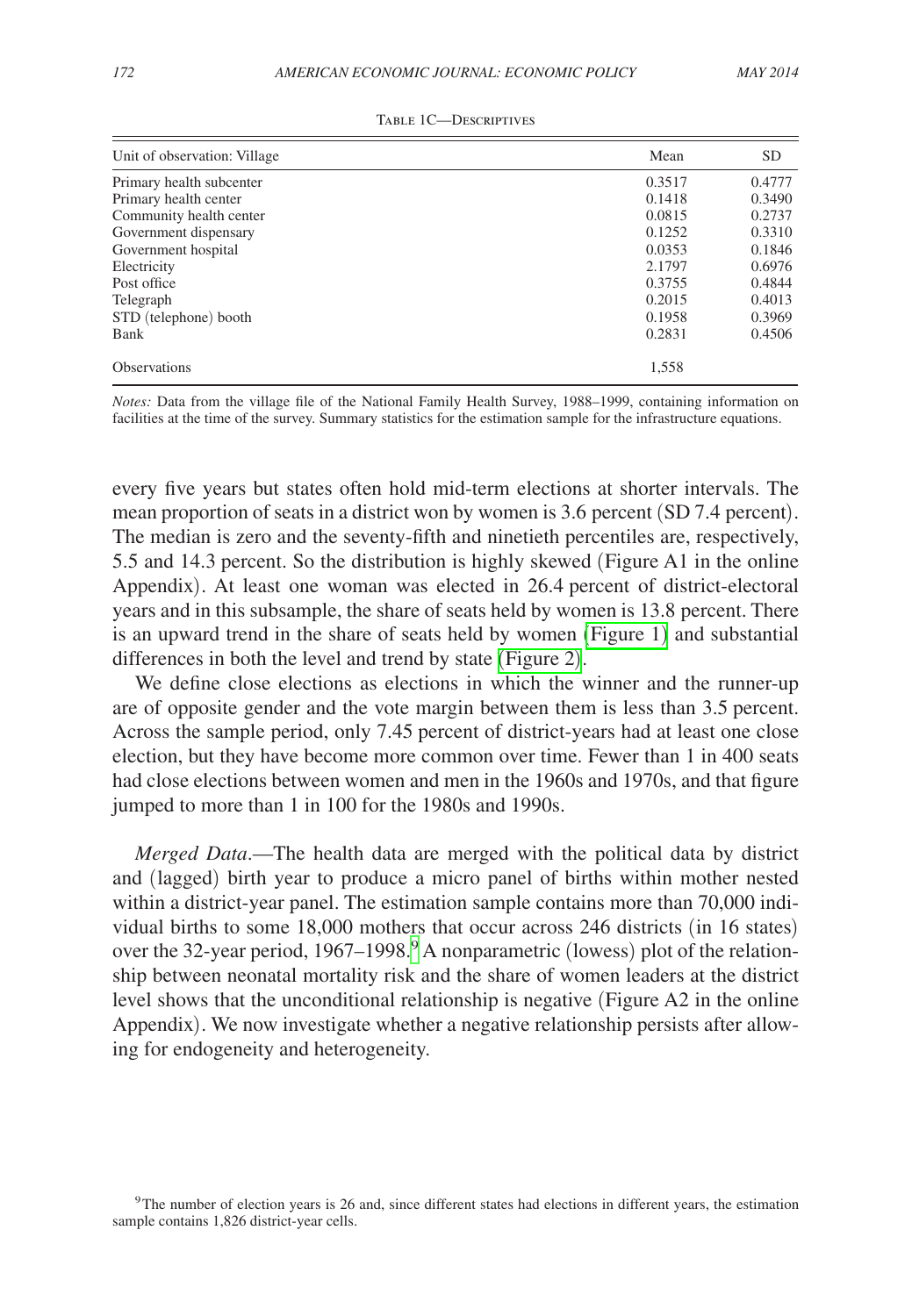<span id="page-9-0"></span>

Figure 1. Female Political Representation: All India



Figure 2. Female Political Representation and Neonatal Mortality by State

#### **IV. Empirical Strategy**

We are interested in the relationship between an individual's access to public health services and the share of women elected to state assemblies from the individual's district of birth. We focus upon antenatal and early postnatal services targeted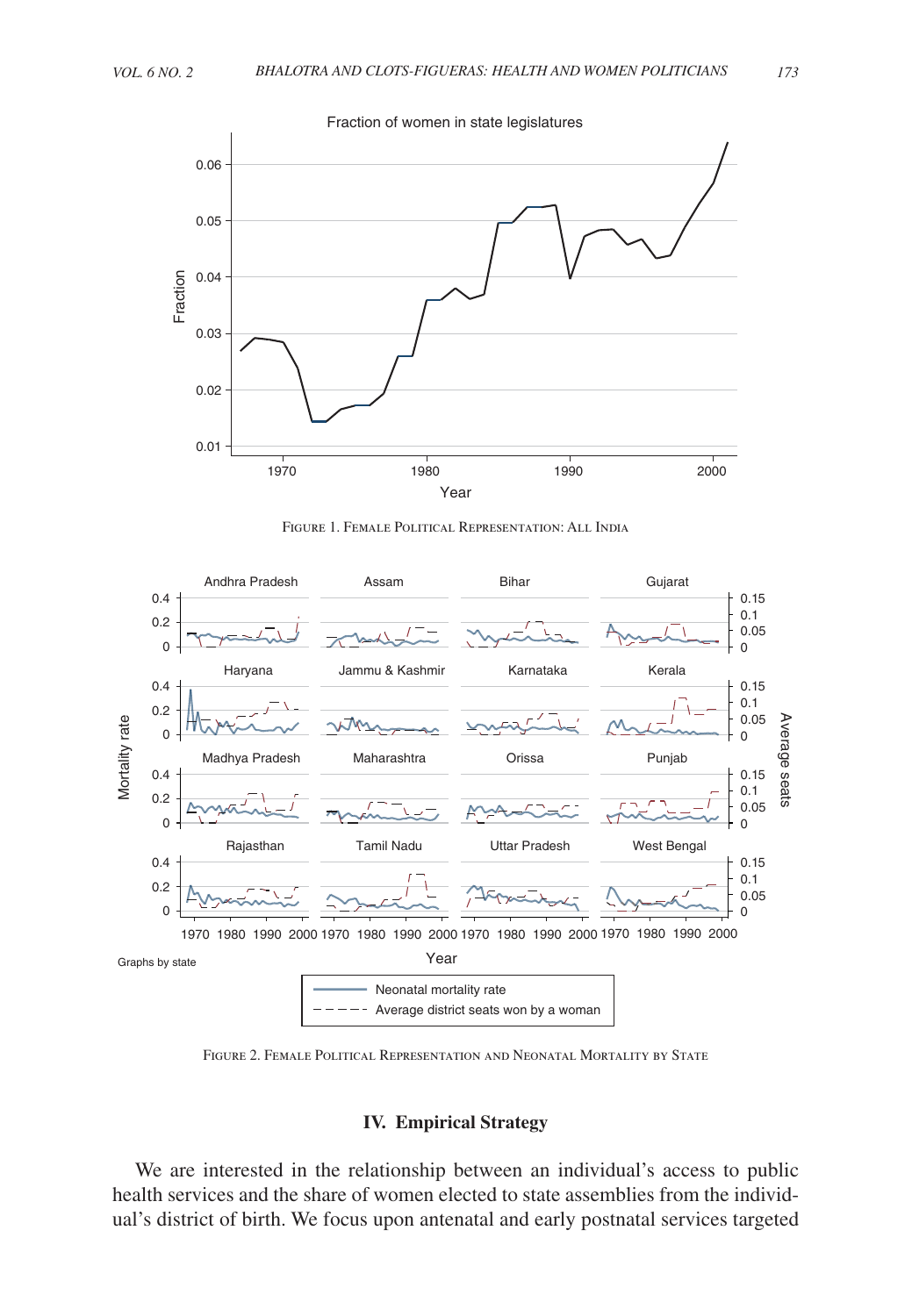at women and newborns, and hence at the gender mix of politicians in the year before and the year of birth. In this section, we explain how we address the three potential sources of bias that arise. First, women's representation tends to be correlated with voter preferences. Second, the composition of births may vary endogenously. Third, there may be district-year varying changes in other determinants of health that coincide with the election of women.

To address the problem that common unobservables may drive both electoral preferences for women and health-related behaviors we instrument the overall share of women politicians with the share of women who win in close elections against men. Close elections are defined as those in which the winner and the runner up are of opposite gender and the margin of victory is small. The premise is that the identity (gender) of the winner of a close election is quasi-random. To see this, note that in a first-past-the-post electoral system, the probability of being elected is a function of the vote difference between the winner and the runner-up and this function has a discontinuity at zero. As the vote difference approaches the discontinuity, constituencies in which a woman wins by a small vote margin are increasingly similar to constituencies in which a man wins by a small margin (Lee 2001; Pettersson-Lidbom 2001). Since we aggregate to the district level over discontinuities at the constituency level, our specification is similar to a fuzzy regression discontinuity design (e.g., Angrist and Pischke 2008, 259). We investigate robustness of the estimates to controls for varying polynomials in the constituency-specific margins of victory or defeat of each man-woman close election in the district.

The identification driving our approach is nicely illustrated in [Figure 3,](#page-11-0) which plots the fraction of seats (constituencies) in the district won by female politicians against the margin of victory between the female and the male candidate (a positive margin means that the woman won). Figure 3, panel A uses all the elections between a male and a female politician, while Figure 3, panel B restricts the sample to those districts that had a single election between a male and a female politician. The data are aggregated into one percentage point bins, as suggested by Imbens and Lemieux (2008), and we plot a lowess smoothing line on each side of the discontinuity. The size of the jump in Figure 3, panel A indicates that a woman winning a close election in a district increases the fraction of constituencies in the district won by female politicians by roughly 10 percentage points. This is what we would expect given that the average district has 9–10 constituencies.

Although the gender of the winner in a close election may be considered random, the existence of close elections between women and men may not, for example, it may depend on the number of female candidates in the district and this, in turn, may be correlated with voter preferences. To allow for this, we control for the fraction of seats in the district that had close elections between female and male candidates in the first and second stage of the instrumental variables procedure. Close elections between women and men have been previously used for identification by Rehavi (2003) and Clots-Figueras (2011, 2012). We investigate the assumptions underlying the use of close elections in Section VB, where we also assess the external validity of our estimates.

Since we focus upon newborns, we need to address a further potential source of bias arising from endogenous heterogeneity in the timing of fertility: through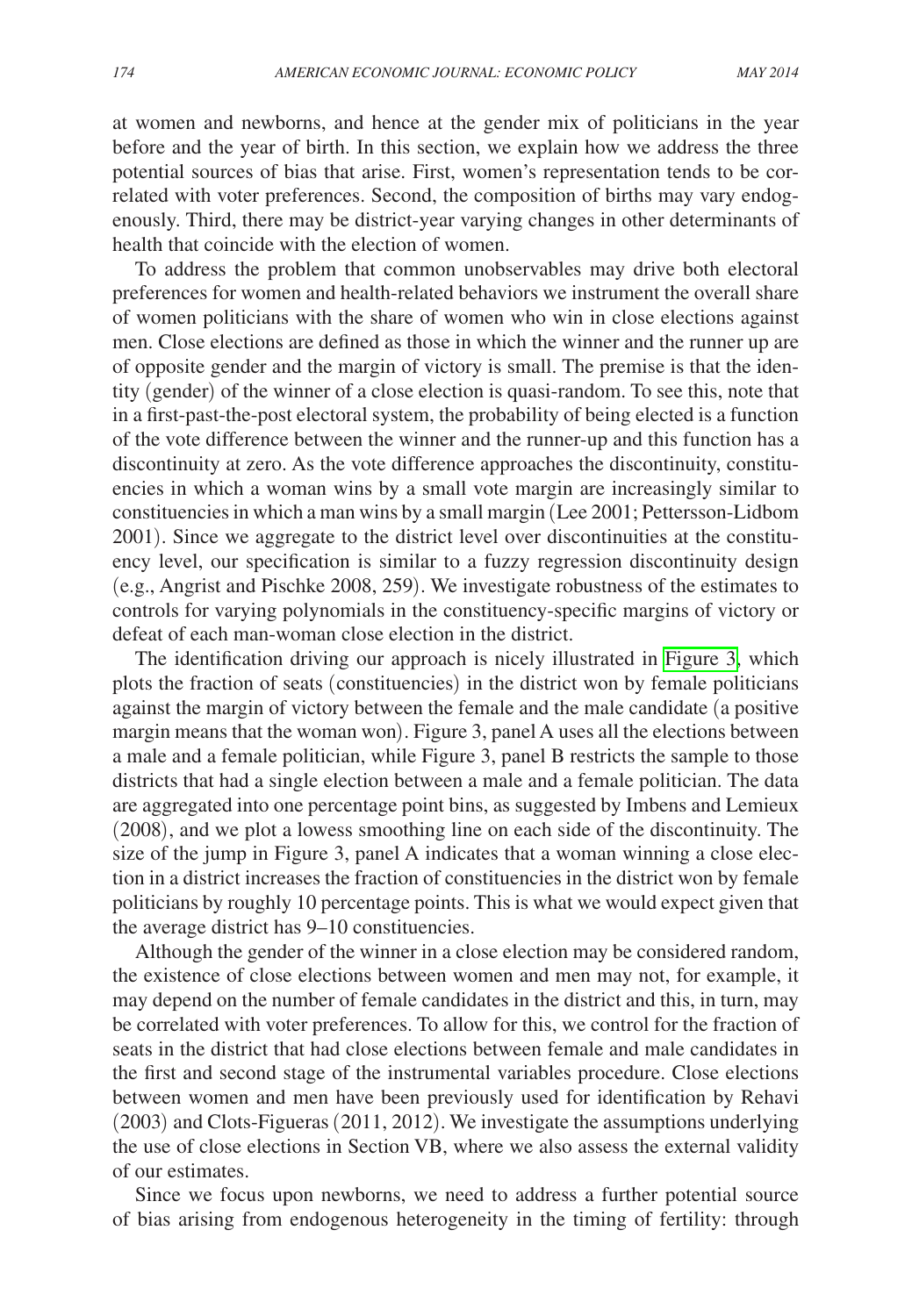<span id="page-11-0"></span>

Figure 3. First Stage Illustration

*Note:* We plot the fraction of seats won by female politicians against the margin of victory in elections between women and men. Figure 3, panel A uses all the elections between a male and a female politician, while Figure 3, panel B restricts the sample to those districts that had a single election between a male and a female politician.

selection into either conception or fetal survival, the composition of live births in the sample may vary systematically with the gender composition of politicians.<sup>10</sup> For instance, some women may be more likely than others to consciously advance or

<span id="page-11-1"></span> $10$  See Dehejia and Lleras-Muney (2004) and Bhalotra (2010) who argue that selection may arise from the conscious timing of fertility and the selective survival of the fetus respectively.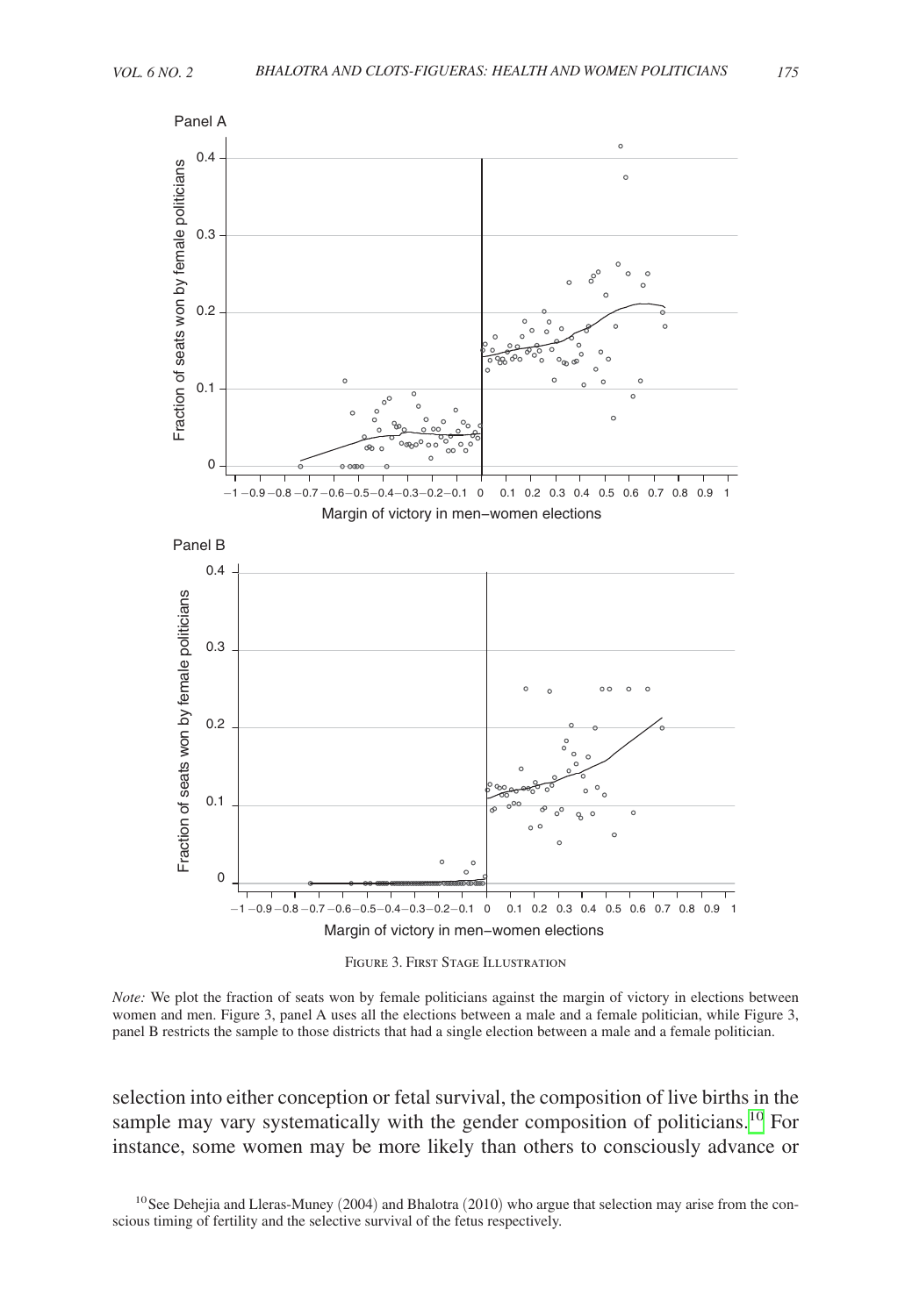defer fertility in response to the policy [political] regime. Alternatively, fetal death (whether through miscarriage or (female) feticide), may vary systematically as a function of reproductive health facilities and campaigns discouraging feticide and these facilities and campaigns may in turn be influenced by the share of women politicians. If, for instance, the incidence of female feticide declines under women politicians then, given that feticide is more common amongst educated mothers (Bhalotra and Cochrane 2010), the composition of (live) births that we observe under women politicians will tend to be lower risk than the sample observed under male politicians. If we do not control for this, we may attribute what is essentially a selection effect to differences in the behavior of female versus male politicians. We limit this problem by using mother fixed effects. These will purge all fixed mother-level unobservables including the time-invariant component of their political preferences and any tendency they may have to compensate or reinforce state investments in children (crowding out or crowding in). This is a considerable improvement relative to using district fixed effects.

The third potential bias is addressed by controlling for unobservable trends. In the specification illustrated below, we control for state-specific trends but in extensions of this we demonstrate robustness to district-specific trends and district by mother-cohort fixed effects. The first set of estimated models is

(1) *mortality*<sub>imdt</sub> = 
$$
\alpha_m + \theta_t + \beta
$$
 women<sub>dt-1</sub> +  $\sum_{j=1}^{N} \partial_{1j} I_{jdt} \times F(m_{jdt}) + \sum_{j=1}^{N} \partial_{2j} I_{jdt}$   
+  $\lambda$  totalclose<sub>dt-1</sub> +  $\mathbf{X}_{imdt} \zeta + \cdots + \mathbf{Z}_{dt} \mu + \varphi_s t + \varepsilon_{imdt}$ 

(2) 
$$
\text{women}_{dt} = \chi_m + \omega_t + \tau \text{womenclose}_{dt} + \sum_{j=1}^{N} \partial_{3j} I_{jdt} \times F(m_{jdt}) + \sum_{j=1}^{N} \partial_4 I_{jdt} + \psi \text{ totalclose}_{dt} + \cdots + \mathbf{X}_{imdt} \rho + \mathbf{Z}_{dt} \pi + \mathbf{v}_s t + e_{imdt}.
$$

The subscripts denote the individual child *i* of mother *m* born in district  $d$  (in state  $s$ ) in year *t*. By construction, mothers do not migrate across districts between births (we investigate this restriction in Section VB). Hence mother fixed effects nest (or imply) district fixed effects. *Mortality* is an indicator for the index child dying by the age of one month (neonatal), *women* is the district-level share of state assembly constituencies to which a woman was elected in the year before the child was born (we investigate timing below) and  $\beta$  is the parameter of interest. The other variables in equation (1), in order, are mother and (child) cohort fixed effects, a third-order polynomial (*F*) in the victory margin (*m*) between the winner and the runner up for every (close or nonclose) man-woman election  $j$ , interacted with  $I_{idt}$ , an indicator for whether such an election exists, *totalclose* is the fraction of constituencies in the district that experienced a close election, **X** is a vector of child or mother-specific controls,  $\mathbf{Z}$  is a vector of district-year varying controls and  $\varphi$  are state-specific trends. We examine sensitivity to the definition of close elections, inclusion of victory margins, district trends, flexible trends in mother's age and cohort, and individual controls.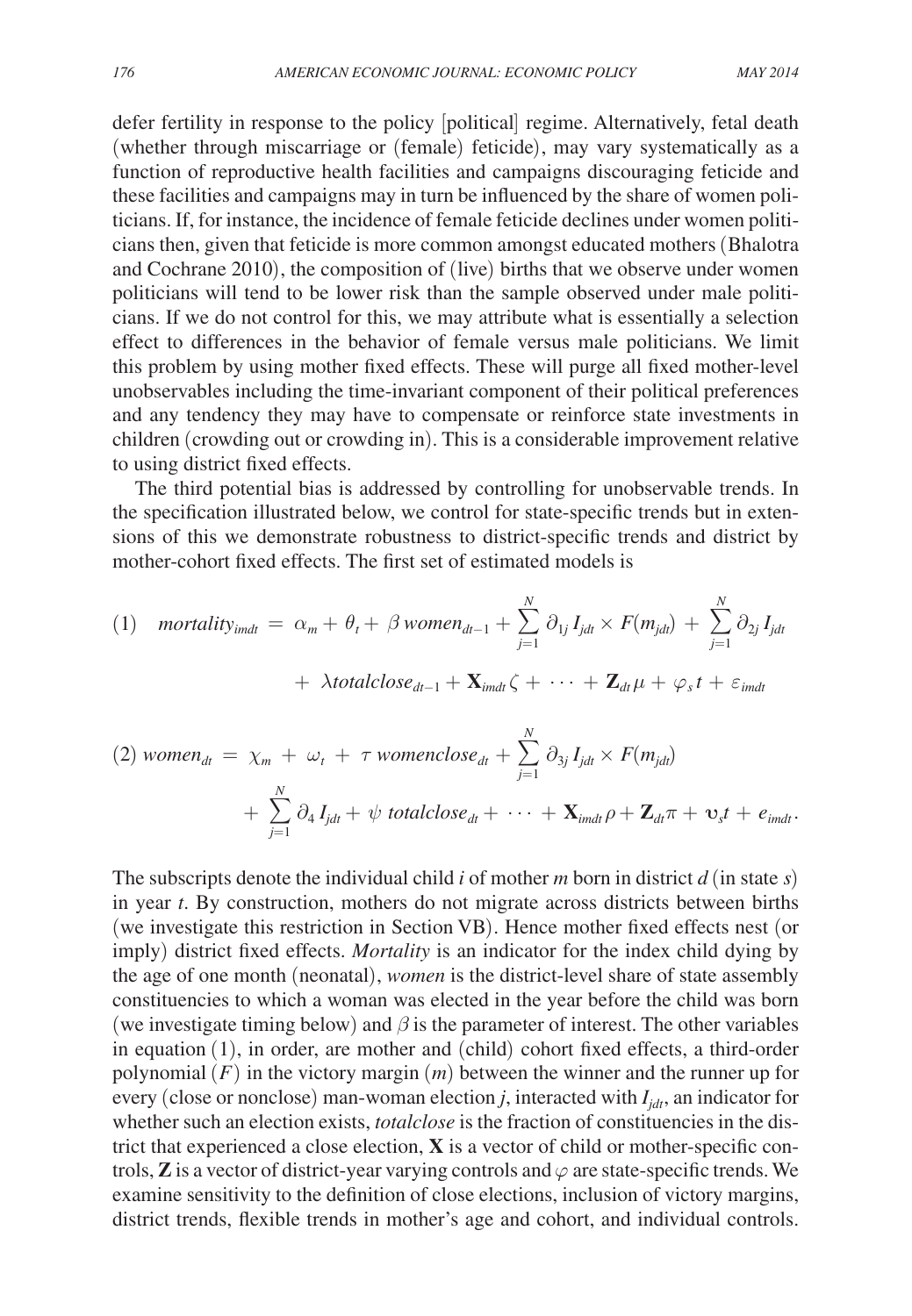Equation (2) represents the first stage of the IV procedure. It shows the potentially endogenous regressor, *women*, regressed upon the instrument, *womenclose*, and the same set of controls. The instrument is the fraction of constituencies in the district in which a woman won against a man in a close election.

The cohort dummies control for aggregate time variation associated with, for example, secular improvements in health technology, episodic shocks like famines, floods and epidemics and any aggregate economic or political regime changes. The state (and, later, district) specific trends allow for regional omitted trends, for example, income or trends in the status of women. The district level controls **Z** include the shares of the population that are female, urban, and low caste as well as male and female literacy rates. Controls **X** include dummies for the gender, birth order, rural/urban location, religion, and caste of the child and an indicator for whether the child is one of a multiple birth.

We use a linear model since fixed effects probit estimates are inconsistent in short panels (Nickell 1981) and the relevant panel in this case is the micro-panel, where *T* is the number of children per mother. Standard errors are robust to arbitrary forms of heteroskedasticity and clustered at the district-level since the regressor of interest, *women*, is entered as a district-level share. This allows for correlations at any time and across time within district (e.g., Bertrand, Duflo, and Mullainathan 2004). It also allows for correlation of the standard errors across siblings because, by construction, siblings are all in the same district.

*In sum*, the estimated specification delivers an estimate of the difference in mortality risk across children of the same mother born at different times and under different political regimes, with the change in political regime constructed as a quasi-random assignment of the gender of politicians in the district of birth. We investigate the identifying assumptions that underlie the use of close elections. In view of our use of mother fixed effects, we check on the further identifying assumption that there are no omitted mother-specific trends the effects of which may load onto the variable of interest. We conduct a range of sensitivity checks including three sorts of falsification exercises and investigate heterogeneity in impact by characteristics of the child/mother and political variables including competition and decentralization.

We further estimate equations that replace *mortality* in equation (1) with a vector of village public goods on the one hand and a vector of individual antenatal and early postnatal health-seeking behaviors on the other. We investigate fertility and the sex of births as further outcomes. The identification strategies we use to analyze these investments and behaviors are similar and are detailed below, alongside the results.

# **V. Results**

### A. *Survival Outcomes*

Estimates of equations (1) and (2) are in [Table 2.](#page-14-0) Consider effect sizes in the richest specification, which appears in column 6. Raising the share of seats held by women at the district level (*women*) by one standard deviation (0.0740) is estimated to result in declines in neonatal [infant] mortality of 1.5 [1.4] percentage points. This is 24 [14] percent of the mean rate in the sample, which is 6.3[9.8] percent and it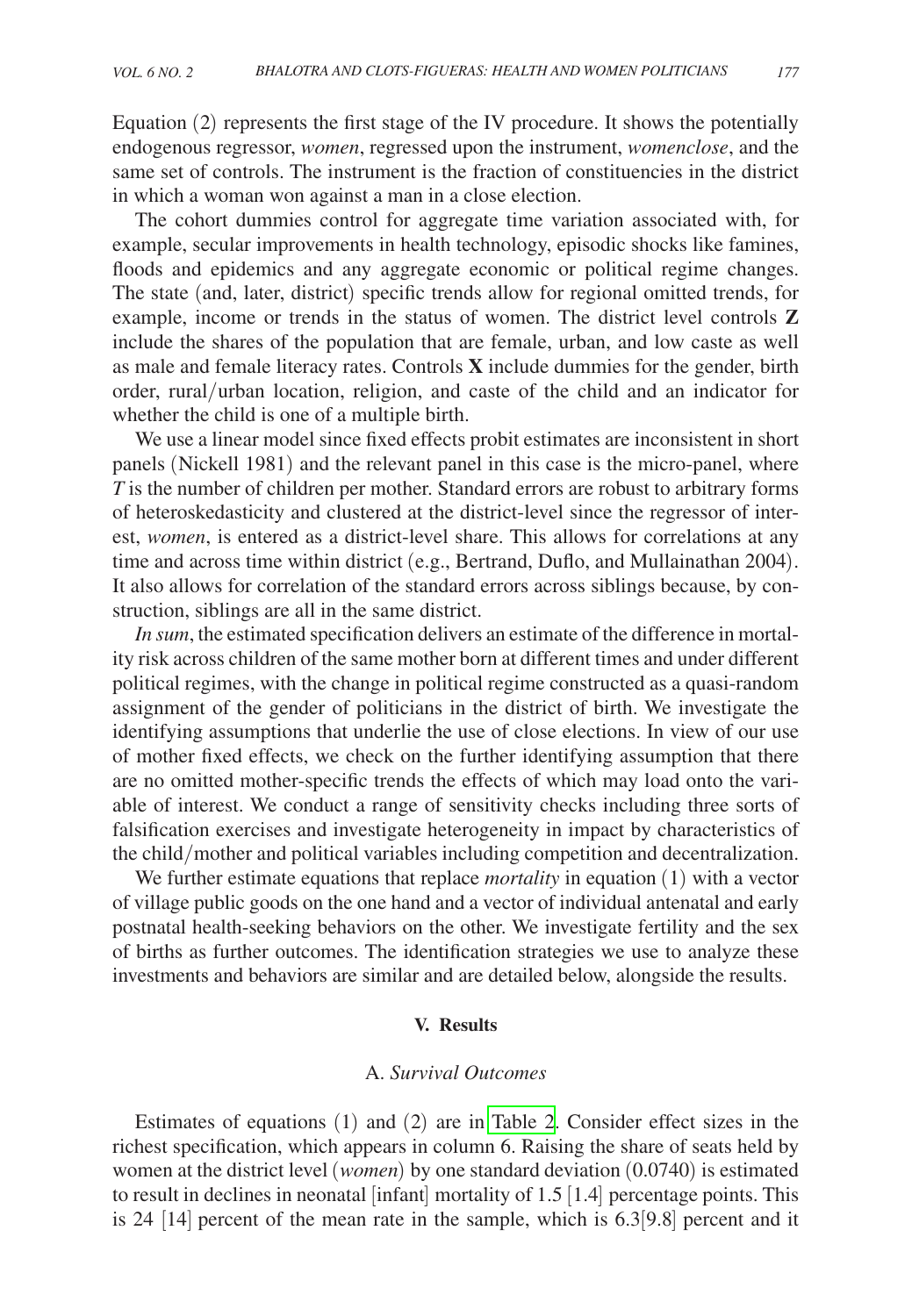<span id="page-14-0"></span>

|                                                                             | <b>OLS</b>           | OLS.                 | OLS                  | 2SLS                    | 2SLS                    | 2SLS                    |
|-----------------------------------------------------------------------------|----------------------|----------------------|----------------------|-------------------------|-------------------------|-------------------------|
|                                                                             | (1)                  | (2)                  | $\left(3\right)$     | $\left( 4\right)$       | (5)                     | (6)                     |
| Panel A. Neonatal mortality                                                 |                      |                      |                      |                         |                         |                         |
| Fraction of seats in district won<br>by female politicians ( <i>women</i> ) | $-0.0050$<br>(0.016) | $-0.0148$<br>(0.018) | $-0.0303$<br>(0.023) | $-0.1176$<br>(0.074)    | $-0.1942**$<br>(0.079)  | $-0.2061***$<br>(0.078) |
| District FE                                                                 | X                    | X                    |                      | X                       |                         |                         |
| Cohort FE                                                                   | X                    | X                    | X                    | X                       | X                       | X                       |
| Mother FE                                                                   |                      |                      | X                    |                         | X                       | X                       |
| Controls                                                                    |                      |                      |                      |                         |                         | X                       |
| Vote margins                                                                |                      |                      |                      | 3rd order<br>polynomial | 3rd order<br>polynomial | 3rd order<br>polynomial |
| <b>Observations</b>                                                         | 95.016               | 71.498               | 71.498               | 71.498                  | 71,498                  | 71,498                  |
| Number of mothers                                                           |                      |                      |                      |                         | 18.754                  | 18,754                  |

Table 2—Baseline Results

*First-stage regressions. Dependent variable: Fraction of seats in the district won by female politicians*

|                                                                                                                           |                   |                   |                      | (1)                      | $\left( 2\right)$        | (3)                             |
|---------------------------------------------------------------------------------------------------------------------------|-------------------|-------------------|----------------------|--------------------------|--------------------------|---------------------------------|
| Fraction of seats in district won by<br>female politicians in close<br>elections against male politicians<br>(womenclose) |                   |                   |                      | 0.8939***<br>(0.0714)    | $0.9011***$<br>(0.0785)  | 0.8964 ***<br>(0.0789)          |
| Fraction of seats in district that had<br>close elections between female<br>and male candidates <i>(totalclose)</i>       |                   |                   |                      | $-0.4303***$<br>(0.0528) | $-0.4514***$<br>(0.0559) | $-0.4495***$<br>(0.0559)        |
| F first stage                                                                                                             |                   |                   |                      | 156.27                   | 131.6                    | 129.1                           |
|                                                                                                                           | <b>OLS</b>        | <b>OLS</b>        | <b>OLS</b>           | 2SLS                     | 2SLS                     | 2SLS                            |
|                                                                                                                           | (1)               | (2)               | (3)                  | (4)                      | (5)                      | (6)                             |
| Panel B. Infant mortality<br>Fraction of seats in district won<br>by female politicians (women)                           | 0.0081<br>(0.019) | 0.0029<br>(0.022) | $-0.0143$<br>(0.024) | $-0.0540$<br>(0.098)     | $-0.1645$<br>(0.107)     | $-0.1916*$<br>(0.104)           |
| District FE                                                                                                               | X                 | X                 |                      | X                        |                          |                                 |
| Cohort FE<br>Mother FE<br>Controls                                                                                        | X                 | X                 | X<br>X               | X                        | X<br>X                   | $\mathbf x$<br>X<br>$\mathbf x$ |
| Vote margins                                                                                                              |                   |                   |                      | 3rd order<br>polynomial  | 3rd order<br>polynomial  | 3rd order<br>polynomial         |
| <b>Observations</b><br>Number of mothers                                                                                  | 91,169            | 68,665            | 68,665               | 68,665                   | 68,665<br>18,003         | 68,665<br>18,003                |

*First-stage regressions. Dependent variable: Fraction of seats in the district won by female politicians*

|                                                                                                                           | Ί.                       | 2                        | $\left(3\right)$         |
|---------------------------------------------------------------------------------------------------------------------------|--------------------------|--------------------------|--------------------------|
| Fraction of seats in district won by<br>female politicians in close<br>elections against male politicians<br>(womenclose) | $0.9202***$<br>(0.0671)  | $0.9302***$<br>(0.0744)  | $0.9255***$<br>(0.0752)  |
| Fraction of seats in district that had<br>close elections between female<br>and male candidates ( <i>totalclose</i> )     | $-0.4575***$<br>(0.0507) | $-0.4818***$<br>(0.0537) | $-0.4797***$<br>(0.0540) |
| F first stage                                                                                                             | 187.6                    | 156.3                    | 151.3                    |

*Notes:* Robust standard errors clustered at the district level are reported between parentheses. The first columns (1 and 2) show estimates with the full sample, while subsequent columns show estimates for mothers with at least two births. Close elections are defined as elections in which the winner won against the runner up by less than 3.5 percent of votes. All regressions include district and cohort fixed effects (FE); the third and fourth columns replace district FE with mother FE. Note that mother FE include or imply district FE since mothers do not migrate across districts between births (by construction: this is investigated in Section VB). All equations include state specific linear trends, district specific trends are included in Table 3. Controls at the district level include the fraction of the district population that is female, urban and SC/ST, and male and female literacy rates. Controls at the individual level include dummy variables for gender, caste, religion, birth order, rural/urban location and for whether the birth is one of a multiple birth. All regressions shown also include as a control the fraction of constituencies in the district that had close elections between women and men (*totalclose*).

*<sup>\*\*\*</sup>*Significant at the 1 percent level.

*<sup>\*\*</sup>*Significant at the 5 percent level.

 *<sup>\*</sup>*Significant at the 10 percent level.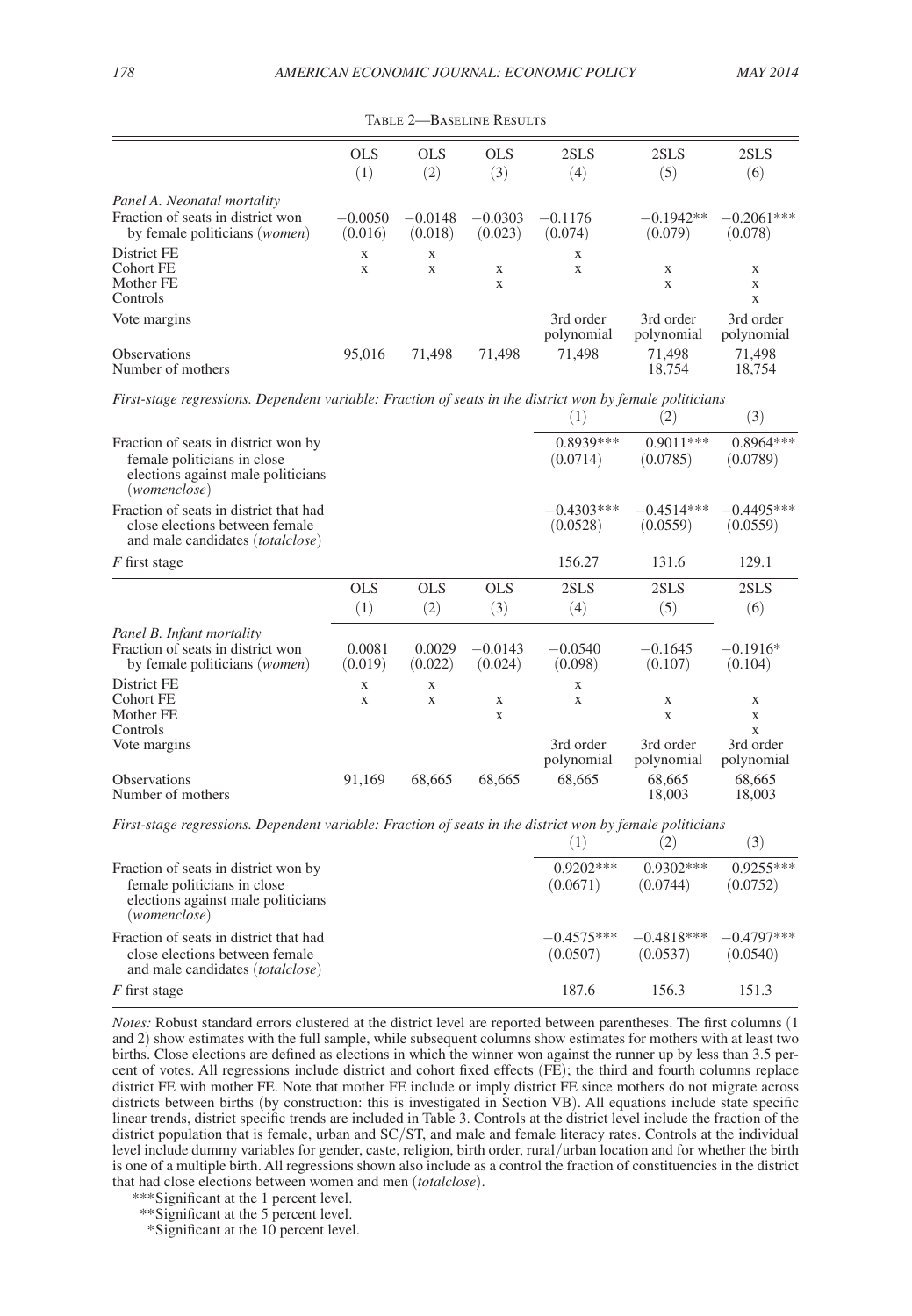corresponds to a 0.063 [0.048] change in the SD of neonatal [infant] mortality. Since the distribution of *women* is skewed (Figure A1 in the online Appendix), we consider the survival improvements brought about by electing one additional woman. The median district has nine constituencies and so nine seats. As it happens, close to 10 percent of districts in the sample have exactly nine seats and in this set the mean (0.034) and median (0) share of seats held by women is very similar to the sample mean (0.036) and median (0). If one additional woman wins, the median number of seats goes from 0 to 1 and the share from 0 to  $1/9 = 0.11$ . If we plug this in to the estimated equations, we get even larger numbers. The predicted decline in neonatal [infant] mortality is now 2.3 [2.1] percentage points. Later we show that the effects of politician gender on infant mortality are entirely determined by its effects on neonatal mortality (Section VC).

Table 2 describes how the estimates for neonatal mortality evolve as the specification is enriched to improve identification. The OLS coefficient is small and insignificant. There is no significant change in it when the sample is restricted to mothers with at least two births in column 2, the sample that will be used in the final specification. Controlling for mother fixed effects in the OLS specification results in a larger negative coefficient but it remains poorly determined. The 2SLS coefficients are larger and, conditional upon mother fixed effects, statistically significant. The IV-fixed effects coefficient is not significantly different from the IV coefficient (column 4 versus column 5). Introducing the household and district level controls listed in notes to Table 2 makes no significant difference although the coefficient is slightly larger. $11$ 

The OLS coefficient may be biased by the endogeneity of voter preferences. Our finding that it is biased downwards is consistent with women being more likely to be elected in districts with poorer baseline health. The inclusion of mother and, implicitly, district fixed effects implies that results will not reflect fixed differences between districts, but it may be that female politicians are elected in districts with declining trends in health. The difference between the IV and OLS coefficients may also reflect a difference between the local average identified off close races and the average effect. How the local and the average impacts compare depends upon the underlying theoretical model, and our findings appear consistent with a citizen candidate model. If the cost of a close race is higher than of a nonclose race then a candidate needs a higher payoff to play, suggesting that only candidates with far apart preferences will play (Rehavi 2003). Another possibility is that women who run in close races against men are positively selected on characteristics, having overcome greater social barriers to compete on a male-dominated terrain.

In general, IV coefficients will be larger when the variable of interest is measured with error but we expect that measurement error in counting women winners in Indian elections is small. Indeed, if measurement error were important then, as this is exacerbated by differencing, we would expect attenuation of the coefficient upon introduction of mother fixed effects. Instead the coefficient is larger still, possibly

<span id="page-15-0"></span><sup>&</sup>lt;sup>11</sup>Table 2 reports only the coefficient on the regressor of interest. Online Appendix Table A6 reports the full set of coefficients. Given that the effect we find for infant mortality is mainly capturing the effect on neonatal mortality, the extensions below will be for neonatal mortality. Parallel results for infant mortality are available on request.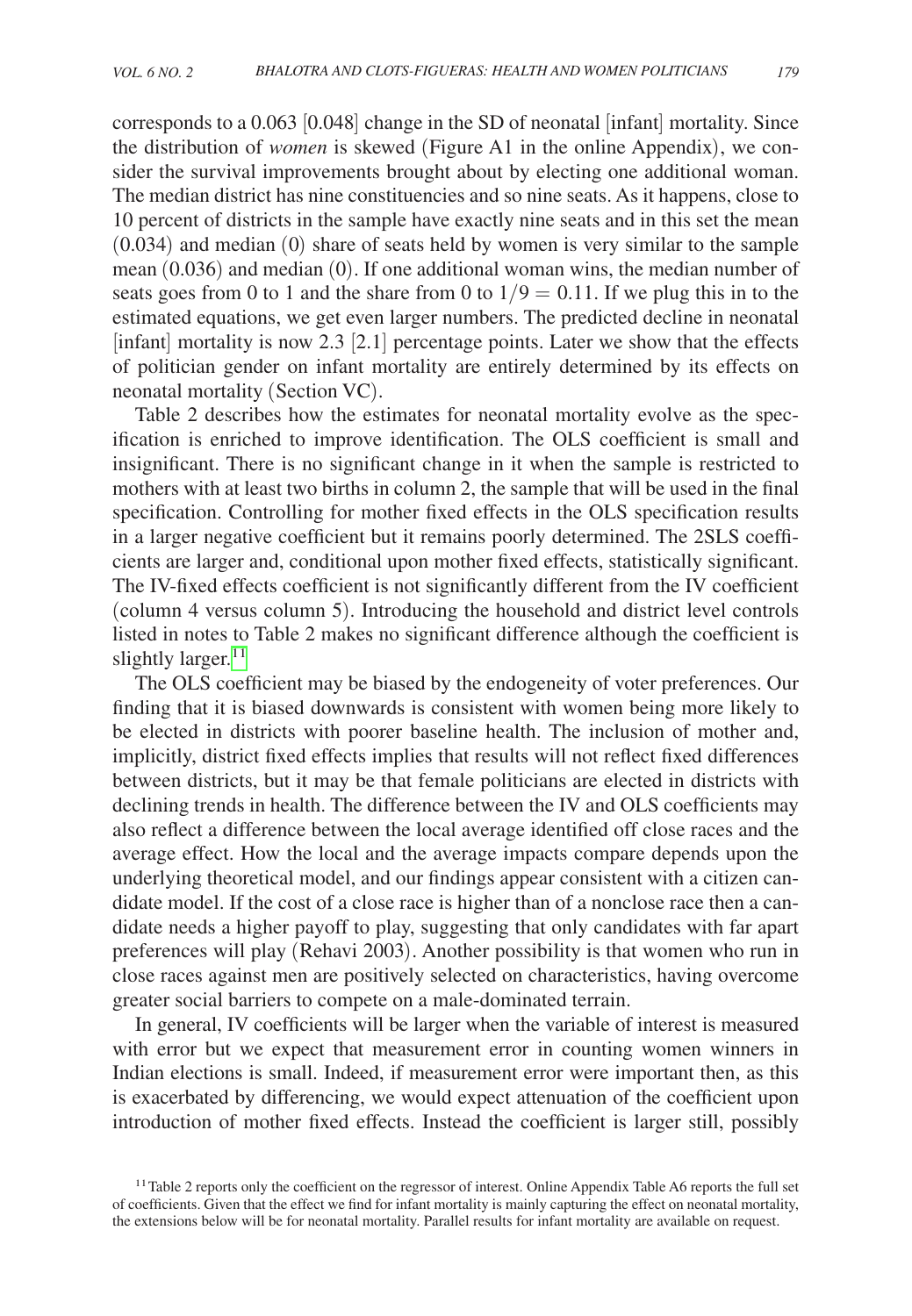indicating that parents reinforce endowments in allocations across siblings, consistent with other evidence that points in this same direction (Almond and Mazumder 2013).

The first stage of the 2SLS estimates is also reported in Table 2. The instrument is powerful and the share of women who win across all elections varies proportionately with the share of women who win in close elections.<sup>12</sup> With the share of women winners in close elections constant, the share of all women winners is negatively associated with the total share of close elections within a district since this now varies only with the share of male winners. The coefficient in the reduced form of the equation system  $(1)$ ,  $(2)$  is  $-0.1847$  with a standard error of 0.070.

# B. *Robustness Checks*

We first outline checks on the close-elections assumption (online Appendix Tables A1–A5) and then discuss robustness of the baseline specification to specification checks ([Table 3;](#page-17-0) online Appendix Tables A7–A9).

*The Close-Elections Assumption*.—Following the initial use of the close election identification strategy in the context of close elections between Democrats and Republicans in the United States (Lee 2001), concerns have been raised that the outcomes of close elections may be biased in favor of incumbents or in favor of candidates from parties that have strategic control over the election process (Snyder 2005; Caughey and Sekhon 2011; Grimmer et al. 2011). We investigate incumbency and party affiliation in addition to other observables but find no evidence of this problem for our sample of close elections between men and women in India. A simple regression shows that the proportion of women in a district who won in a close election against a man is independent of the history of close elections in the district, the history of women being elected, the share of seats that each of eight parties contested in close elections and a host of district-time varying demographic variables (Table A1 in the online Appendix). Candidate and constituency characteristics are also independent of the gender of the winner in close elections. This includes the number of other female candidates in the constituency, whether the winner was the incumbent, the number of close elections in the past, the votes received by the winner and turnout (Table A2 in the online Appendix). These results are consistent with the gender of the winner in close elections between men and women being random.

Our estimates rely upon districts that had at least one close election between a woman and a man and the share of all births in the sample that occur in these districts is 7.45 percent. In Tables A3 and A4 in the online Appendix, we investigate whether districts that had a close election are matched on observables to districts that did not. The observables include district demographics, the share of villages with hospitals and schools, and the share of seats won by each gender in elections that were not close (online Appendix Table A3). The mean differences are small but some are significantly different from zero, which underlines the importance of our controlling

<span id="page-16-0"></span> $12$ The coefficient on the fraction of constituencies won by women in close elections against men in panel A is 0.89, which is not significantly different from 1. But some female politicians win in elections that are not close elections against men, some win against a man by a large margin, and others may win against another woman.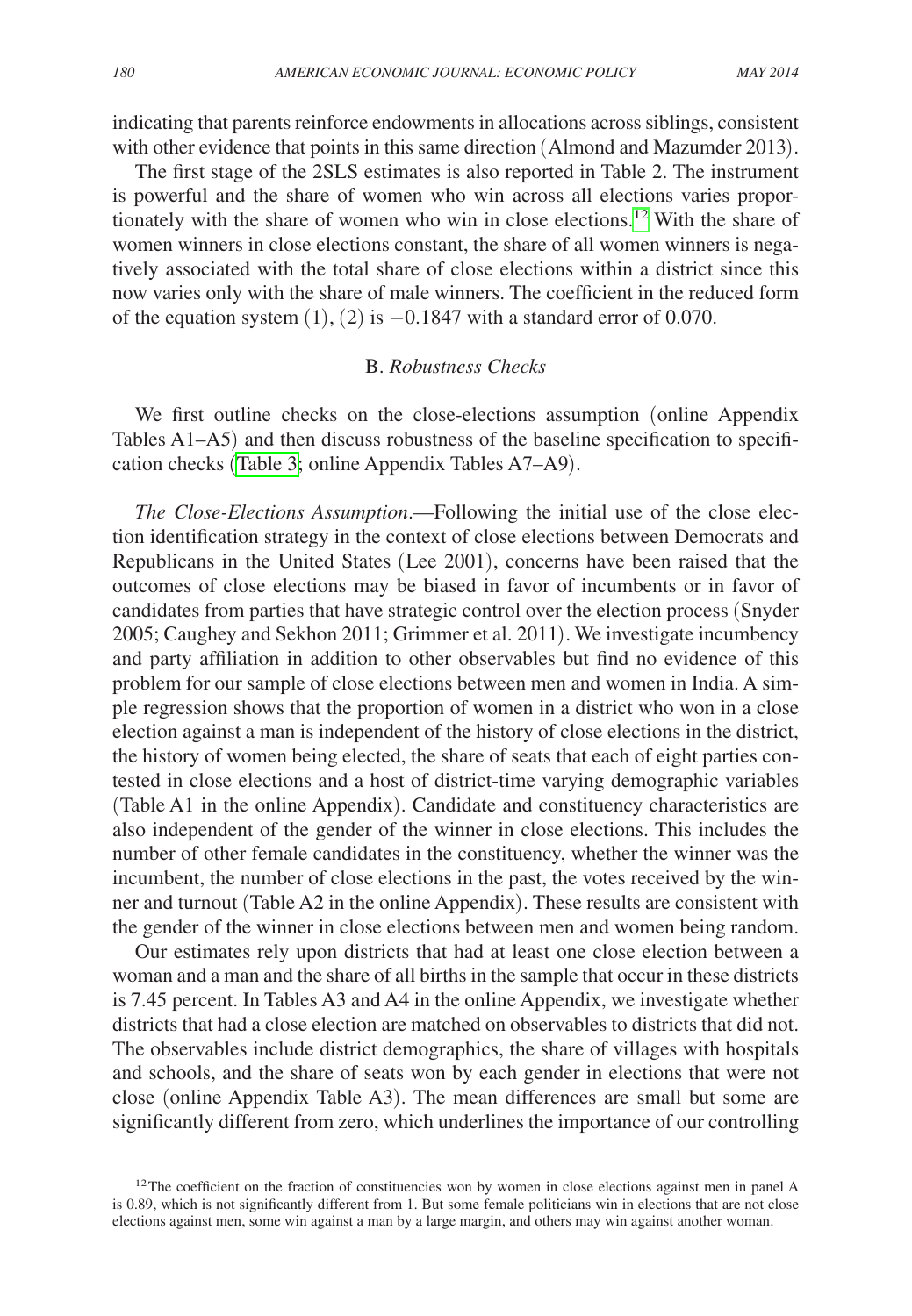<span id="page-17-0"></span>

|                                                                  | (1)                     | (2)                     | (3)                     | (4)                                              | (5)                     | (6)                                                   | (7)                     | (8)                                      |
|------------------------------------------------------------------|-------------------------|-------------------------|-------------------------|--------------------------------------------------|-------------------------|-------------------------------------------------------|-------------------------|------------------------------------------|
| Panel A. Neonatal mortality                                      |                         |                         |                         |                                                  |                         |                                                       |                         |                                          |
| Fraction of seats in<br>in district won by<br>female politicians | $-0.1473**$<br>(0.070)  | $-0.1902***$<br>(0.073) | $-0.1984***$<br>(0.073) | $-0.1969**$<br>(0.091)                           | $-0.2616***$<br>(0.088) | $-0.2611***$<br>(0.077)                               | $-0.1422**$<br>(0.072)  | $-0.2289**$<br>(0.091)                   |
| Cohort FE                                                        | X                       | X                       | X                       | X                                                | X                       | X                                                     | X                       | X                                        |
| Mother FE                                                        | $\mathbf x$             | $\mathbf x$             | $\mathbf x$             | X                                                | X                       | X                                                     | X                       | $\mathbf x$                              |
| Controls                                                         | X                       | $\mathbf x$             | X                       | X                                                | X                       | X                                                     | X                       | $\mathbf x$                              |
| Margins                                                          | no<br>polynomial        | 1st order<br>polynomial | 2nd order<br>polynomial | 3rd order<br>polynomial                          | 3rd order<br>polynomial | 3rd order<br>polynomial                               | 3rd order<br>polynomial | 3rd order<br>polynomial                  |
| Robustness checks                                                | victory<br>margin       | victory<br>margin       | victory<br>margin       | 2%                                               | 2.50%                   | 3%                                                    | $4\%$                   | at least<br>one w-m ele                  |
| <b>Observations</b><br>Number of mothers                         | 71,498<br>18,754        | 71,498<br>18,754        | 71,498<br>18,754        | 71,498<br>18,754                                 | 71,498<br>18,754        | 71,498<br>18,754                                      | 71,498<br>18,754        | 29,979<br>9,989                          |
| Panel B. Neonatal mortality                                      |                         |                         |                         |                                                  |                         |                                                       |                         |                                          |
| Fraction of seats in<br>district won by<br>female politicians    | $-0.1956**$<br>(0.078)  | $-0.2212**$<br>(0.086)  | $-0.2091***$<br>(0.079) | $-0.1886**$<br>(0.076)                           | $-0.2001***$<br>(0.076) | $-0.2079**$<br>(0.082)                                | $-0.1658**$<br>(0.082)  | $-0.1670**$<br>(0.080)                   |
| Cohort FE                                                        | $\mathbf x$             | X                       | X                       | X                                                | X                       | X                                                     | X                       | X                                        |
| Mother FE                                                        | $\mathbf x$             | X                       | X                       | X                                                | X                       | X                                                     | $\mathbf x$             |                                          |
| Controls                                                         | $\mathbf x$             | X                       | X                       | X                                                | X                       | X                                                     | $\mathbf x$             | X                                        |
| Margins                                                          | 3rd order<br>polynomial | 3rd order<br>polynomial | 3rd order<br>polynomial | 3rd order<br>polynomial                          | 3rd order<br>polynomial | 3rd order<br>polynomial                               | 3rd order<br>polynomial | 3rd order<br>polynomial                  |
| Robustness checks                                                | political<br>controls   | outliers                | age mother<br>FE.       | mother<br>$cohort \times$<br>child birth<br>vrFE |                         | quad trends state $\times$ birth<br>year<br><b>FE</b> | district<br>trends      | $district \times$<br>mother<br>cohort FE |
| <b>Observations</b><br>Number of mothers                         | 71,498<br>18754         | 70,581<br>18.591        | 71,498<br>18754         | 71,498<br>18754                                  | 71,498<br>18754         | 71,498<br>18754                                       | 71,498<br>18754         | 71,498                                   |

Table 3—Robustness Checks

*Notes:* See notes to Table 2. Here we show robustness checks on the specification in column 6 of Table 2. Columns 1–3 in panel A vary the functional form for the constituency-level victory margins, columns 4–7 vary the definition of close elections upwards and downwards from the baseline definition of a (constituency-level) vote margin that is less than 3.5 percent. Column 8 estimates the model on the sub-sample of districts that had at least one election between a woman and a man. Column 1 in panel B includes controls for the share of votes won by each of seven political parties (see the Data Appendix) and the share of seats reserved for the low caste (SC/ST) population. Column 2 removes outliers in women (see the text). Columns 3 and 4 include increasingly flexible controls for mother's age at birth. Column 5 replaces linear with quadratic state trends, column 6 with state  $\times$  year dummies and column 7 adds district-specific cohort trends. Column 8 adds district-mother's birth year fixed effects.

for the fraction of seats in the district that had close elections between women and men. The share of constituencies won by each of the main political parties in India is not significantly different between close and nonclose elections (online Appendix Table A4). We nevertheless control in the regressions for the district-level seat shares of each of seven parties for the reason stated in the next section.

*Electoral Variables*.—Since regression discontinuity underlies the close election IV approach, we investigate parameterization of the vote margin between the winner and runner up. The coefficient of interest is not significantly altered by dropping these controls or restricting the order of the polynomial (Table 3, columns 1–3). The premise that the gender of the leader is random in a close election only holds in a small window around the point where the vote margin between the winner and the runner up is zero, but there is an efficiency-robustness trade-off in deciding the width of the window. We therefore investigate the chosen threshold for identification of close elections, varying this downwards and upwards from the selected 3.5 percent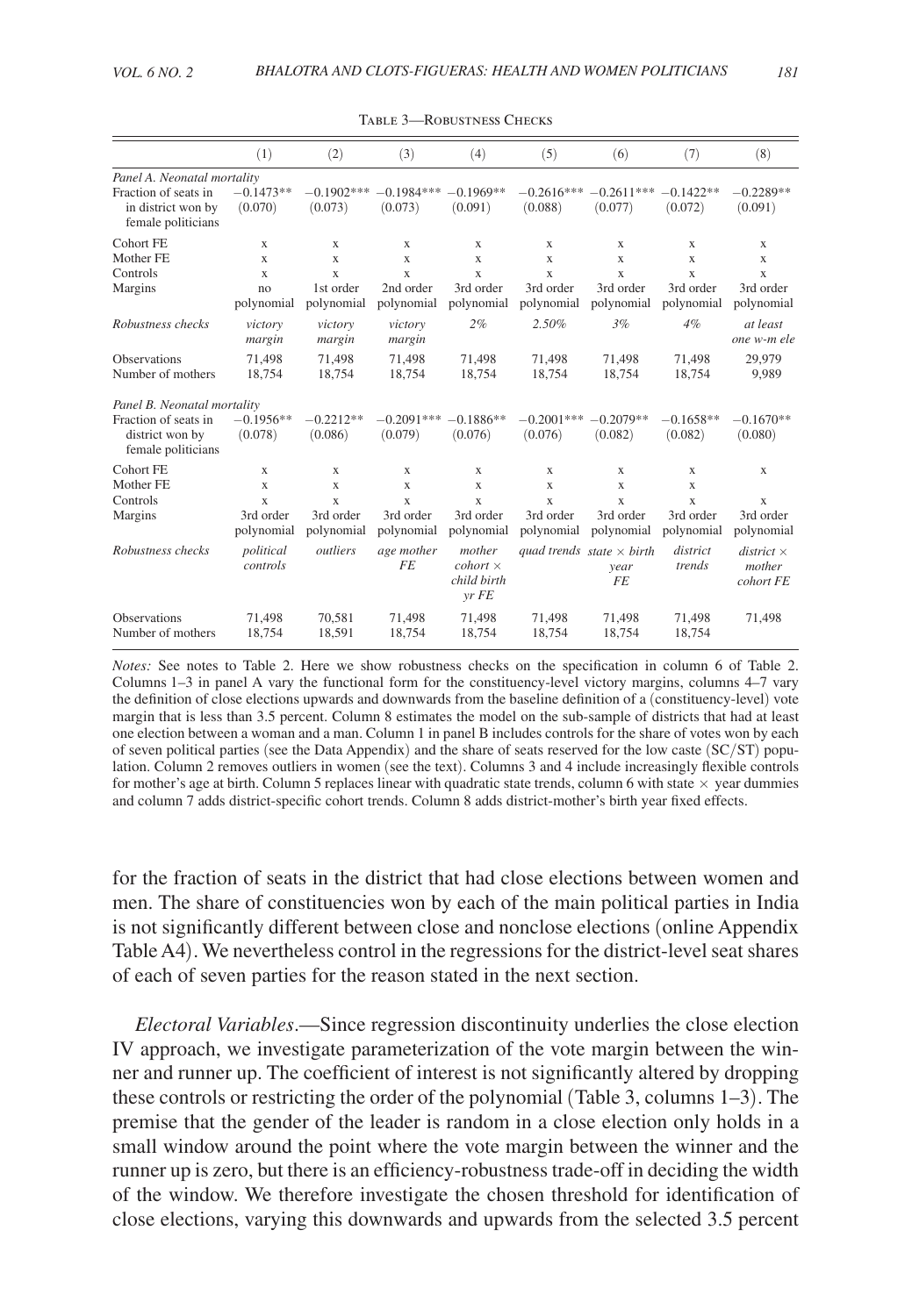to include the range 2 to 4 percent. There is no significant change in the coefficient on *women* (columns 4–7). We restricted the sample to district-year observations (41 percent of the baseline sample) in which there was at least one election between a man and a woman as these are the observations upon which identification rests. This makes no significant difference (column  $8$ ).<sup>[13](#page-18-0)</sup>

To control for the possibility that certain political parties strategically appoint women candidates more than others (Rai 2002), we condition upon the dis-trict share of seats occupied by each of seven parties.<sup>[14](#page-18-1)</sup> We also control for the district share of state assembly seats reserved for low-caste candidates to allow for the possibility that women and men compete differently for these seats. These changes do not alter the coefficient of interest (Table 3, panel B, column 1). Using the outer fence of the interquartile range, we removed outliers in women's representation above the seventy-fifth percentile. This amounts to removing the 1.45 percent of observations with *women* greater than 28 percent. The estimates are robust to this (Table 3, panel B, column 2).

*Within-Mother Trends*.—In a model with mother fixed effects, identification of calendar time effects can only come from mothers having children at different moments in time, and there is necessarily a trend in birth order and the mother's age at birth between siblings. This makes it important to isolate the effects of time-variation in women's political representation from the effects of birth-order and the age of the mother at each birth. We already control flexibly for birth order, using dummies for each order. We now introduce age at birth dummies and more flexible controls for mother's age at birth, namely, dummies for mother's cohort  $\times$  child cohort (Table 3, columns 3-4, panel B). For a given year of birth of the mother, the year of birth of the child implies the age of the mother at birth. Since the estimated equations already include fixed effects for the child's birth year, this is equivalent to controlling for fixed effects in the age of the mother at birth and allowing their impact to vary by the birth cohort of the mother. Controls for mother's age at birth are also important in correcting for the fact that retrospective fertility (and mortality) data grow increasingly unrepresentative of mother's age as we go further back in time (Rindfuss, Palmore, and Bumpass 1982). See the Data Appendix.

*Other Unobserved Trends*.—We investigated controls for unobservable trends in general. The estimates in Table 2 are conditional upon state linear trends. We now include, in sequence, state-specific quadratic trends, state  $\times$  year dummies, district-specific trends, and district  $\times$  mother's cohort dummies (columns 5–8, panel B of Table 3). The last is important because a potential problem with using only district fixed effects is that different cohorts of mothers in different districts, having been exposed to different income and health conditions, are more or less

<span id="page-18-0"></span><sup>&</sup>lt;sup>13</sup>In principle we could implement a sharp regression discontinuity using districts in which there was exactly one election between a man and a woman but in practice we do not have enough within-mother variation in this.

<span id="page-18-1"></span> $14$  Following Besley and Burgess (2002), seven party groups are constructed: Congress, Hard Left, Soft Left, Janata, Hindu, Regional parties, and Independents coupled with other small parties (these are the parties in A4 where Independent and other are separated; also see the Data Appendix).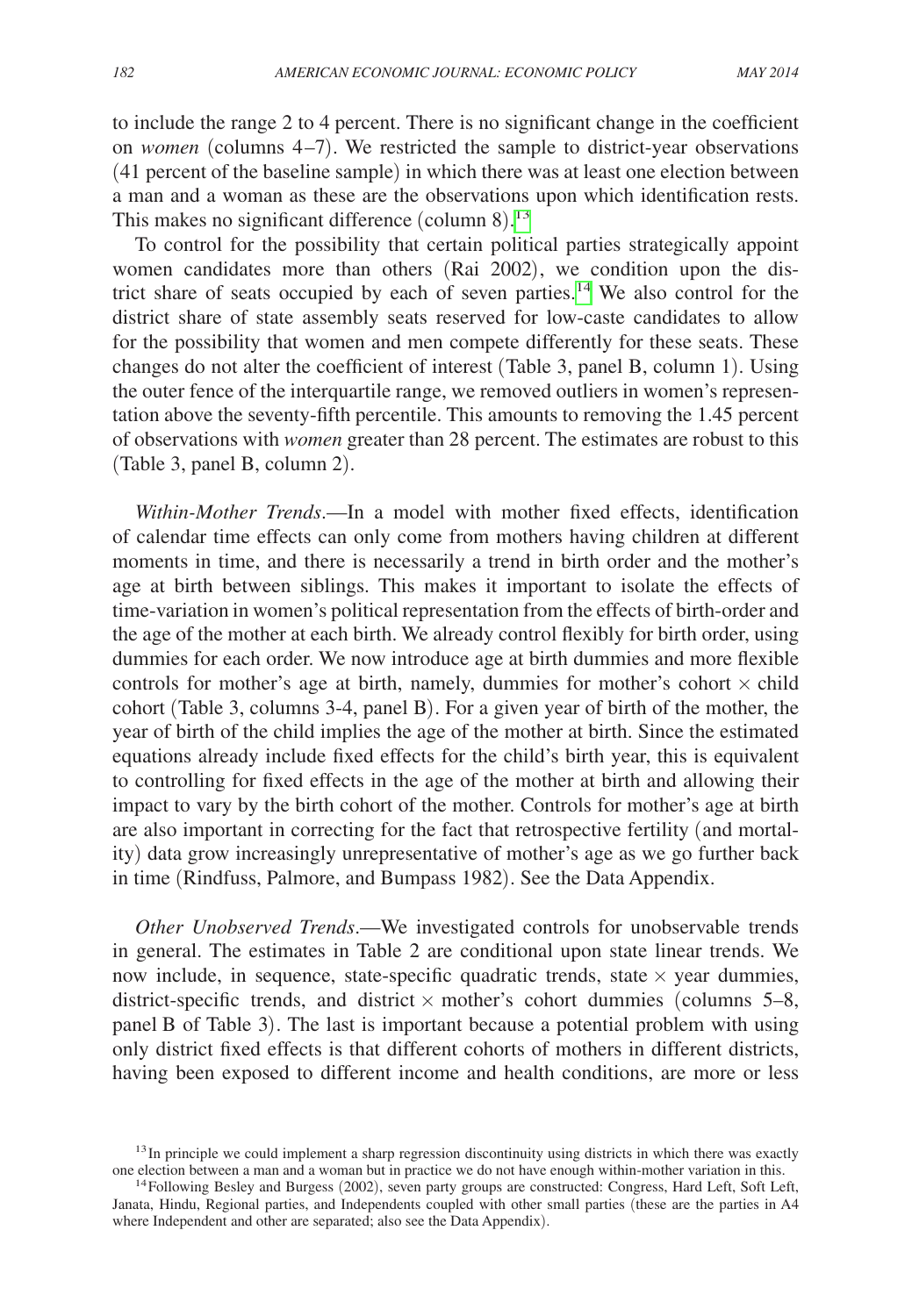| Neonatal mortality                                                       |                    |        |                                             | Neonatal mortality |        |  |
|--------------------------------------------------------------------------|--------------------|--------|---------------------------------------------|--------------------|--------|--|
| Child's age when<br>politician was in power                              | Coefficient<br>SE. |        | Child's age when<br>politician was in power | Coefficient        | SЕ     |  |
| Coefficient: Fraction of seats in the district won by female politicians |                    |        |                                             |                    |        |  |
| $-3$                                                                     | $-0.0983$          | 0.0900 | 4                                           | $-0.0114$          | 0.0760 |  |
| $-2$                                                                     | $-0.2257**$        | 0.0990 |                                             | 0.0676             | 0.0700 |  |
| $-1$                                                                     | $-0.2061***$       | 0.0780 | h                                           | 0.0247             | 0.0860 |  |
| $\Omega$                                                                 | $-0.1975**$        | 0.0840 |                                             | 0.0200             | 0.0860 |  |
|                                                                          | $-0.0417$          | 0.0830 | 8                                           | 0.0410             | 0.0950 |  |
|                                                                          | $-0.0338$          | 0.0820 | 9                                           | $-0.0801$          | 0.0940 |  |
|                                                                          | $-0.0121$          | 0.0810 |                                             |                    |        |  |

Table 4—Timing of the Effects and Falsification Exercise

*Notes:* See notes to Table 2. The baseline specification in column 6 of Table 2 uses the first lag (−1) of the gender mix of politicians at the district level because neonatal mortality is largely determined by the fetal environment and birth conditions. That equation is re-estimated here without a lag to investigate the existence of contemporaneous effects and with two additional lags. We also investigate leads (1 to 9) of politician gender as a placebo (see the text).

likely to have children with lower survival chances.<sup>15</sup> Again, as we condition upon fixed effects for the child's birth year, this effectively allows for district-varying trends in the age of the mother at birth. The estimates are robust to these fairly powerful controls.

*Lags*.—Since interventions motivated by politicians may operate with a lag, we investigated lags as far back as the third year before birth; see Table 4. Some persistence is built in by virtue of politicians typically holding office for five years, as then politicians elected two years before a child is born will on average be in power the year before and the year the child is born[.16](#page-19-1) We find that the gender composition of politicians in the two years before birth and in the birth year  $(t - 2)$ , *t* − 1, *t*) has a similar sized significant coefficient but the share of women in power more than two years before the index birth has no impact. In India most women have a birth within two years of marriage, so this particular pattern of fading is consistent with politicians targeting women at risk of conception (newly married women) with interventions such as prenatal care information, immunization or nutrition and this showing an impact on offspring born one or two years later.

*Placebos*.—To further mitigate concerns that we are capturing omitted trends, we implemented placebos. First, we modeled the neonatal mortality risk of cohorts born in *t* as a function of *future* politician gender  $(t + 1$  to  $t + 9)$ ; these coefficients are all essentially zero (Table 4). Second, we used the sample of mothers that moved to the current location a year or more after the birth of their youngest child so their births are effectively matched to politicians that they were never exposed to. Again, the coefficient on *women* is small and insignificant (online Appendix

<span id="page-19-0"></span><sup>&</sup>lt;sup>15</sup>See Bhalotra (2010) on the importance of mother's birth year conditions for offspring health and see Kudamatsu (2012) for a related discussion in the context of mother fixed effects estimation of the impact of democratization on mortality.

<span id="page-19-1"></span><sup>&</sup>lt;sup>16</sup>Politicians in power at *t* − 5 will tend to exit before or in the birth year *t*, politicians in power in *t* − 4 will tend to exit before or in  $t + 1$ , and so on.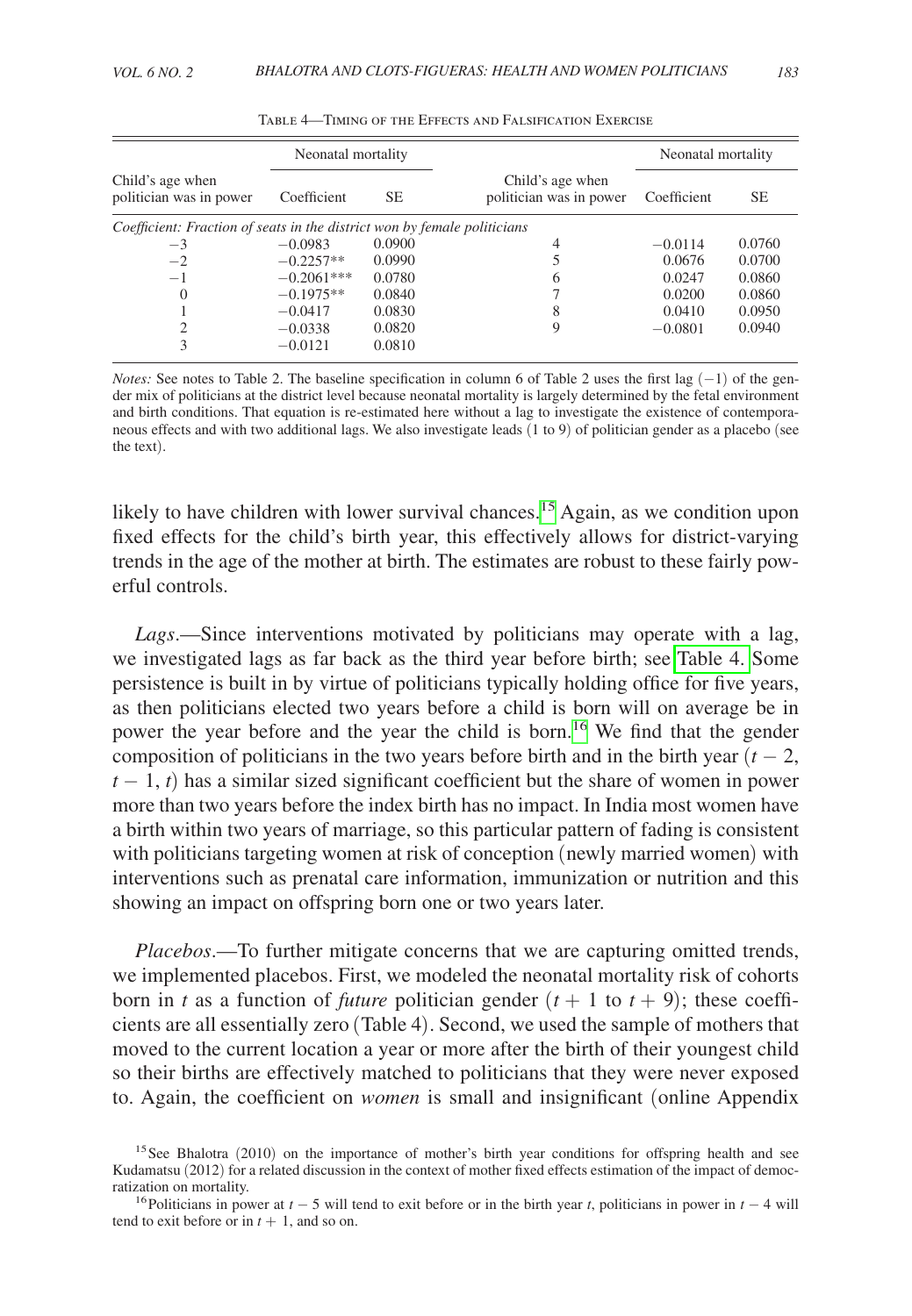Table A8, column 1). However, there is a problem with this test which is that we do not know whether the previous location was in the same district or in a different one, and this adds noise to the estimates. A third placebo was run using as an outcome, the height of mothers. Since adult height is largely determined in early childhood (Bozzoli, Deaton, and Quintana-Domeque 2009), we expect politicians in the birth year of the child to have no impact on the height of the mother, and this is what we see (Table A9 in the online Appendix).

*Migration*.—The estimates in Table 2 are on the sample of mothers that have had all their births in their current place of residence. This is a strong restriction. We relax it to include only children who were born in the current place of residence of the mother. In order to investigate the extent of any selectivity in migration, we also estimate the model with no restrictions. The coefficient of interest grows smaller as we successively lift restrictions on the sample but it remains significant and within two standard errors of the baseline coefficient (Table A8 in the online Appendix).<sup>[17](#page-20-0)</sup> This puts aside any concern that our selection of a nonmigrant mother sample is either creating a bias or producing results that may be altogether unrepresentative.

# C. *Extensions*

The results discussed here are displayed in [Tables 5](#page-21-0) and [6.](#page-22-0)

*Birth Order*.—If one of the ways that women politicians influence health outcomes is through information campaigns then we may expect exposure to women politicians to have a larger impact on outcomes for first births. This is what we find (Table 5, columns 1–2, panel A). Aizer and Currie (2004) adduce a similar distinction between first and higher order births in attempting to isolate the role of information diffusion in women's social networks. In principle, facilities constructed around the birth of a first child will also tend to persist within mother so that they are available to her further births even if the share of women in government has changed. However, there is widespread absenteeism of medical practitioners from public health facilities (Muralidharan et al. 2011) so, in contrast to information, the *effective* availability of facilities will tend to vary within mother.

*Heterogeneity in Household Status*.—Since child mortality is concentrated amongst the poor, our finding of impacts of politician gender on mortality establish the progressiveness of women in state assemblies, in contradiction of debates that currently block the institution of quotas for women at this level (see Section II). We investigated this further by allowing the effects of politician gender to differ by the caste, wealth and rural/urban location of the family (Table 5). The coefficients are larger for lower castes, consistent with their greater "treatability." They exhibit an inverted U-shape in wealth, with the smallest effects apparent for the poorest

<span id="page-20-0"></span><sup>&</sup>lt;sup>17</sup>The smaller coefficients are consistent with migrant women and children being matched in the data to politicians who had no influence on them because at least some of the migrants (those who moved district) had moved away from their domain.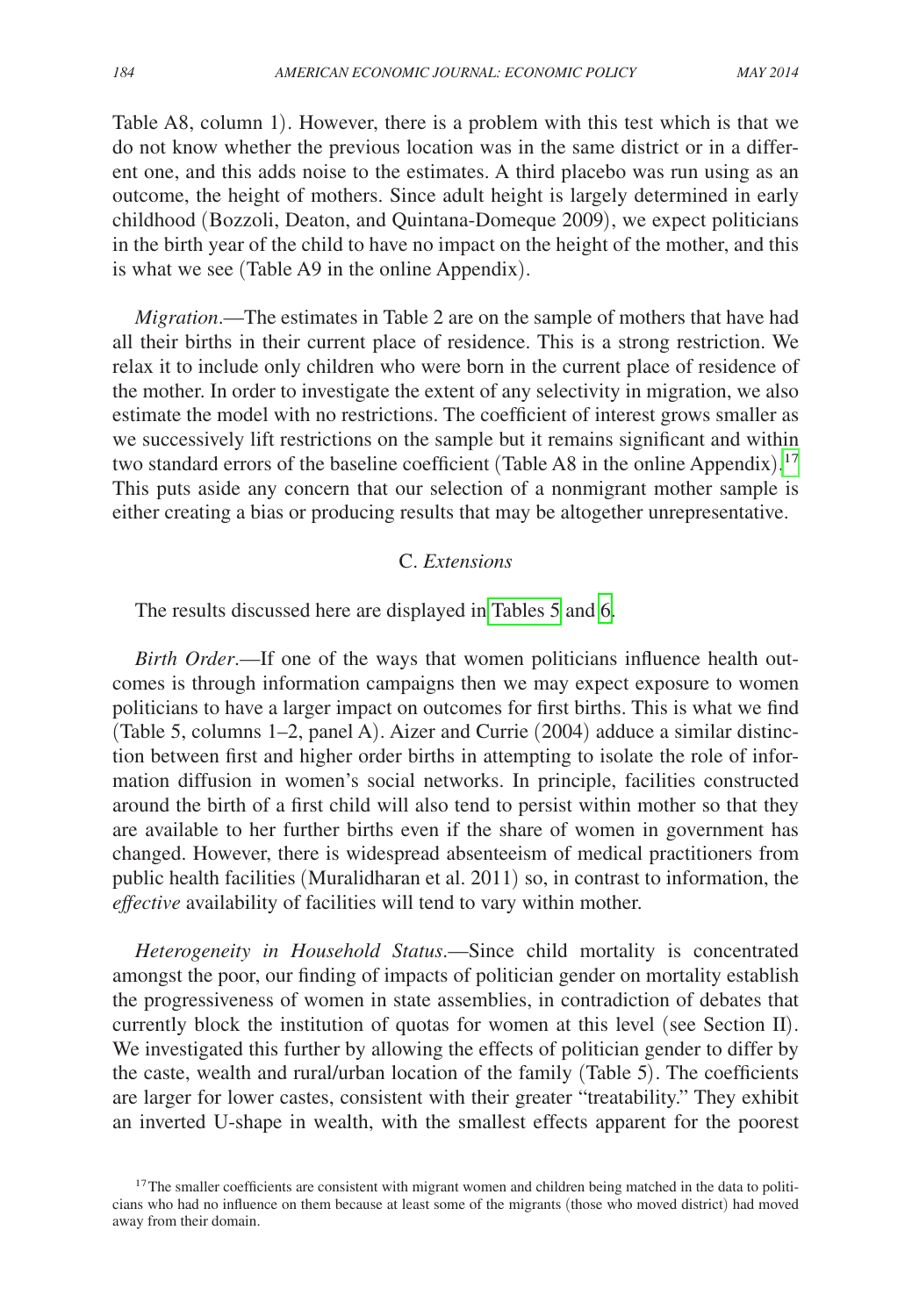<span id="page-21-0"></span>

|                                                                                  | (1)                         | (2)                            | (3)                         | (4)                    | (5)                    | (6)                   | (7)                  |
|----------------------------------------------------------------------------------|-----------------------------|--------------------------------|-----------------------------|------------------------|------------------------|-----------------------|----------------------|
| Panel A                                                                          |                             |                                |                             |                        |                        |                       |                      |
| Fraction of seats in<br>district won by female<br>politicians (women)            | $-0.2528*$<br>(0.152)       | $-0.0760$<br>(0.081)           | $-0.1432*$<br>(0.079)       | $-0.5677**$<br>(0.253) | $-0.2648*$<br>(0.143)  | $-0.1715$<br>(0.160)  | $-0.1911$<br>(0.142) |
| Sample                                                                           | First child                 | Subsequent<br>children         | Rural                       | Urban                  | SC/ST                  | OBC                   | Higher caste         |
| <b>Observations</b><br>Number of mothers                                         | 18,562                      | 52,936                         | 56,273<br>14,401            | 15,225<br>4,353        | 21,827<br>5,416        | 23,134<br>6,085       | 26,537<br>7,253      |
| Panel B                                                                          | (1)                         | (2)                            | (3)                         | (4)                    | (5)                    | (6)                   |                      |
| Fraction of seats in<br>district won by female<br>politicians (women)            | $-0.1469$<br>(0.138)        | $-0.2199**$<br>(0.112)         | $-0.3228**$<br>(0.153)      | $-0.2050$<br>(0.156)   | $-0.3366**$<br>(0.159) | $-0.2458*$<br>(0.143) |                      |
| Sample                                                                           | Girls                       | Boys                           | Girls                       | Girls                  | Girls                  | Boys                  |                      |
| Control                                                                          |                             |                                | Gender first<br>child       | Gender first<br>child  | Gender<br>siblings     | Gender<br>siblings    |                      |
| Observations<br>Number of mothers                                                | 27,886<br>9,845             | 31.871<br>11,797               | 17.025<br>6,278             | 18.699<br>7.199        | 17,025<br>6,278        | 18,699<br>7,199       |                      |
| Panel C<br>Fraction of seats in<br>district won by female<br>politicians (women) | (1)<br>$-0.0703$<br>(0.179) | (2)<br>$-0.3494***$<br>(0.131) | (3)<br>$-0.1219$<br>(0.170) |                        |                        |                       |                      |
| Sample                                                                           | Wealth bottom               | Wealth mid                     | Wealth top                  |                        |                        |                       |                      |
| Control                                                                          | 20%                         | 40%                            | 40%                         |                        |                        |                       |                      |
| <b>Observations</b><br>Number of mothers                                         | 19,217<br>4,728             | 30.823<br>7,967                | 20.558<br>5,862             |                        |                        |                       |                      |

Table 5—Heterogeneity in Impact: Individual Variables. Neonatal Mortality

*Notes:* See notes to Table 2. The controls are those in the baseline model, see Table 2, column 6. Columns in the top panel separate first and higher birth orders, rural and urban births, SC/ST, OBC, and higher caste births. In panel B the columns separate girls and boys, births in households in the bottom 20% of the wealth distribution, the mid 40 percent, and the top 40 percent. We do not use mother fixed effects in the first two columns since a mother has only one first-born child by definition.

20 percent of households. A likely explanation of this is that the productivity of public intervention is contingent upon private inputs and that women in the poorest households are harder to "treat" because they have lower stocks of health before birth or because they are less likely to take up publicly provided prenatal care. It may also be that wealth is correlated with education which, in turn, is correlated with preferences for health and with the ability to access and process relevant information[.18](#page-21-1) We also investigated differences by the caste *of politicians*. We find no difference in impact: the coefficients differ by about half a standard error (online Appendix Table A8). [19](#page-21-2)

*Gender-Specific Impacts*.—Earlier studies suggest that as women's power in decision making within the household increases marginal gains for girls exceed those

<span id="page-21-1"></span><sup>&</sup>lt;sup>18</sup>The rates of of neonatal and infant mortality in the higher status groups are not small. In the high-caste group, the means are close to 5.2 and 8.1 percent and in the top-40 percent of the wealth distribution they are 4.9 and 7.6 percent.<br><sup>19</sup>This result stands in contrast to Clots-Figueras (2011) who finds that redistributive policy choices are driven

<span id="page-21-2"></span>by low-caste women (see Section I). The difference may arise from our focus upon reproductive and child health (which women of all social groups may be motivated to improve—refer to Campbell 2004 cited in Section I), but our results are not strictly comparable since we analyze individual outcomes while the earlier study analyzes state-level aggregates.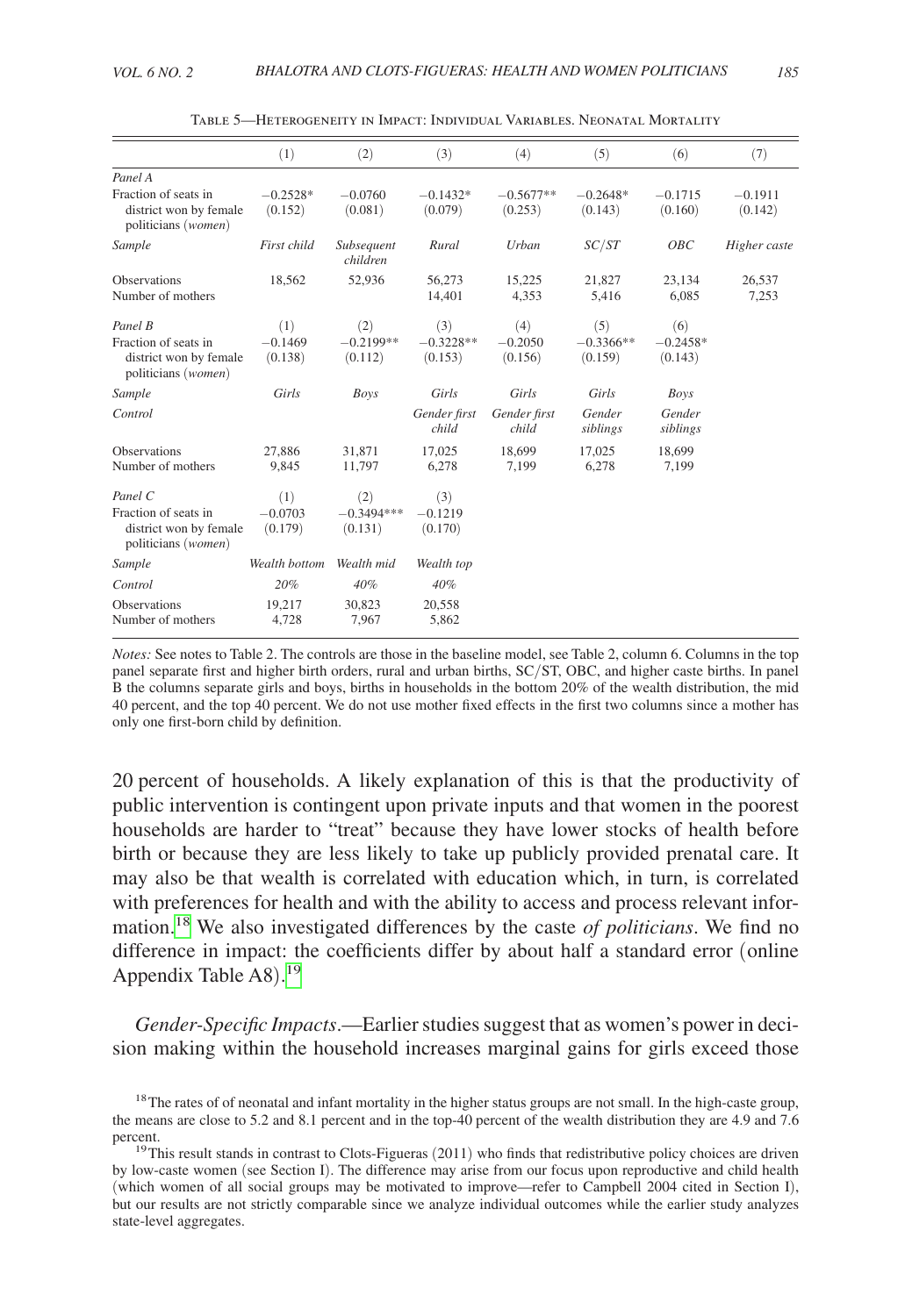<span id="page-22-0"></span>

|                                                                             | (1)                    | (2)                     | (3)                     | (4)                    |                         |
|-----------------------------------------------------------------------------|------------------------|-------------------------|-------------------------|------------------------|-------------------------|
| Panel A                                                                     |                        |                         |                         |                        |                         |
| Fraction of seats in district won by female<br>politicians ( <i>women</i> ) | $-0.2043**$<br>(0.083) | $-0.2241***$<br>(0.079) | $-0.2347**$<br>(0.091)  |                        |                         |
| Women interacted with a dummy for years<br>after 1993                       | $-0.0118$<br>(0.119)   |                         |                         |                        |                         |
| Women interacted with political competition<br>index                        |                        | 0.0597<br>(0.060)       |                         |                        |                         |
| Women interacted with dummy for female<br>chief minister                    |                        |                         | $-0.8425***$<br>(0.205) |                        |                         |
| Women belonging to the same party as the<br>chief minister                  |                        |                         |                         | $-0.2109**$<br>(0.092) |                         |
| Women belonging to a different party from the<br>chief minister             |                        |                         |                         | $-0.1995**$<br>(0.085) |                         |
| <i>p</i> -value joint significance of women and<br>interacted terms         | 0.0255                 | 0.0162                  | 0.000                   |                        |                         |
| <b>Observations</b>                                                         | 71,498                 | 71,498                  | 52,474                  | 71,498                 |                         |
| Number of mothers                                                           | 18,754                 | 18,754                  | 15,664                  | 18,754                 |                         |
|                                                                             | (1)                    | (2)                     | (3)                     | (4)                    | (5)                     |
| Panel B                                                                     |                        |                         |                         |                        |                         |
| Fraction of seats in district won by female<br>politicians (women)          | $-0.1943**$<br>(0.079) | $-0.1895**$<br>(0.080)  | $-0.2014**$<br>(0.081)  | $-0.2116**$<br>(0.091) | $-0.2837***$<br>(0.109) |
| Women interacted with turnout                                               | $-0.0313$<br>(0.066)   |                         |                         |                        |                         |
| Women interacted with female turnout                                        |                        | $-0.0355$<br>(0.074)    |                         |                        |                         |
| Women interacted with female/male turnout ratio                             |                        |                         | $-0.0265$<br>(0.080)    |                        |                         |
| Women interacted with newspaper circulation                                 |                        |                         |                         | $-0.1310$<br>(0.205)   |                         |
| Women interacted with newspaper circulation<br>English                      |                        |                         |                         |                        | 0.0199<br>(0.119)       |
| Women interacted with newspaper circulation<br>Hindi                        |                        |                         |                         |                        | 0.1390<br>(0.214)       |
| Women interacted with newspaper circulation<br>Regional                     |                        |                         |                         |                        | $-0.1547$<br>(0.291)    |
| <i>p</i> -value joint significance of women and<br>interacted terms         | 0.0468                 | 0.0095                  | 0.0378                  | 0.0568                 | 0.0731                  |
| Observations                                                                | 71,498                 | 69,306                  | 69,306                  | 69,507                 | 52,644                  |
| Number of mothers                                                           | 18,754                 | 18,589                  | 18,589                  | 18,258                 | 15,639                  |

Table 6—Heterogeneity in Impact: Political Variables. Neonatal Mortality

*Notes:* See notes to Table 2. The controls are those in the baseline model, column 6 in Table 2. In panel A, column 1 we interact a post-1993 dummy with the variable of interest (women). In column 2, we interact the variable of interest with the Besley and Burgess (2002) index of political competition. In column 3, we interact the variable of interest with a dummy for whether the chief minister was a woman. In column 4, we create variables denoting the share of female politicians that do and do not belong to the same political party as the chief minister. In panel B, columns 1, 2, and 3, we interact with turnout, female turnout, and the ratio of male to female turnout. In column 4, we interact with newspaper circulation (Besley and Burgess 2002), and in column 5 we interact with newspaper circulation by language (Besley and Burgess 2002). Political competition, turnout and newspaper circulation are converted to *z*-scores before they are included in the model.

for boys (e.g., Duflo 2003, Thomas 1990). So, if politician identity influences policy outcomes then it is plausible that women politicians make a larger difference for girls, for example, by campaigning against son preference. So we investigated differences by child gender (Table 5). Using the baseline specification, we find slightly larger point estimates for boys, but the difference is not statistically significant. We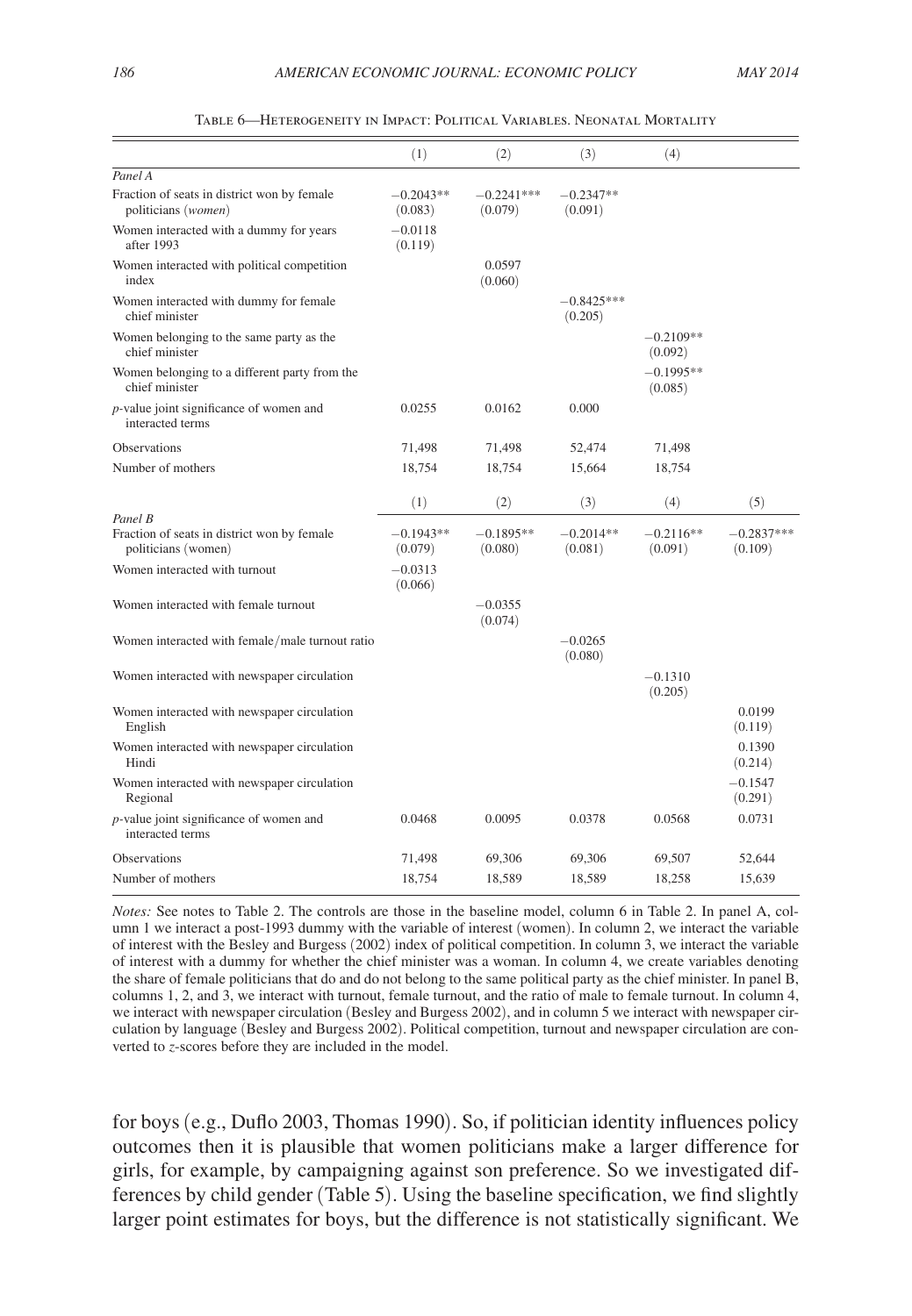probed this result by including in the model proxies for son preference. First we include a dummy for the sex of the first-born child, as previous research shows that this is quasi-random and has a discernible impact on the tendency for parents to exercise son preference (e.g., Bhalotra and Cochrane 2010). The coefficient for girls is now much larger than that for boys and statistically significant, in favor of our motivating hypothesis. However it remains insignificantly different form the coefficient for boys. We also display results using controls for the sex composition of the entire sibship surviving to the birth of the index child (for instance, one boy, one girl, a girl and a boy, and so on). The results are similar to those for the more parsimonious indicator. Note that these estimates are for the sample of children of second or higher birth order. Since controlling for the exercise of son preference does raise the point estimate for girls, we reran the baseline model which pools gender (Table 2 column 6) with these controls. The point estimate increases to −0.23 and −0.24 respectively which is insignificantly different from the baseline −0.21.

*Pre*/*post Devolution*.—The 1993 constitutional amendment described in Section II devolved control over the implementation of development programs to the *panchayat* level, and this included aspects of health provision such as drinking water and immunization delivered through the Integrated Child Development Services program. We therefore allow for a weakening of the influence of politicians in state assemblies postdevolution. The estimated effect is 10 percent larger (in absolute value) after 1993 but not significantly different (Table 6, column 1, panel A).<sup>20</sup> This tells us that women's political representation at the state level mattered through the three decades in our sample, and their power was not substantially eroded upon the empowerment of village councils.

*Heterogeneity by Political Variables*.—Previous work has shown that political competition disciplines politicians, making them more responsive to the needs of citizens (Besley and Burgess 2002) but there is no evidence of whether there is any effective interaction between political competition and political identity. If male and female politicians were perfect substitutes then we would expect to observe better policy outcomes in areas with strong political competition but not as a function of the gender of the leader. However if men and women having "separate spheres" of influence driven by their different preferences, competition may enhance domainspecific gender differences in policy outcomes. $2<sup>1</sup>$  To investigate this, we interact party competition with the share of women politicians. As in Besley and Burgess (2002), we also interact turnout and newspaper circulation with the share of women politicians. The interaction terms are poorly determined but the point estimates are sizeable (Table 6). They indicate that turnout and news circulation (especially in the

<span id="page-23-0"></span><sup>&</sup>lt;sup>20</sup>Following Iyer et al. (2012), we created a postreservation dummy that varies at the state  $\times$  year level reflecting the state-specific implementation of the village level reform. Interactions with this dummy are similarly insignificant.<br><sup>21</sup>There are other possibilities. If women's preferences for health are a "luxury," they may be overridden in com-

<span id="page-23-1"></span>petitive conditions. If women are marginal voters, women's preferences may hold greater sway under competition. If, as lay evidence suggests, women politicians receive more newspaper coverage than their male counterparts then the discipline flowing from increased newspaper circulation may result in greater effectiveness amongst women relative to men in government.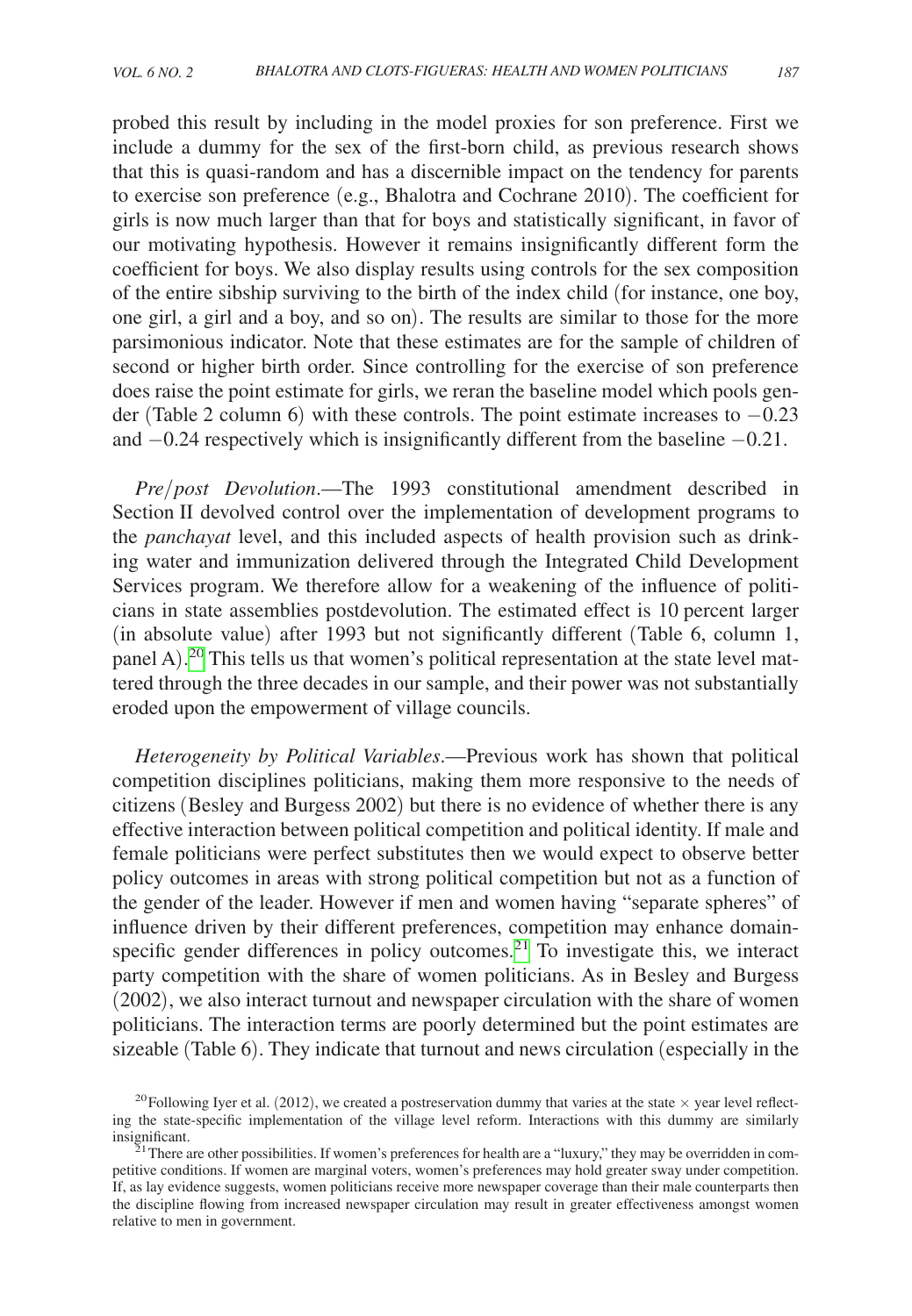regional language, as found in Besley and Burgess 2002) tend to enhance the policy influence of women, while party competition tends to lower it.

We also investigated the relevance of the gender and party of the chief minister to allow, for instance, that legislators are more likely to receive funds for their constituencies or have their voice heard if their preferences are more closely aligned with those of the chief minister. We find that belonging to the chief minister's party does not alter the impact of women legislators. However, when the chief minister is a woman, there is a large and significant increase in the effectiveness of women legislators (Table 6). We conducted a further interaction (not shown) with political parties classified as left and right leaning and other, but could identify no significant difference in the effectiveness of women by their party affiliation. These results underline that we identify gender rather than party effects.

*Postneonatal Mortality*.—We estimated the model for postneonatal mortality and found no effects of politician gender (Table A10 in the online Appendix). [22](#page-24-0) The most likely explanation of this is that the postneonatal mortality estimates are biased by endogenous selection into postneonatal exposure to mortality risk—children only enter this sample if they have survived the neonatal period, and we have seen that neonatal survival is dependent upon politician gender. However the estimates for neonatal and infant mortality are unbiased (the selection issue does not arise since these indicators are defined for all children exposed from birth). The fact that the neonatal and infant mortality estimates are of similar size suggests that reductions in neonatal mortality account for almost all of the infant mortality reduction flowing from increases in women's representation.

This is consistent with the tighter identification of neonatal mortality with public health investments in women (maternal health, breastfeeding, place of delivery). As children age into the postneonatal period, they are exposed to a more diverse set of household-level influences including income, nutrition, and aspects of parenting behavior like hygiene. It becomes harder to attribute improvements in postneonatal health to public provision and this presumably weakens politician incentives. Also, there is growing evidence that health interventions are more productive the earlier in childhood they are made (Almond and Currie 2011; Bhalotra and Venkataramani 2013): this too rationalizes investments that improve health in the first month (neonatal) as more productive than investments that improve health after (post-neonatal). [23](#page-24-1)

*Fertility*.—By virtue of using mother fixed effects we have already accounted for endogenous variation in the composition of births. We now investigate the impact

<span id="page-24-0"></span> $22$ Mortality in the first month of life is neonatal and between the second and twelfth month is postneonatal. Infant mortality is the sum of these. Mortality risk declines sharply with age, and neonatal mortality contributes two-thirds of infant deaths. Amongst children who died before the age of 5 in our sample, 50 percent died before the age of one month (neonatal), 29 percent between one month and one year (postneonatal infant) and the remaining 21 percent of deaths occurred between the ages of one and five years. The risk of death for children who survive to the age of five is considerably smaller. Since the presence of women politicians has a mortality-deterring effect, survivors at the margin are negatively selected (see for instance, Bozzoli, Deaton, and Quintana-Domeque (2009) on the relative roles of selection and "treatment").

<span id="page-24-1"></span><sup>&</sup>lt;sup>23</sup> We also investigated under-5 mortality and mortality rates up until age 14 (online Appendix Table A11). The coefficients are consistently negative but statistically insignificant. The selection and attribution arguments above apply *a fortiori* here.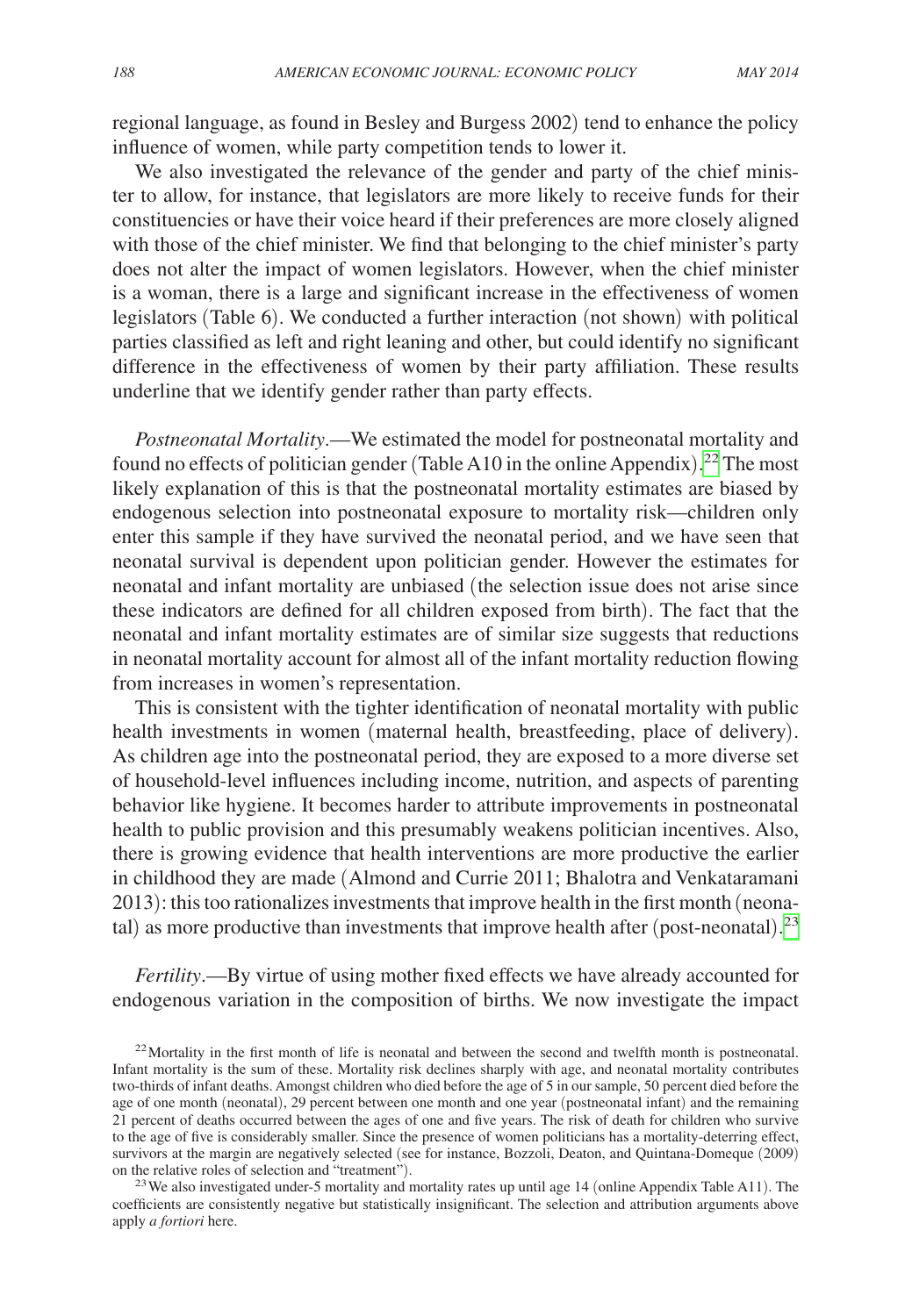of politician gender on the probability that a child is born, and the sex of the child conditional upon birth, instrumenting with the outcome of close elections as before. As we have the entire fertility history of each mother, we expanded the data so that for every woman there is an observation for every year in which she is exposed to the risk of birth (starting with her age at marriage and stopping at age 49 or the date of interview). We find no significant change in the probability of a birth.

Having established that the probability of a further birth (conditional upon the last observed) is not endogenous, we can proceed to estimate child sex conditional upon birth. We find that the probability that a birth is female is increasing in the share of women politicians (online Appendix Table A12). A ready explanation of this would be that women politicians have been more committed to controlling female feticide, although we were unable to nail this down. $^{24}$ 

Note that to the extent that women politicians lower female feticide this will create a mechanical increase in fertility which may be balancing out a decline in fertility flowing from the decline in neonatal mortality induced by raising women's representation.

# **VI. Channels**

In this section, we investigate the mechanisms underlying our finding that neonatal mortality responds to female political representation. We analyze the influence of women's representaton on a range of indicators of antenatal and postnatal care at the mother level and health infrastructure at the village level.

# A. *Individual Indicators of Antenatal and Postnatal Care*

We investigated prenatal and early postnatal health-seeking behaviors that are known to impact upon early life mortality.[25](#page-25-1) These data are available for births that occur in the four years preceding the survey date (1994–1995 to 1998–1999). There are siblings in this sample (for 15.3 percent of mothers) but they are characterized by short intervening birth intervals and given the evidence that a short preceding birth interval compromises the health of a child (e.g., Bhalotra and van Soest 2008), this is a selected sample. So, while we use the close-elections instrument as before, instead of mother fixed effects, we use fixed effects for finely defined mother-groups, an approach similar to that taken in Kudamatsu (2012). We construct fixed effects for groups defined on a multidimensional space of mother traits, namely height (above/below mean), education (above/below primary), caste (SC,

<span id="page-25-0"></span> $^{24}$ To test this hypothesis, we divided the sample at 1985, because ultrasound scanners started to be imported in 1987 and thereafter widely used for prenatal sex detection and it is only after the mid-80s that there is a significant trend departure of the sex ratio at birth from the biologically normal level (Bhalotra and Cochrane 2010). Our expectation was that we would see a positive impact of female political representation on the female-male ratio at birth after and only after 1985. However the post-85 coefficients are imprecise and we cannot reject the hypothesis that they are equal before and after 1985.<br><sup>25</sup>Since the samples we use for estimation of equations for survival and for health inputs are constrained to be

<span id="page-25-1"></span>different, we cannot conduct an accounting exercise measuring the contributions of the inputs to neonatal mortality but the inputs we consider exhibit the expected correlations with neonatal and infant survival.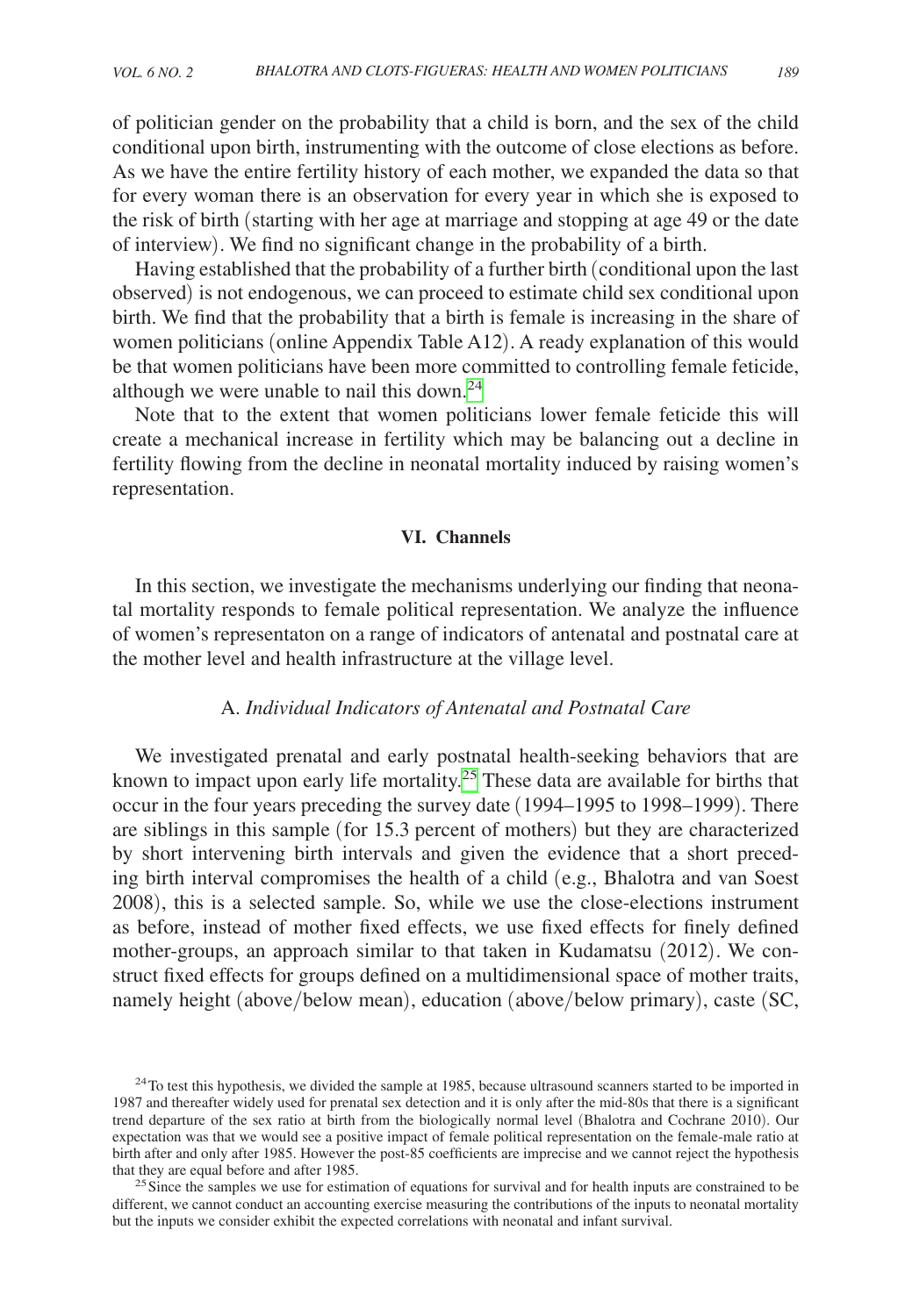|                                                                                  | Number of<br>antenatal visits |                                 | Iron and folic<br>supplements         |                        | Tetanus injection<br>in pregnancy  |                                           | <b>Breastfed</b><br>first 24 hrs |                                 |
|----------------------------------------------------------------------------------|-------------------------------|---------------------------------|---------------------------------------|------------------------|------------------------------------|-------------------------------------------|----------------------------------|---------------------------------|
|                                                                                  | (1)                           | (2)                             | (3)                                   | (4)                    | (5)                                | (6)                                       | (7)                              | (8)                             |
| Panel A<br>Fraction of seats in district<br>won by female<br>politicians (women) | 3.6524**<br>(1.783)           | 2.7745*<br>(1.662)              | $1.0663***$<br>(0.364)                | $0.9518**$<br>(0.429)  | 0.1798<br>(0.320)                  | 0.3113<br>(0.376)                         | 1.2758***<br>(0.462)             | 1.3406**<br>(0.535)             |
| District FE<br><b>Cohort FE</b><br>Mother group FE                               | X<br>X                        | X<br>X<br>X                     | X<br>X                                | X<br>X<br>X            | X<br>$\mathbf x$                   | $\mathbf x$<br>$\mathbf x$<br>$\mathbf x$ | X<br>$\mathbf x$                 | X<br>$\mathbf x$<br>$\mathbf x$ |
| F first stage<br><b>Observations</b>                                             | 155.001<br>7,448              | 124.482<br>7.448                | 164.951<br>8,429                      | 131.19<br>8,429        | 164.401<br>8,383                   | 130.846<br>8,383                          | 167.418<br>8,062                 | 132.767<br>8,062                |
|                                                                                  | Delivery<br>at home           |                                 | Delivery at government<br>institution |                        | Delivery at private<br>institution |                                           |                                  |                                 |
|                                                                                  | (1)                           | (2)                             | (3)                                   | (4)                    | (5)                                | (6)                                       |                                  |                                 |
| Panel B<br>Fraction of seats in district<br>won by female<br>politicians (women) | $-0.8698**$<br>(0.433)        | $-0.8768*$<br>(0.522)           | 1.0344***<br>(0.346)                  | $1.0904***$<br>(0.394) | $-0.1646$<br>(0.344)               | $-0.2136$<br>(0.350)                      |                                  |                                 |
| District FE<br>Cohort FE<br>Mother group FE                                      | X<br>$\mathbf x$              | $\mathbf x$<br>$\mathbf x$<br>X | X<br>$\mathbf x$                      | X<br>X<br>$\mathbf x$  | X<br>X                             | X<br>$\mathbf x$<br>X                     |                                  |                                 |
| F first stage<br><b>Observations</b>                                             | 164.382<br>8,408              | 130.572<br>8,408                | 164.382<br>8,408                      | 130.572<br>8,408       | 164.382<br>8,408                   | 130.572<br>8,408                          |                                  |                                 |

| TABLE 7—HEALTH SEEKING BEHAVIORS |  |  |
|----------------------------------|--|--|
|----------------------------------|--|--|

ST, OBC, or high caste), urban/rural location and the birth year of the mother<sup>26</sup> and include these along with district fixed effects. The estimated equation system otherwise looks similar to  $(1)$  and  $(2).^{27}$  $(2).^{27}$  $(2).^{27}$ 

The results are in Table 7 and the mean and SD of each dependent variable is in Table 1A. As in Table 2, OLS estimates (not shown) are smaller than the IV estimates and tend to be insignificant. The table displays 2SLS estimates with and without the quasi-mother fixed effects. Here we discuss the richer specification and present effects flowing from a 10 percentage point increase in women's representation which, we explained above, is the approximate change in share associated with moving the number of women politicians elected in the median district from 0 to 1.

*Antenatal Care*, *Iron, and Tetanus*.—The Indian government defines a complete course of antenatal care as including at least three antenatal visits, a three-month supply of iron tablets and two tetanus injections. Only 37 percent of women in our sample achieve a complete course. We find that women's political representation

*Notes:* See notes to Table 2. As in Table 2, *women* is instrumented with *womenclose.* Means of the dependent variables are in Table 1. *Mother group FE* are defined in the text, they are FE defined over multiple dimensions of mother-level observables.

<span id="page-26-1"></span><span id="page-26-0"></span>

<sup>&</sup>lt;sup>26</sup>This generates about 3,000 fixed effects in a sample of just under 19,000 mothers.<br><sup>27</sup>The samples used in this and the following section are different from the samples used to analyze mortality. We have checked that the first stage is still very powerful; *F*-statistics and reduced form equations available on request.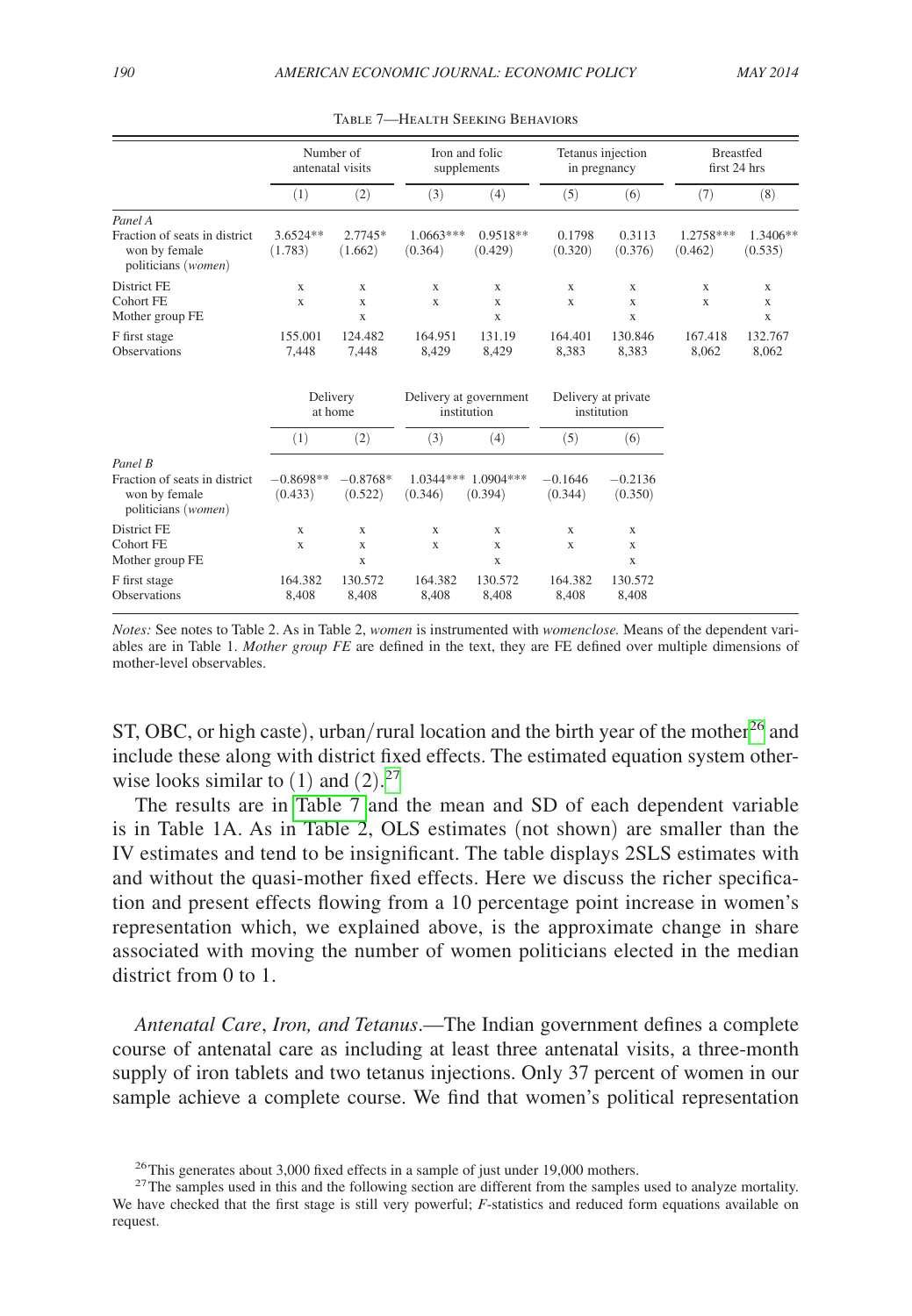increases the number of antenatal visits a woman makes by 0.28, which is 12 percent of the mean. It raises the probability that iron supplements are taken by about 10 percentage points, relative to a mean of 57 percent. This is important given the high prevalence of anemia amongst Indian mothers (NFHS data) and the fact that it is a risk factor for low birth weight offspring and child survival (Bhalotra and Rawlings (2010). The probability that a woman has at least one tetanus injection during pregnancy (which is important in lowering the risk of neonatal tetanus) is increasing in women but not significantly.

*Breastfeeding*.—Women's political representation raises the probability of early breastfeeding by 13.4 percentage points, which is a 28 percent increase. Breastfeeding has been shown to influence the cognitive and emotional development of children (Del Bono and Rabe 2012). Although the vast majority of Indian women breastfeed and 77 percent of children are being breastfed at 20–23 months (UNICEF indicators), there are cultural inhibitions to breastfeeding immediately after birth and only 48 percent of Indian women in our sample initiate breastfeeding in the first 24 hours. This is when the benefits of breastfeeding are greatest, lowering the risk of contracting infectious diseases such as diarrhea and pneumonia and, thereby, lowering neonatal mortality risk (Jones et al. 2003).

*Place of Birth*.—Some 69 percent of births to Indian women in our sample occur at home, while the remaining 31 percent are distributed equally between public and private facilities.<sup>28</sup> Since home births are typically unattended by professionals, they generate neonatal survival risks that can be averted in the presence of birth attendants trained in the management of sepsis (septicemia, meningitis, pneumonia); see Bang et al. (1999). We find that a 10 percentage point increase in women's political representation lowers home deliveries by 8.8 percentage points. Moreover, there is evidence that this represents a shift of births into government hospitals: the same increase in *women* raises the probability of giving birth in a government facility by 11 percentage points while there is no significant change in the probability of giving birth in a private facility. Contrast this with the impact of a 10 percent increase in state income: this similarly lowers home deliveries (by a more modest 1.1 percentage points) but this arises entirely from a shift towards private sector deliveries; there is no change in the share of births in government hospitals (Bhalotra 2010). This suggests that putting women at the helm leads to improved access to government hospitals, consistent with the results in the next section.

# B. *Village Public Goods*

We now investigate how women's political representation influences tangible supply side investments. For this we use the underused village facilities survey of the NFHS to look at rural infrastructure choices. *Facility* is an indicator for a specified

<span id="page-27-0"></span><sup>&</sup>lt;sup>28</sup>The share of home births is higher in rural areas, at 78 percent, compared with 33 percent in urban areas. The share of the residual births in public and private facilities is similar in rural and urban areas.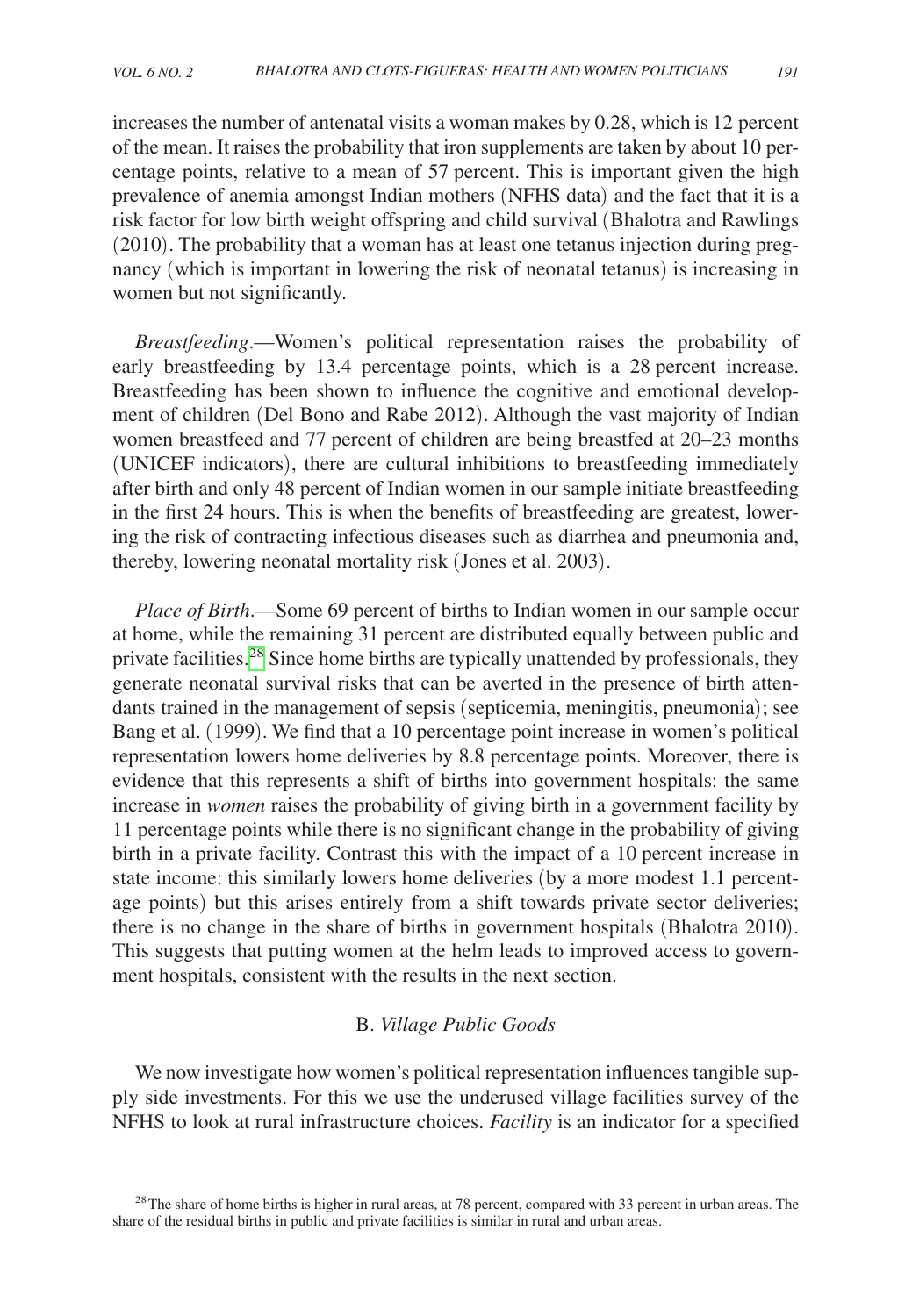facility in village *v* in district *d* in year *t*. Instrumenting for the district share of women as before, we estimate this linear equation system using 2SLS:

(3) *facility<sub>vdt</sub>* = 
$$
\alpha_d + \theta_t + \beta women_{dt-1} + \sum_{j=1}^{N} \partial_{1j} I_{jdt} \times F(m_{jdt})
$$
  
+  $\sum_{j=1}^{N} \partial_{2j} I_{jdt} + \lambda totalclose_{dt-1} + Z_{dt} \mu + \varepsilon_{imdt}$   
(4) *women<sub>dt</sub>* =  $\chi_d + \omega_t + \tau womenclose_{dt} + \sum_{j=1}^{N} \partial_{1j} I_{jdt} \times F(m_{jdt})$   
+  $\sum_{j=1}^{N} \partial_{2j} I_{jdt} + \psi totalclose_{dt} + Z_{dt} \pi + \varepsilon_{imdt}.$ 

The estimation sample contains 1,591 villages (in the 246 districts), 76 percent of which are surveyed in 1998 and the rest in  $1997<sup>29</sup>$  $1997<sup>29</sup>$  $1997<sup>29</sup>$  As in the baseline specification for mortality, *women* is measured in the year before birth. We find that village public facilities vary significantly with the share of women politicians in the district in which the village lies ([Table 8](#page-29-0)). The estimates are sharp and consistent across categories. A 10 percentage point increase in *women* raises the probability that the village has a primary health center, a community health center, a government dispensary and a government hospital by 0.22, 0.19, 0.18, and 0.057 respectively.

With a view to identifying the sorts of village infrastructure that male politicians are more likely to provide, we ran the regressions reported in panel B of Table 8. A 10 percentage point increase in the share of women politicians (which decreases the share of male politicians) significantly lowers the probability that the village has a bank. We also observe sizeable negative coefficients on indicators for post offices and telephone facilities, although these are poorly determined.<sup>[30](#page-28-1)</sup> In sum, the evidence suggests that women politicians are significantly more likely to invest in the public health infrastructure while men are more likely to invest in the financial and telecommunications infrastructure. This defends our initial hypothesis. While we control for voter (and mother) characteristics, we are unable to control for politician characteristics. Therefore, some part of the relationships that we identify may flow from women who win in close [political] races against men being positively selected. However our finding that women favor health *over* financial infrastructure suggests that preferences do play a role.

<span id="page-28-0"></span> $^{29}$ The reported results are conditional upon year and district fixed effects, but the coefficient of interest is insensitive to dropping the district effects.

<span id="page-28-1"></span> $30$  So as to investigate the impact of these policy choices on state income, we used state-level panel data, instrumenting with close elections. We find no impact of the share of women in state assemblies on state income, by which measure it would appear that raising the political representation of women is a cost-effective way of improving public health.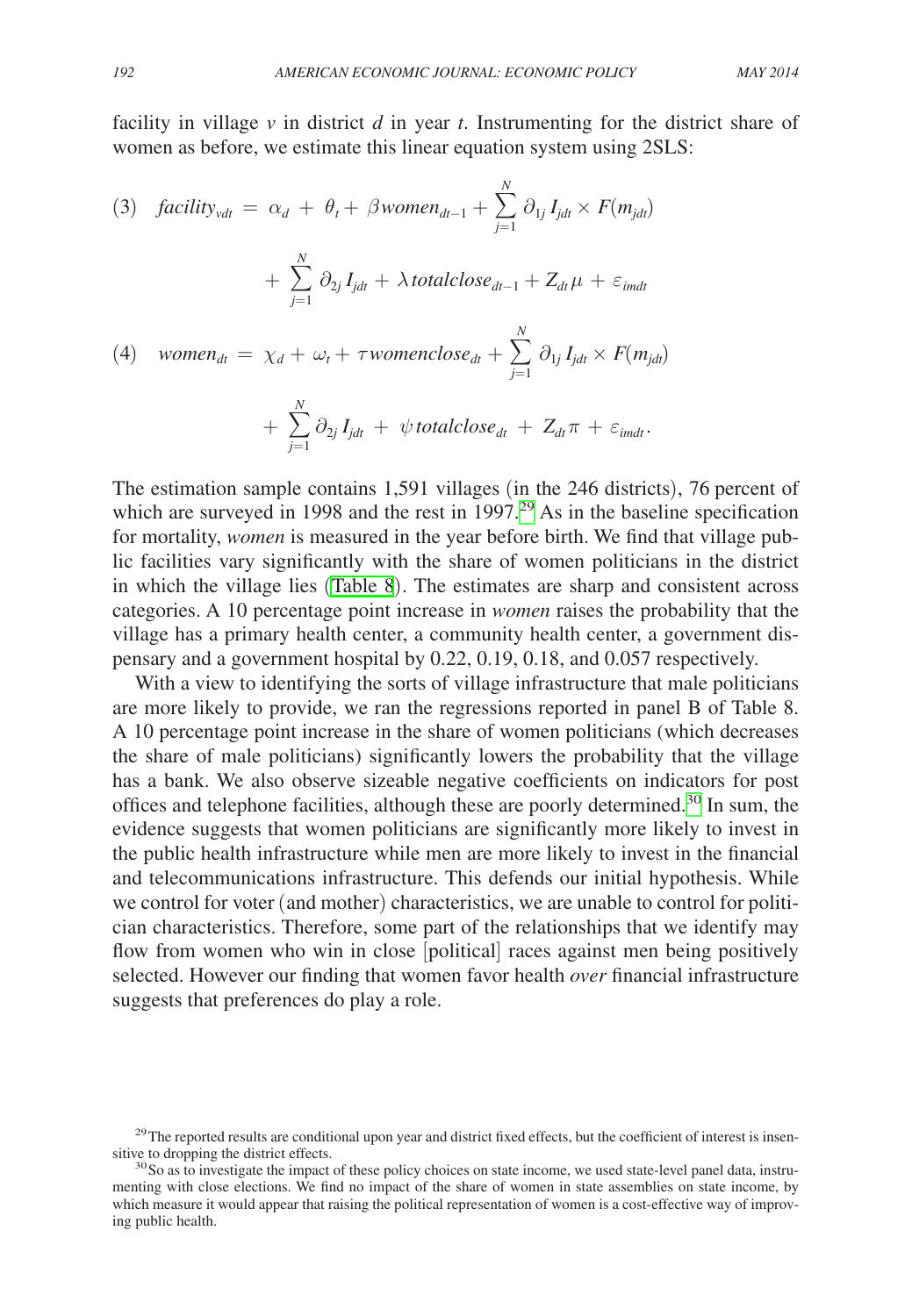<span id="page-29-0"></span>

| Variables                                                                | Primary<br>health subcenter | Primary<br>health center | Community<br>health center | Government<br>dispensary | Government<br>hospital          |
|--------------------------------------------------------------------------|-----------------------------|--------------------------|----------------------------|--------------------------|---------------------------------|
|                                                                          | (1)                         | (2)                      | (3)                        | (4)                      | (5)                             |
| Panel A                                                                  |                             |                          |                            |                          |                                 |
| Fraction of seats in<br>district won by<br>female politicians<br>(women) | 3.4769<br>(2.215)           | $2.2365**$<br>(1.120)    | 1.8871**<br>(0.849)        | 1.7857**<br>(0.900)      | $0.5682*$<br>(0.311)            |
| Year dummies                                                             | X                           | X                        | X                          | X                        | X                               |
| District dummies                                                         | $\mathbf x$                 | $\mathbf{x}$             | $\mathbf x$                | $\mathbf x$              | $\mathbf x$                     |
| Observations<br>$R^2$                                                    | 1,558<br>0.326              | 1,558<br>0.342           | 1,558<br>0.354             | 1,558<br>0.370           | 1,558<br>0.210                  |
| Variables                                                                | Electricity<br>(1)          | Bank<br>(2)              | Post<br>office<br>(3)      | Telegraph<br>(4)         | STD (telephone)<br>booth<br>(5) |
| Panel B                                                                  |                             |                          |                            |                          |                                 |
| Fraction of seats in<br>district won by<br>female politicians<br>(women) | 0.9865<br>(1.225)           | $-2.4616*$<br>(1.494)    | $-2.1704$<br>(2.218)       | 0.6037<br>(1.241)        | $-0.9293$<br>(1.589)            |
| Year dummies                                                             | $\mathbf x$                 | X                        | X                          | X                        | X                               |
| District dummies                                                         | $\mathbf x$                 | $\mathbf x$              | $\mathbf x$                | $\mathbf x$              | X                               |
| Observations<br>$R^2$                                                    | 1,558<br>0.455              | 1,558<br>0.280           | 1,558<br>0.306             | 1,558<br>0.231           | 1,558<br>0.238                  |

| TABLE 8—VILLAGE PUBLIC GOODS |  |
|------------------------------|--|
|------------------------------|--|

*Notes:* See notes to Table 2. As in Table 2, *women* is instrumented with *womenclose*. All regressions include districts and year dummies and population controls. The means of the dependent variables are in Table 1. The *F*-statistic of the first-stage regressions is 45.973.

# C. *Discussion*

We have identified significant impacts of women's political representation on a range of indicators of prenatal care, immunization, place of birth and breastfeeding, and on different dimensions of the village-level health infrastructure. This indicates the sorts of things that politicians do towards improving public health services, suggesting the mechanisms underlying our finding that childhood mortality rates respond to women's representation.

We argue that the improvements in health-seeking behaviors are consistent with both infrastructure and information improvements. An advantage of studying outcomes (i.e., Does a child survive? Does a mother receive iron supplements? etc.) rather than direct inputs such as infrastructure or expenditure is not only that they reflect the effectiveness of inputs but also that they capture complementary policy influences including information campaigns. Information is important in the health domain. For example, Miller (2008) finds that door-to-door campaigns advocating home hygiene played a critical role in the steep decline in infant mortality in American history, and the uptake of publicly provided health services in India appears to be limited because people do not fully recognize the benefits (Banerjee et al. 2010). Information may act in either of two ways: to encourage the uptake of public services (such as antenatal care), or to encourage private inputs (such as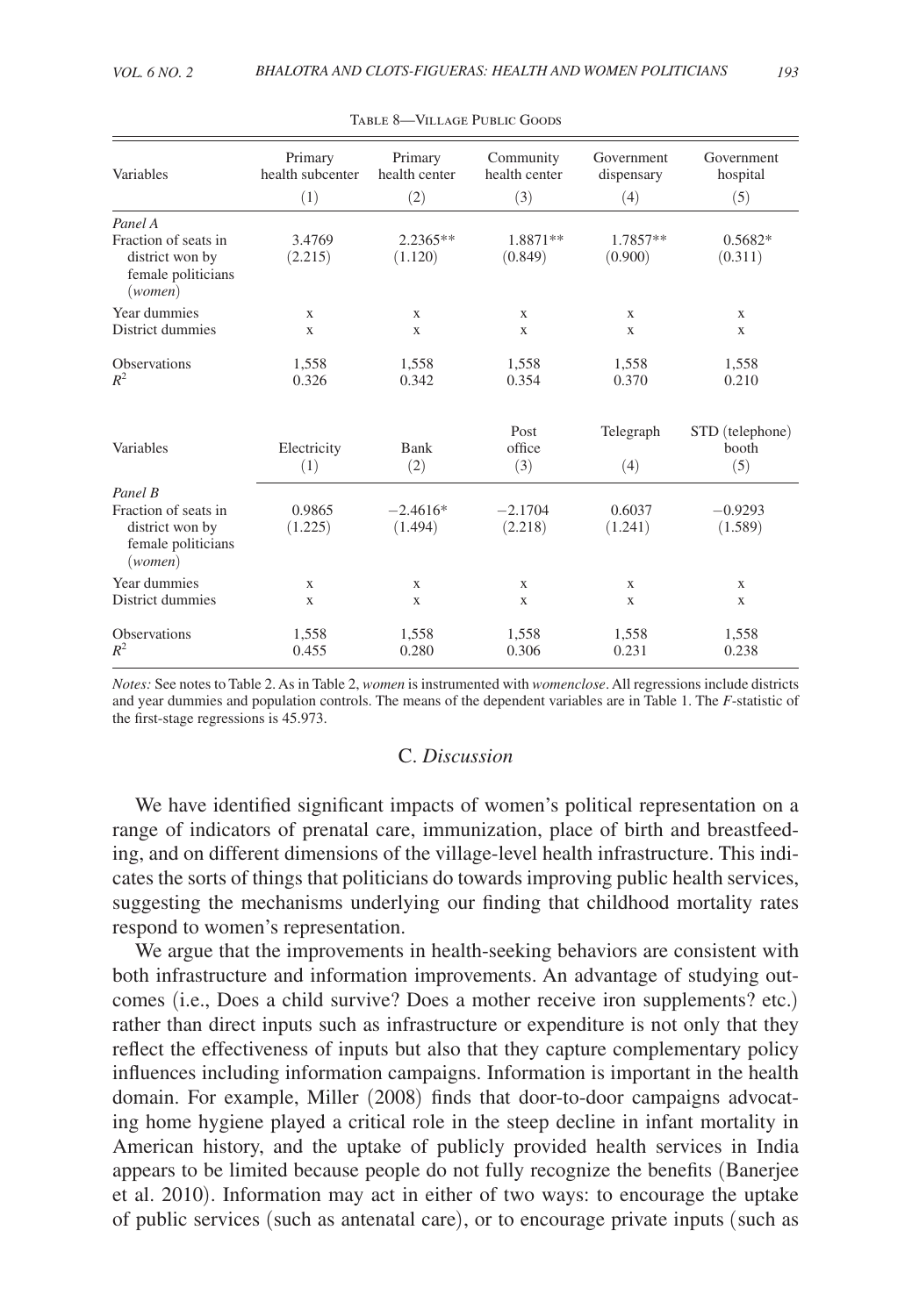breastfeeding). Since breastfeeding does not require public infrastructure, the identified impact of women's representation on breastfeeding directly indicates a role for information campaigns. Also, the survey data we use asked women what inhibited them in making antenatal care visits and as many as 60 percent said that they did not think it was necessary, which suggests the potential for information campaigns to generate large improvements in the use of antenatal care.<sup>31</sup> As discussed in Section VC, our finding that the largest impact of women's representation is on the first birth of a mother is also consistent with a role for information.

Although it is useful to look at timing, we cannot discriminate between information and infrastructure mechanisms based upon timing alone. While building new facilities may take more than a year, it is often the case in rural India that an existing building is brought into use so that in principle infrastructure can be raised within the space of a year. Moreover, politicians can act fairly rapidly to influence staffing and supplies in facilities or to discourage absenteeism among health providers (see Chaudhury et al. 2006, Muralidharan et al. 2011) by improving monitoring and incentives. In these ways politicians may improve the effectiveness of facilities (and hence mortality rates) without any construction of infrastructure.<sup>[32](#page-30-1)</sup>

It is difficult to specify the trade-off involved in (randomly) replacing a woman with a man in political office without having a full specification of the influence of each on the entire portfolio of policies, but we noted earlier that raising the share of women relative to men leads to more public health infrastructure and less rural banking infrastructure. The premise for favoring an increase in women's political participation must be that this balances the representation of women's interests against those of men.

#### **VII. Conclusions**

We investigated whether women politicians invest more in antenatal care and early child health because women incur the costs of reproduction and replacement fertility and they make greater investments in the early life health of their offspring. We identify significant causal impacts of women's political representation on neonatal survival, uptake of reproductive and postnatal care, and the village level public health infrastructure. The estimated impacts are large, suggesting that raising women's political representation may be an effective and novel way of improving public health delivery in developing countries. Women's representation at the state level is a live issue in the Indian Parliament today, and quotas for women in government have been established in more than 100 countries in the last 15 years (Dahlerup and Francisco 2005). Our findings are relevant to debates concerning political reservations, especially in view of recent evidence that women holding office paves the way for competitively determined participation of women in politics (Beaman et

<span id="page-30-0"></span><sup>&</sup>lt;sup>31</sup> Access to publicly provided care is clearly relevant too since the next highest frequency, 16 percent, was recorded for it costing too much. Only 3.5 percent said it was too inconvenient or too far and 1.6 percent said it was because a health worker did not visit.<br><sup>32</sup>There may be complementarities in the outcomes we look at and between provision of facilities and informa-

<span id="page-30-1"></span>tion, for example, mothers who give birth in a facility rather than at home are more likely to receive information and encouragement to initiate breastfeeding soon after birth.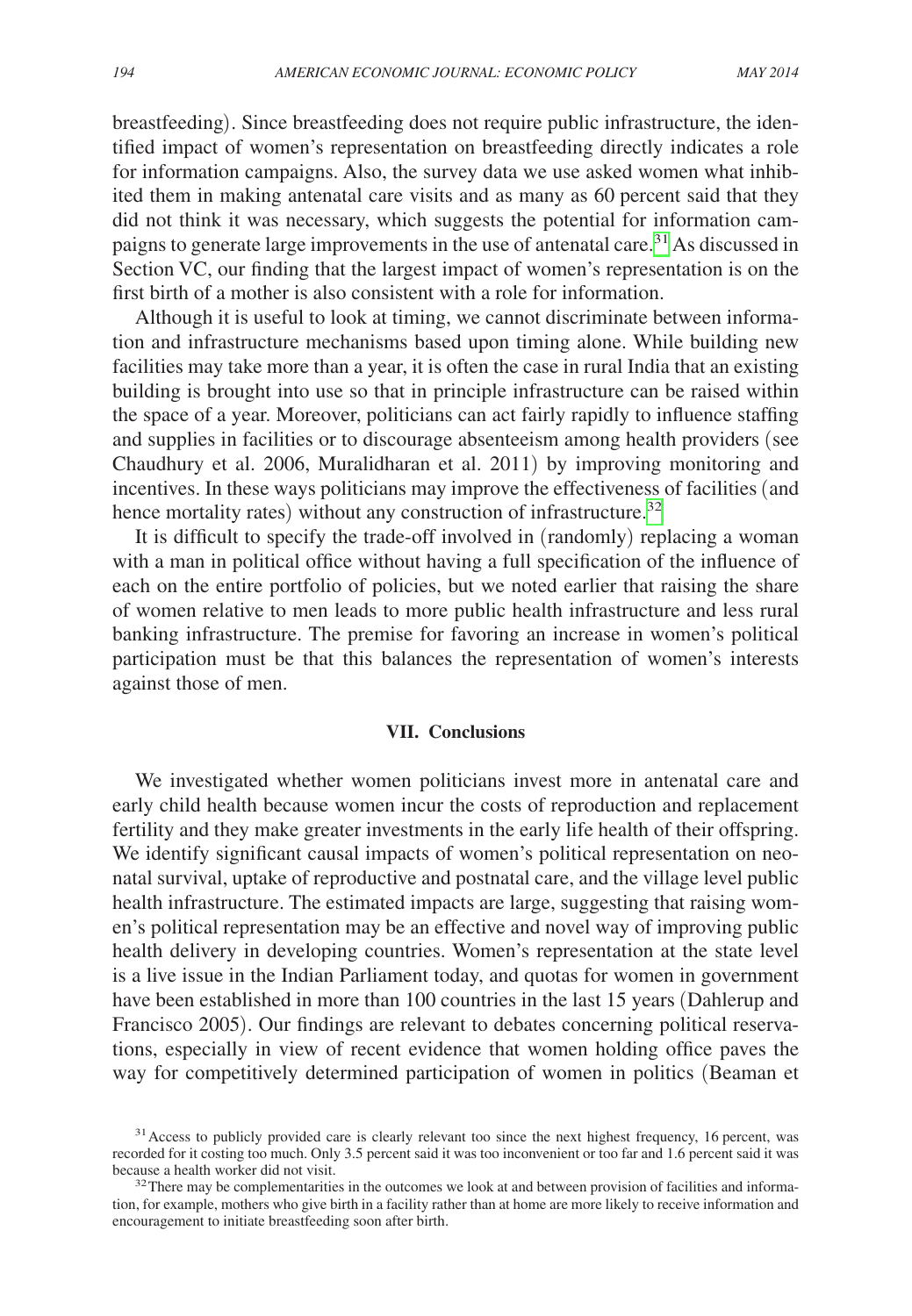al. 2009; Bhavnani 2009; Deininger, Jin, and Nagarajan 2011; Casas-Arce and Saiz 2011; Bhalotra, Clots-Figueras, and Iyer 2013).

#### REFERENCES

- **Aizer, Anna, and Janet Currie.** 2004. "Networks or neighborhoods? Correlations in the use of publicly funded maternity care in California." *Journal of Public Economics* 88 (12): 2573–85.
- **[A](http://pubs.aeaweb.org/action/showLinks?crossref=10.1016%2Fj.jpubeco.2004.05.009)lesina, Alberto, and Eliana La Ferrara.** 2005. "Preference for redistribution in the land of opportunities." *Journal of Public Economics* 89 (5–6): 897–931.
- **[A](http://pubs.aeaweb.org/action/showLinks?crossref=10.1146%2Fannurev.es.05.110174.001545)lexander, Richard D.** 1974. "The Evolution of Social Behavior." *Annual Review of Ecology and Systematics* 5: 325–83.
- **[A](http://pubs.aeaweb.org/action/showLinks?system=10.1257%2Fjep.25.3.153)lmond, Douglas, and Janet Currie.** 2011. "Killing Me Softly: The Fetal Origins Hypothesis." *Journal of Economic Perspectives* (25): 153–72.
- **[A](http://pubs.aeaweb.org/action/showLinks?crossref=10.1146%2Fannurev-economics-082912-110145)lmond, Douglas, and Bhashkar Mazumder.** 2013. "Fetal Origins and Parental Responses." *Annual Review of Economics* 5: 37–56.
- **[A](http://pubs.aeaweb.org/action/showLinks?crossref=10.1162%2F003355301556419)ndreoni, James, and Lise Vesterlund.** 2001. "Which is the Fair Sex? Gender Differences in Altruism." *Quarterly Journal of Economics* 116 (1): 293–312.
- **Angrist, Joshua D., and Jörn-Steffen Pischke.** 2008. *Mostly Harmless Econometrics: An Empiricist's Companion*. Princeton: Princeton University Press.
- **Banerjee, Abhijit, Angus Deaton, and Esther Duflo.** 2003. "Health Care Delivery in rural Rajasthan." <http://economics.mit.edu/files/771>.
- **[B](http://pubs.aeaweb.org/action/showLinks?crossref=10.1136%2Fbmj.c2220)anerjee, Abhijit, Esther Duflo, Rachel Glennerster, and Dhruva Kothari.** 2010. "Improving immunization coverage in rural India: clustered randomized controlled evaluation of immunization campaigns with and without incentives." *British Medical Journal* 340: c2220.
- **[B](http://pubs.aeaweb.org/action/showLinks?crossref=10.1016%2FS0140-6736%2899%2903046-9)ang, Abhay T., Rani A. Bang, Sanjay B. Baitule, M. Hanimi Reddy, and Mahesh D. Deshmukh.** 1999. "Effect of home-based neonatal care and management of sepsis on neonatal mortality: field trial in rural India." *Lancet* 354 (9194): 1955–61.
- **[B](http://pubs.aeaweb.org/action/showLinks?crossref=10.1162%2Fqjec.2009.124.4.1497)eaman, Lori, Raghabendra Chattopadhya, Esther Duflo, Rohini Pande, and Petia Topalova.** 2009. "Powerful Women: Does Exposure Reduce Bias?" *Quarterly Journal of Economics* 124 (4): 1497–1540.
	- **Beaman, Lori, Esther Duflo, Rohini Pande, and Petia Topalova.** 2007. *Powerful Women Politicians, Gender Bias, And Policy-Making In Rural India*. The State of the World's Children Background Paper. United Nations Children's Fund (UNICEF). New York, December.
- **[B](http://pubs.aeaweb.org/action/showLinks?crossref=10.1162%2F003355304772839588)ertrand, Marianne, Esther Duflo, and Sendhil Mullainathan.** 2004. "How Much Can We Trust Difference-In-Differences Estimators?" *Quarterly Journal of Economics* 119 (1): 249–75.
- **[B](http://pubs.aeaweb.org/action/showLinks?crossref=10.1162%2F003355302320935061)esley, Timothy, and Robin Burgess. 2002. "The Political Economy of Government Responsiveness:** Theory and Evidence from India." *Quarterly Journal of Economics* 117 (4): 1415–51.
- **[B](http://pubs.aeaweb.org/action/showLinks?crossref=10.1111%2F1468-0297.00578)esley, Timothy, and Anne Case. 2000. "Unnatural Experiments? Estimating the Incidence of Endog**enous Policies." *Economic Journal* 110 (467): 672–94.
- **[B](http://pubs.aeaweb.org/action/showLinks?system=10.1257%2F002205103321544693)esley, Timothy, and Anne Case.** 2003. "Political Institutions and Policy Choices: Evidence from the United States." *Journal of Economic Literature* 41 (1): 7–73.
- **Besley, Timothy, and Stephen Coate.** 1997. "An Economic Model of Representative Democracy." *Quarterly Journal of Economics* 112 (1): 85–114.
- **Besley, Timothy, and Masayuki Kudamatsu.** 2006. "Health and Democracy." *American Economic Review Papers and Proceedings* 96 (2): 313–18.
- **Bhalotra, Sonia.** 2007. "Spending to save? State health expenditure and infant mortality in India." *Health Economics* 16 (9): 911–28.
- **Bhalotra, Sonia.** 2010. "Fatal fluctuations: Cyclicality in infant mortality in India." *Journal of Development Economics* 93 (1): 7–19.
	- **Bhalotra, Sonia, and Irma Clots-Figueras.** 2014. "Health and the Political Agency of Women: Dataset." *American Economic Journal: Economic Policy*. [http://dx.doi.org/10.1257/pol.6.2.164.](http://dx.doi.org/10.1257/pol.6.2.164)
	- **Bhalotra, Sonia, Irma Clots-Figueras, and Lakshmi Iyer.** 2013. "Path-Breakers: How Does Women's Political Participation Respond to Electoral Success?" Harvard Business School Working Paper 14-305.
	- **Bhalotra, Sonia, and Tom Cochrane.** 2010. "Where Have All the Young Girls Gone? Identification of Sex Selection in India." Institute for the Study of Labor (IZA) Discussion Paper 5381.
- **Bhalotra, Sonia, and Samantha B. Rawlings.** 2010. "Intergenerational persistence in health in developing countries: The penalty of gender inequality?" *Journal of Public Economics* 95 (3–4): 286–99.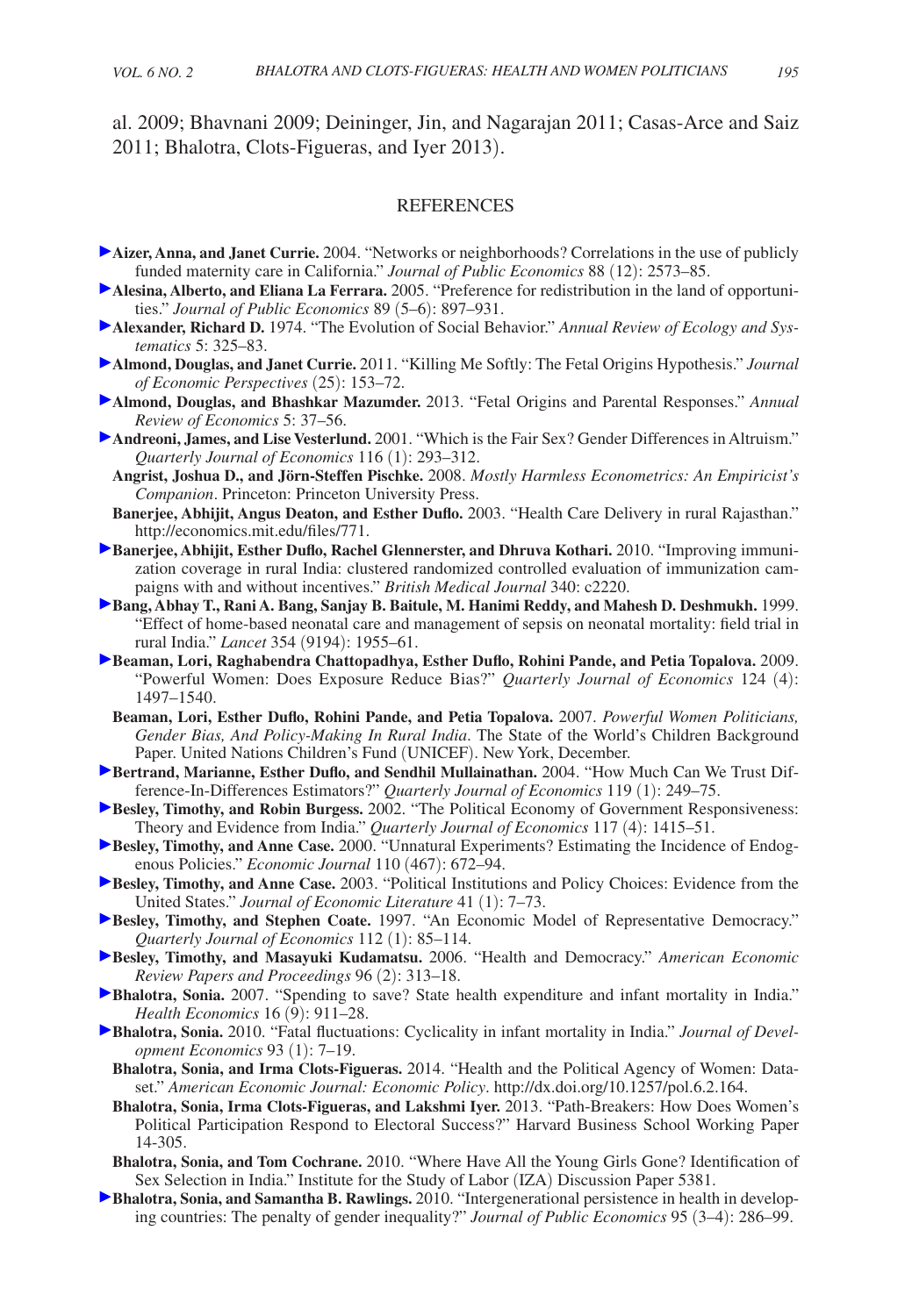- **Bhalotra, Sonia, and Arthur V. Soest.** 2008. "Birth-spacing, fertility and neonatal mortality in India: Dynamics, frailty and fecundity." *Journal of Econometrics* 143 (2): 274–90.
- **Bhalotra, Sonia, and Atheendar Venkataramani.** 2013. "Shadows of the Captain of the Men of Death: Early Life Health Interventions, Human Capital Investments, and Institutions.[" http://ssrn.com/](http://ssrn.com/abstract=1940725) [abstract=1940725.](http://ssrn.com/abstract=1940725)
- **Bhavnani, Rikhil R.** 2009. "Do Electoral Quotas Work after They Are Withdrawn? Evidence from a Natural Experiment in India." *American Political Science Review* 103 (1): 23–35.
- **Black, Robert E., Saul S. Morris, and Jennifer Bryce.** 2003. "Where and why are 10 million children dying every year?" *Lancet* 361 (9376): 2226–34.
- **Bozolli, Carlos, Angus Deaton, and Climent Quintana-Domeque.** 2009. "Adult Height and Childhood Disease." *Demography* 46 (4): 647–69.
- **Campbell, Rosie.** 2004. "Gender, Ideology and Issue Preference: Is There such a Thing as a Political Women's Interest in Britain?" *British Journal of Politics and International Relations* 6 (1): 20–46.
- **Casas-Arce, Pablo, and Albert Saiz.** 2011. "Women and Power: Unwilling, Ineffective, or Held Back?" Institute for the Study of Labor (IZA) Discussion Paper 5645.
- **Caughey, Devin, and Jasjeet S. Sekhon** 2011. "Elections and the Regression-Discontinuity Design: Lessons From Close U.S. House Races, 1942–2008." *Political Analysis* 19 (4): 385–408.
- **Chattopadhay, Raghabendra, and Esther Duflo.** 2004. "Women as Policy Makers: Evidence from a Randomized Policy Experiment in India." *Econometrica* 72 (5): 1409–43.
- **Chaudhury, Nazmul, Jeffrey Hammer, Michael Kremer, Karthik Muralidharan, and F. Halsey Rogers.** 2006. "Missing in Action: Teacher and Health Worker Absence in Developing Countries." *Journal of Economic Perspectives* 20 (1): 91–116.
- **Clots-Figueras, Irma.** 2011. "Women in politics: Evidence from the Indian States." *Journal of Public Economics* 95 (7–8): 664–90.
- **Clots-Figueras, Irma.** 2012. "Are Female Leaders Good for Education? Evidence from India." *American Economic Journal*: *Applied Economics* 4 (1): 212–44.
- **Cutler, David, Angus Deaton, and Adriana Lleras-Muney.** 2006. "The Determinants of Mortality." *Journal of Economic Perspectives* 20 (3): 97–120.
- **Dahlerup, Drude, and Josefa Francisco.** 2005. *Gender, Governance and Democracy: Women in Politics*. Isis International-Manila and Women and Gender Institute (WAGI) Manila.
- **Das, Jishnu, and Jeffrey Hammer.** 2007. "Money for nothing: The dire straits of medical practice in Delhi, India." *Journal of Development Economics* 83 (1): 1–36.
- **Das Gupta, Monica.** 2005. "Public Health in India: Dangerous Neglect." *Economic and Political Weekly XL* (49): 5159–65.
- **Dehejia, Rajeev, and Adriana Lleras-Muney.** 2004. "Booms, Busts and Babies' Health." *Quarterly Journal of Economics* 119 (3): 1091–1130.
- **Deininger, Klaus, Songqing Jin, and Hari K. Nagarajan.** 2011. "Can Political Reservation Improve Female Empowerment? Evidence from Local Panchayat Elections in Rural India." Unpublished.
- **Del Bono, Emilia, and Birgitta Rabe.** 2012. "Breastfeeding and child cognitive outcomes: evidence from a hospital-based breastfeeding support policy." Institute for Social and Economic Research (ISER) Working Paper 2012-29.
- **Downs, Anthony.** 1957. *An Economic Theory of Democracy*. New York: Harper Collins.
- **Duflo, Esther.** 2003. "Grandmothers and Granddaughters: Old-Age Pensions and Intrahousehold Allocation in South Africa." *World Bank Economic Review* 17 (1): 1–25.
- **Edlund, Lena, Laila Haider, and Rohini Pande.** 2005. "Unmarried Parenthood and Redistributive Politics." *Journal of the European Economic Association* 3 (1): 95–119.
- **Edlund, Lena, and Rohini Pande.** 2002. "Why Have Women Become Left-Wing? The Political Gender Gap and the Decline in Marriage." *Quarterly Journal of Economics* 117 (3): 917–61.
- **Filmer, Deon, Jeffery S. Hammer, and Lant H. Pritchett.** 2000. "Weak Links in the Chain: A Diagnosis of Health Policy in Poor Countries." *World Bank Research Observer* 15 (2): 199–224.
- **Filmer, Deon, and Lant Pritchett.** 1999. "The impact of public spending on health: does money matter?" *Social Science and Medicine* 49 (10): 1309–23.
	- **Franceschet, Susan, Mona L. Krook, and Jennifer M. Piscopo.** 2009. "The Impact of Gender Quotas: A Research Agenda." MPSA Conference Paper. Chicago: Midwest Political Science Association National Conference.
	- **Grimmer, Justin, Eitan Hersh, Brain Feinstein, and Daniel Carpenter.** 2011. "Are Close Elections Random?" [http://scholar.harvard.edu/files/feinstein/files/rdd.pdf.](http://scholar.harvard.edu/files/feinstein/files/rdd.pdf)
- **Hoddinott, John, and Lawrence Haddad.** 1995. "Does Female Income Share Influence Household Expenditures? Evidence from Côte d'Ivoire." *Oxford Bulletin of Economics and Statistics* 57 (1): 77–96.